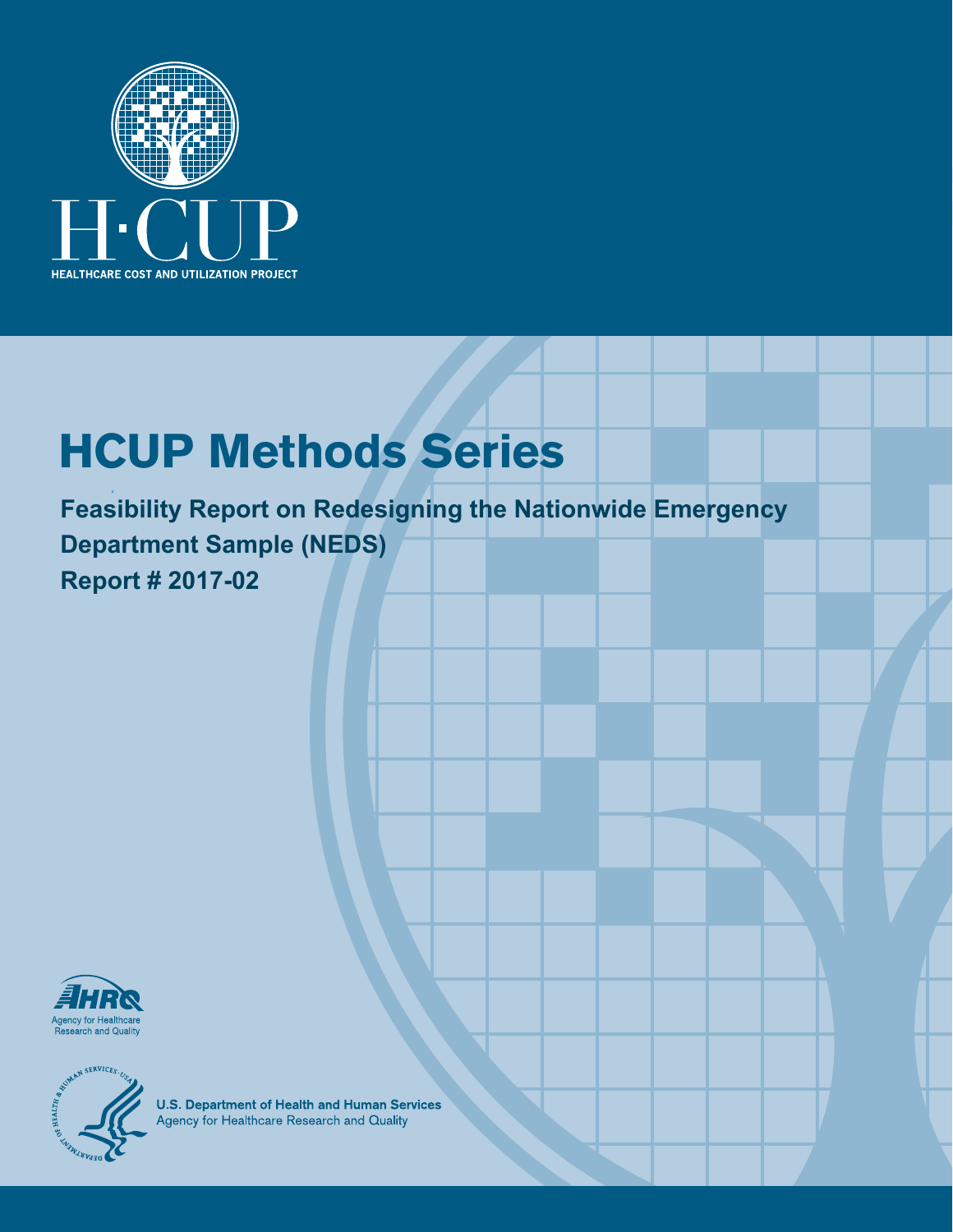**Contact Information: Healthcare Cost and Utilization Project (HCUP) Agency for Healthcare Research and Quality 5600 Fishers Lane Room 07W17B Mail Stop 7W25B Rockville, MD 20857 http://www.hcup-us.ahrq.gov**

**For Technical Assistance with HCUP Products:**

**Email: hcup@ahrq.gov**

**or**

**Phone: 1-866-290-HCUP**

Recommended Citation: Barrett ML, Bailey M, Stocks, C, Owens, P. *Feasibility Report on Redesigning the Nationwide Emergency Department Sample (NEDS)*. HCUP Methods Series Report # 2017-02 ONLINE. April 24, 2017. U.S. Agency for Healthcare Research and Quality. Available: http://www.hcup-us.ahrq.gov/reports/methods/methods.jsp.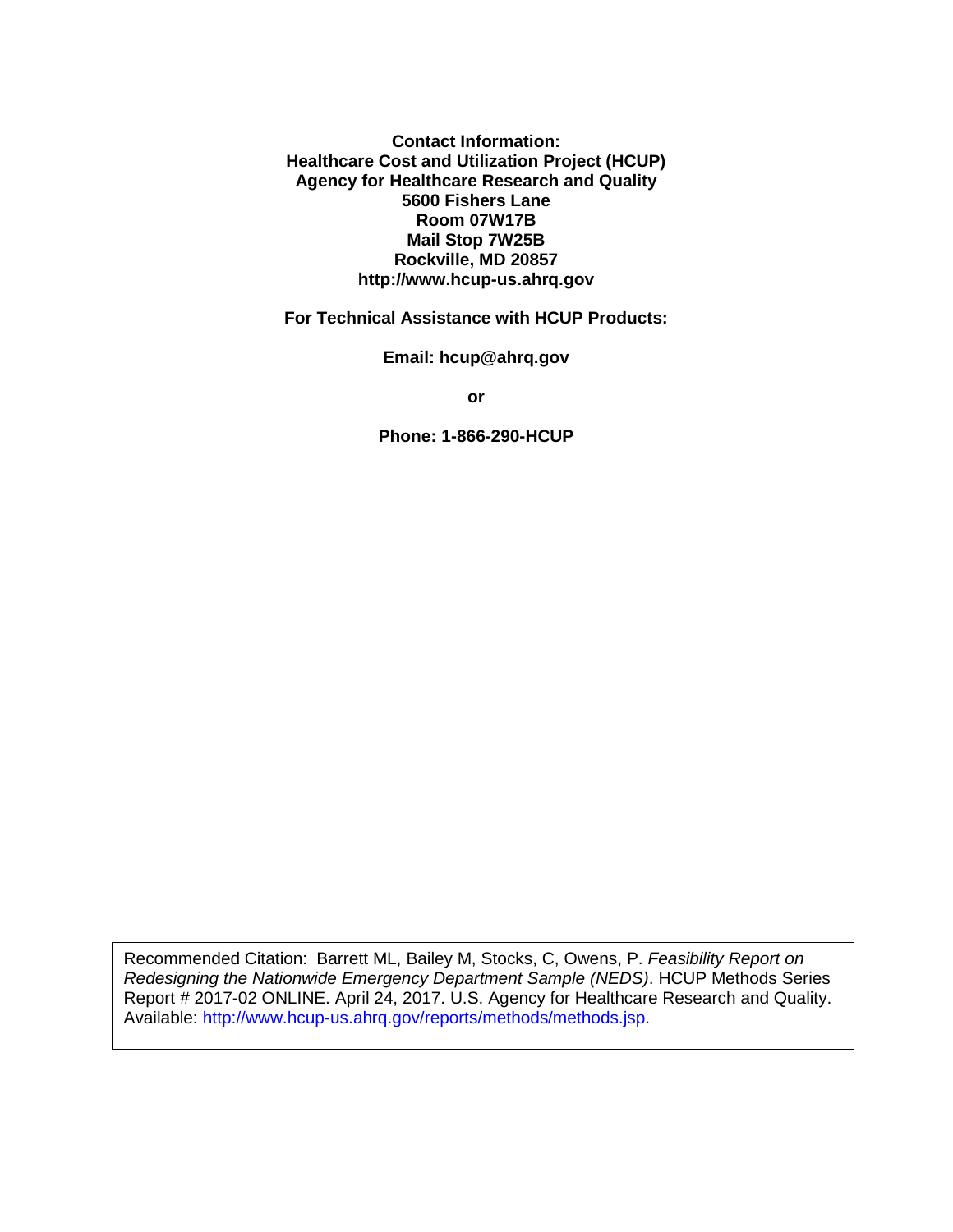#### **Table of Contents**

| Centers for Disease Control and Prevention Influenza-Like Illness Data  4                                                                                    |
|--------------------------------------------------------------------------------------------------------------------------------------------------------------|
|                                                                                                                                                              |
|                                                                                                                                                              |
|                                                                                                                                                              |
|                                                                                                                                                              |
|                                                                                                                                                              |
|                                                                                                                                                              |
| Evaluate the Types of Hospital-Owned EDs Used to Define the Target Universe  8                                                                               |
| Calculate Total ED Visits for the Target Universe Using HCUP Data, When Available 9                                                                          |
|                                                                                                                                                              |
|                                                                                                                                                              |
|                                                                                                                                                              |
| Consider Other Publicly Available Sources for the Identification of Trauma Hospitals15<br>HCUP (04/18/2017)<br>Feasibility Report on<br>Redesigning the NEDS |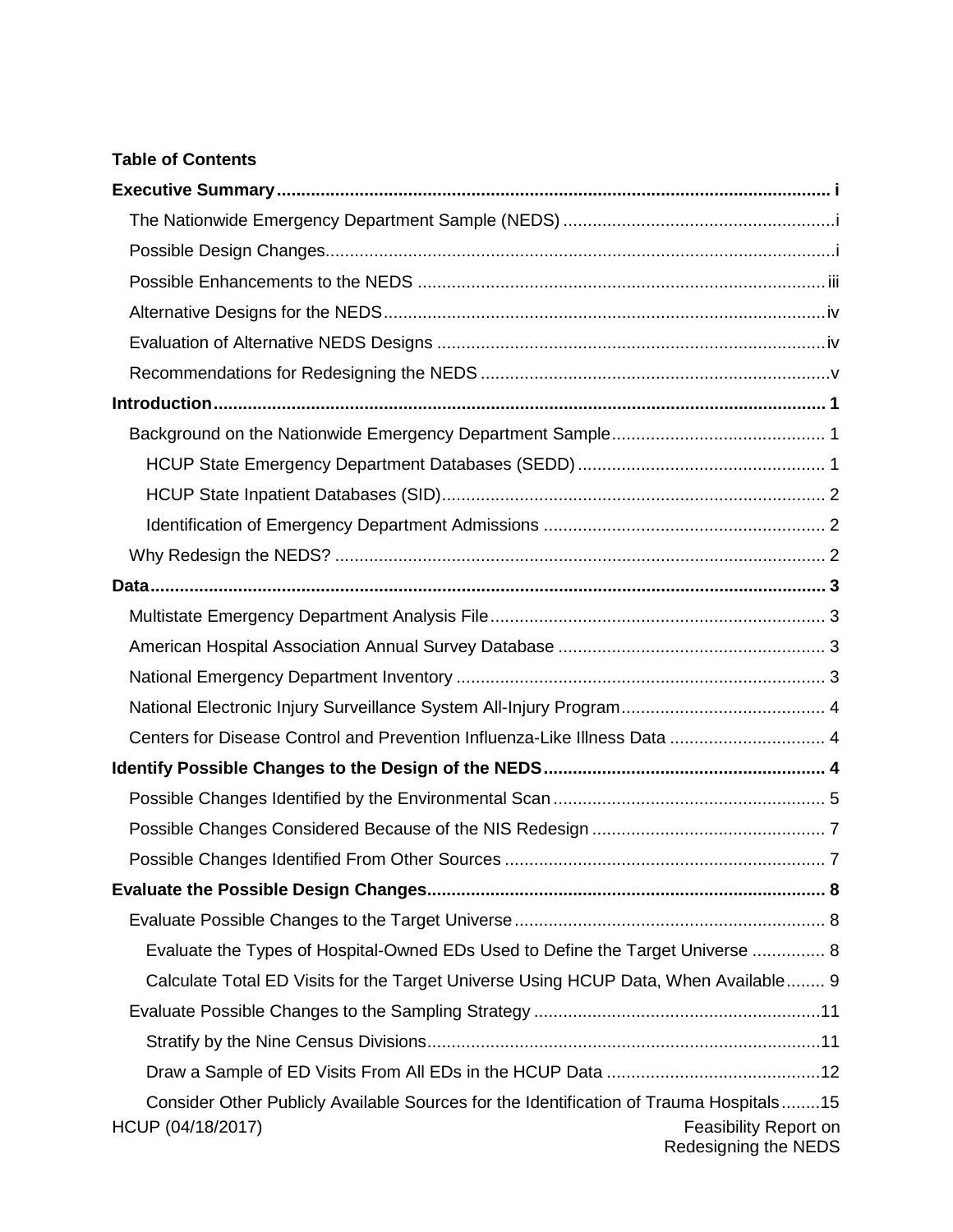| Examine Whether Additional Stratifiers Would Be Beneficial for Sampling17                |  |
|------------------------------------------------------------------------------------------|--|
| Eliminate the Restriction That Removes Hospital-Owned EDs That Are Unique in a State     |  |
| Examine Options for Reducing the Need to Collapse Strata Across Trauma Level to Obtain   |  |
|                                                                                          |  |
|                                                                                          |  |
| Use the Partner-Provided Hospital Identifiers in Lieu of the AHA Hospital Identifiers 22 |  |
|                                                                                          |  |
| Add a Data Element That Indicates Patients Less Than One Month Old 23                    |  |
|                                                                                          |  |
| Add a Data Element That Provides Information on Daily Activity in the ED23               |  |
|                                                                                          |  |
|                                                                                          |  |
|                                                                                          |  |
|                                                                                          |  |
| Phase 1: Compare Weighted Estimates of Common Outcomes of Interest26                     |  |
|                                                                                          |  |
|                                                                                          |  |
|                                                                                          |  |
|                                                                                          |  |
| Phase 1: Compare Weighted Estimates of Common Outcomes of Interest29                     |  |
|                                                                                          |  |
| Phase 3: Compare Hospital-Level Weights and ED Visit-Level Weights 32                    |  |
| Phase 4: Compare Weighted Estimates to External Data Sources 34                          |  |
|                                                                                          |  |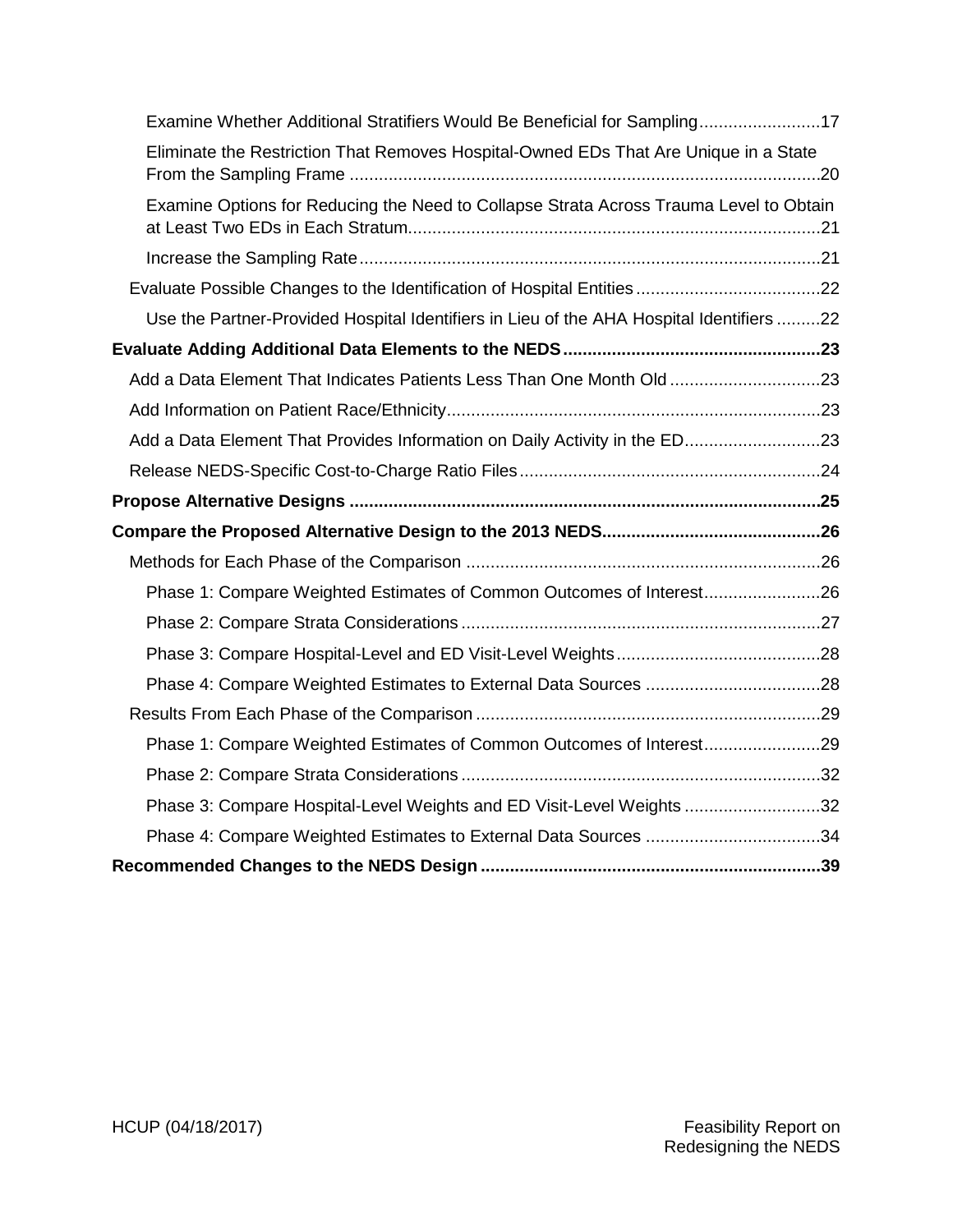## **Index of Tables**

| <b>Table 1.</b> Number of Articles that Used the NEDS for Different Types of Reporting  6 |  |
|-------------------------------------------------------------------------------------------|--|
| Table 2. Estimates of the Number of Hospital-Owned EDs by ED Visit Volume From Three ED   |  |
|                                                                                           |  |
|                                                                                           |  |
| <b>Table 4. TIEP Trauma Designation Compared With AHA Trauma Designation and Service</b>  |  |
|                                                                                           |  |
|                                                                                           |  |
| Table 6. ICD-9-CM Diagnosis Codes Used to Identify Influenza-Like Illness 29              |  |
|                                                                                           |  |
|                                                                                           |  |
|                                                                                           |  |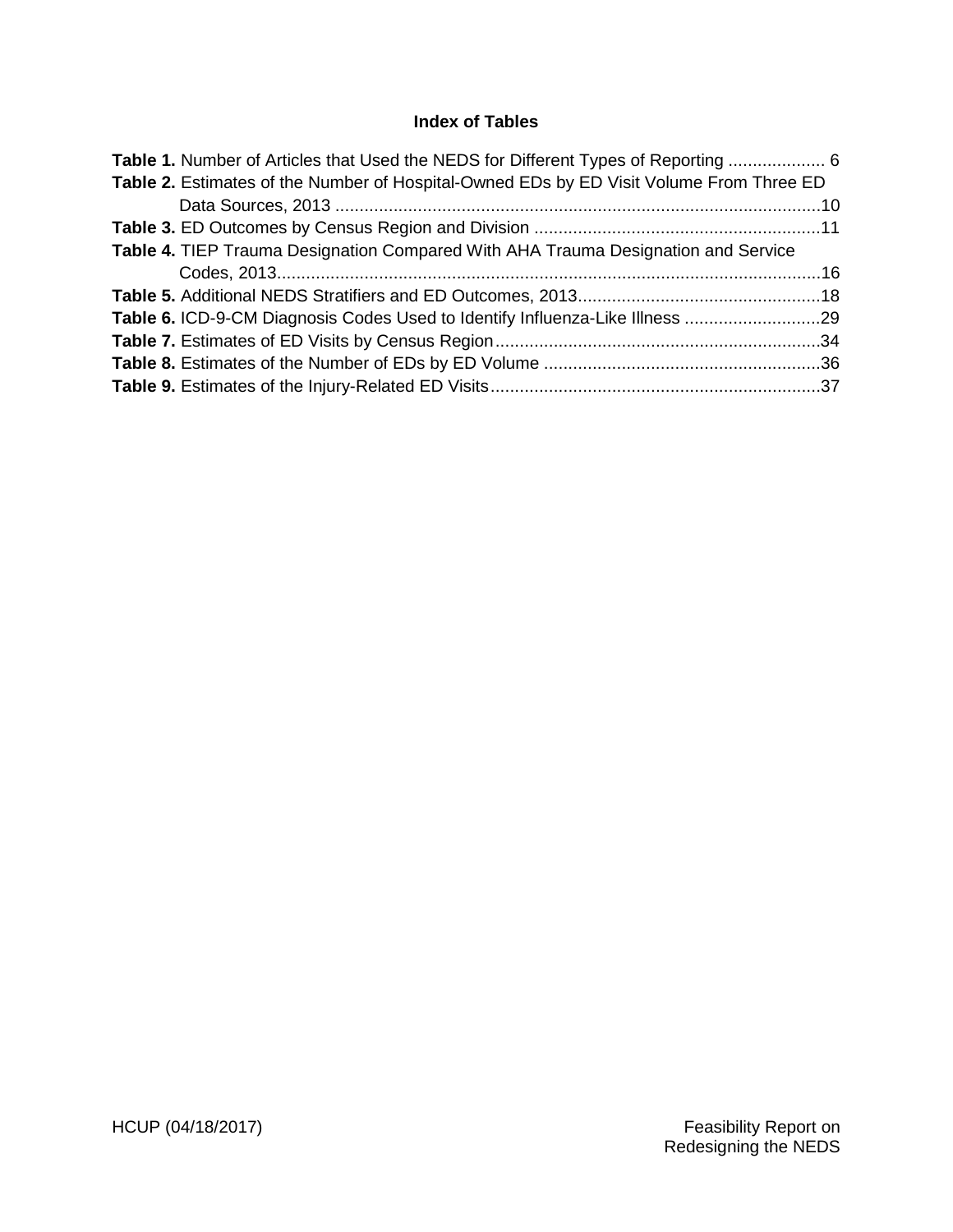# **Table of Figures**

| Figure 1. Trends for Clinical Classifications Software Category 232 (Sprains and Strains) for the |
|---------------------------------------------------------------------------------------------------|
| .13                                                                                               |
| Figure 2. Trends for Clinical Classifications Software Category 126 (Other Upper Respiratory      |
|                                                                                                   |
| Figure 3. Trends for Clinical Classifications Software Category 251 (Abdominal Pain) for the      |
|                                                                                                   |
| Figure 4. Trends for Clinical Classifications Software Category 239 (Superficial Injury,          |
|                                                                                                   |
| Figure 5. Inpatient Beds Versus Annual Emergency Department Visits, 201319                        |
| Figure 6. Number of CCS Categories for Which the 2013 NEDS and Alternative Design 3               |
| (Retaining Unique EDs in the Sampling Frame) Differ in Their Estimates of Total ED Visits, ED     |
| Admission Rate, Average Total Charges, and Injury-Related ED Visits by Age Group30                |
| Figure 7. Number of CCS Categories for Which the 2013 NEDS and Alternative Design 3               |
| (Retaining Unique EDs in the Sampling Frame) Differ in Their Estimates of ED Outcomes             |
| Across Age Groups (0-17, 18-64, 65 Years and Older, and All Ages Combined)31                      |
| Figure 8. Distribution of the Hospital-Level Weights for the 2013 NEDS and Alternative Design     |
| .33                                                                                               |
| Figure 9. Distribution of the ED Visit-Level Weights for the 2013 NEDS and Alternative Design     |
|                                                                                                   |
| Figure 10. Percentage of Weekly Visits to Health Care Providers and ED Visits for Influenza-      |
| 38                                                                                                |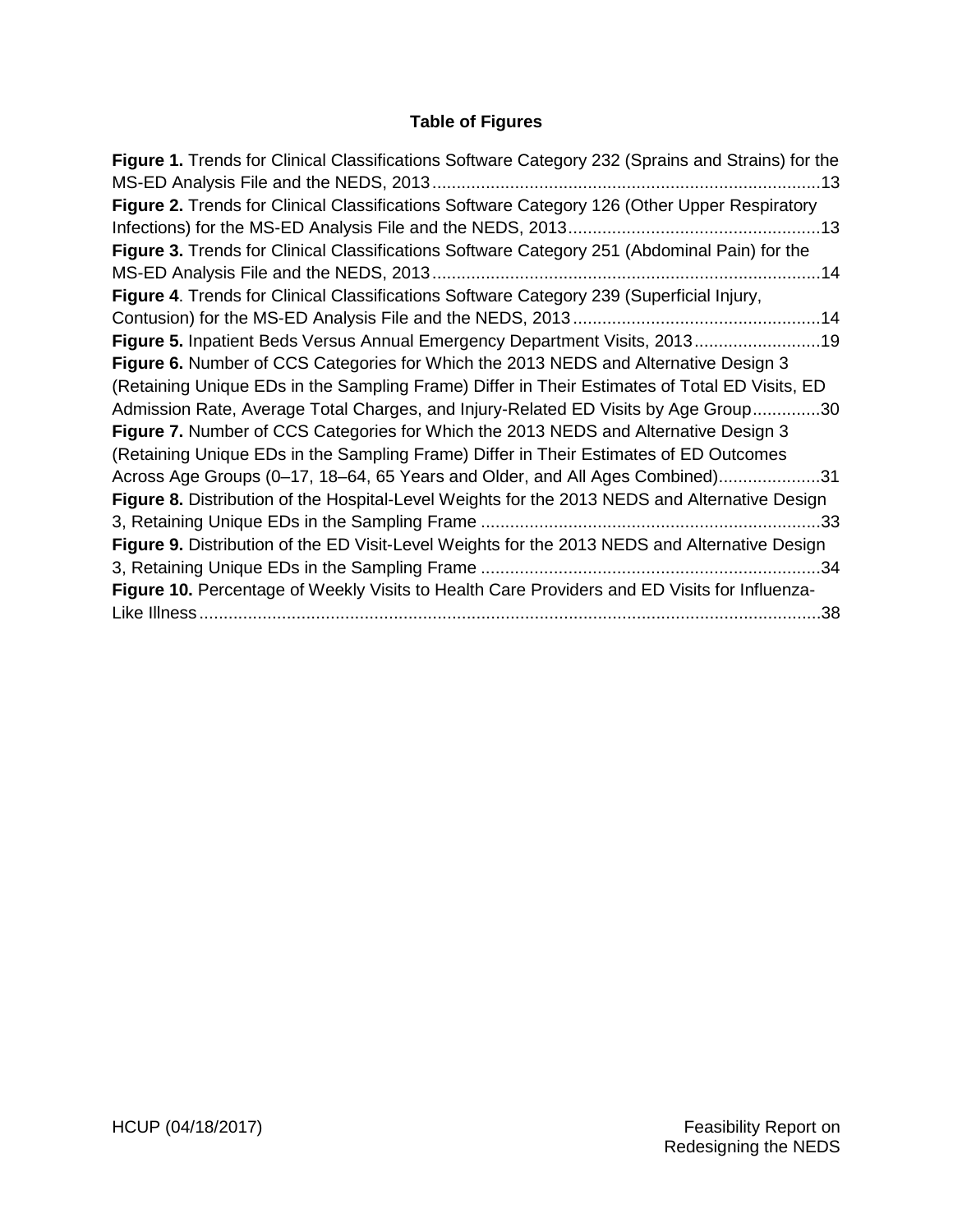## <span id="page-6-0"></span>**EXECUTIVE SUMMARY**

Since 2009, the Healthcare Cost and Utilization Project (HCUP) Nationwide Emergency Department Sample (NEDS)—a national database providing estimates of hospital-owned emergency department (ED) visits that is sponsored by the Agency for Healthcare Research and Quality (AHRQ)—has supported numerous research initiatives. Because of its uniform multistate and all-payer platform, the NEDS can be used as a resource for studies focusing on the quality and effectiveness of ED care, the use of and associated charges for ED services, the impact of health policy changes, and analyses targeting specific clinical or demographic populations. The NEDS was designed almost 10 years ago. AHRQ requested an assessment of the original design to determine whether redesigning the database would lead to improved national estimates of ED utilization and care. The request followed the redesign of the 2012 National Inpatient Sample (NIS), which served as a main motivator behind the NEDS assessment. In fact, a number of key design changes implemented with the 2012 NIS were considered in the redesign of the NEDS. This report discusses considerations for a redesign, evaluates the possible changes, summarizes comparative analyses of the alternative designs to external data sources, and offers recommendations for redesigning the NEDS.

# <span id="page-6-1"></span>**The Nationwide Emergency Department Sample (NEDS)**

The NEDS is built using a 20 percent stratified sample of hospital-owned EDs in the United States. The target universe is defined as EDs in community, nonrehabilitation hospitals that report total ED visits to the American Hospital Association (AHA).<sup>[1](#page-6-3)</sup> The sampling frame of the NEDS is limited to a subset of the target universe: hospital-owned EDs in the States for which HCUP ED data are available in the State Emergency Department Databases (SEDD) and State Inpatient Databases (SID). The SEDD include encounter-level information on ED visits that do not result in an admission to the same hospital (e.g., records on patients treated and released, transferred to another hospital, or died in the ED). The SID include discharge-level information on hospital inpatient stays, including patients treated in the ED prior to admission.

The NEDS contains ED visits from the SEDD and ED admissions from the SID for the selected sample of hospital-owned EDs. Hospital characteristics used for sample stratification include U.S. Census region, trauma center designation, urban-rural location of the hospital, ownership, and teaching status. Hospital- and ED visit-level weights for national estimates are calculated after sampling and by strata.

# <span id="page-6-2"></span>**Possible Design Changes**

To identify possible alternative designs for the NEDS, Truven Health Analytics conducted the following activities:

<span id="page-6-3"></span> <sup>1</sup> The AHA defines community hospitals as "nonfederal, short-term general, and special hospitals, including special children's hospitals, whose facilities and services are available to the public." [https://www.ahadataviewer.com/glossary/.](https://www.ahadataviewer.com/glossary/) Accessed December 1, 2016.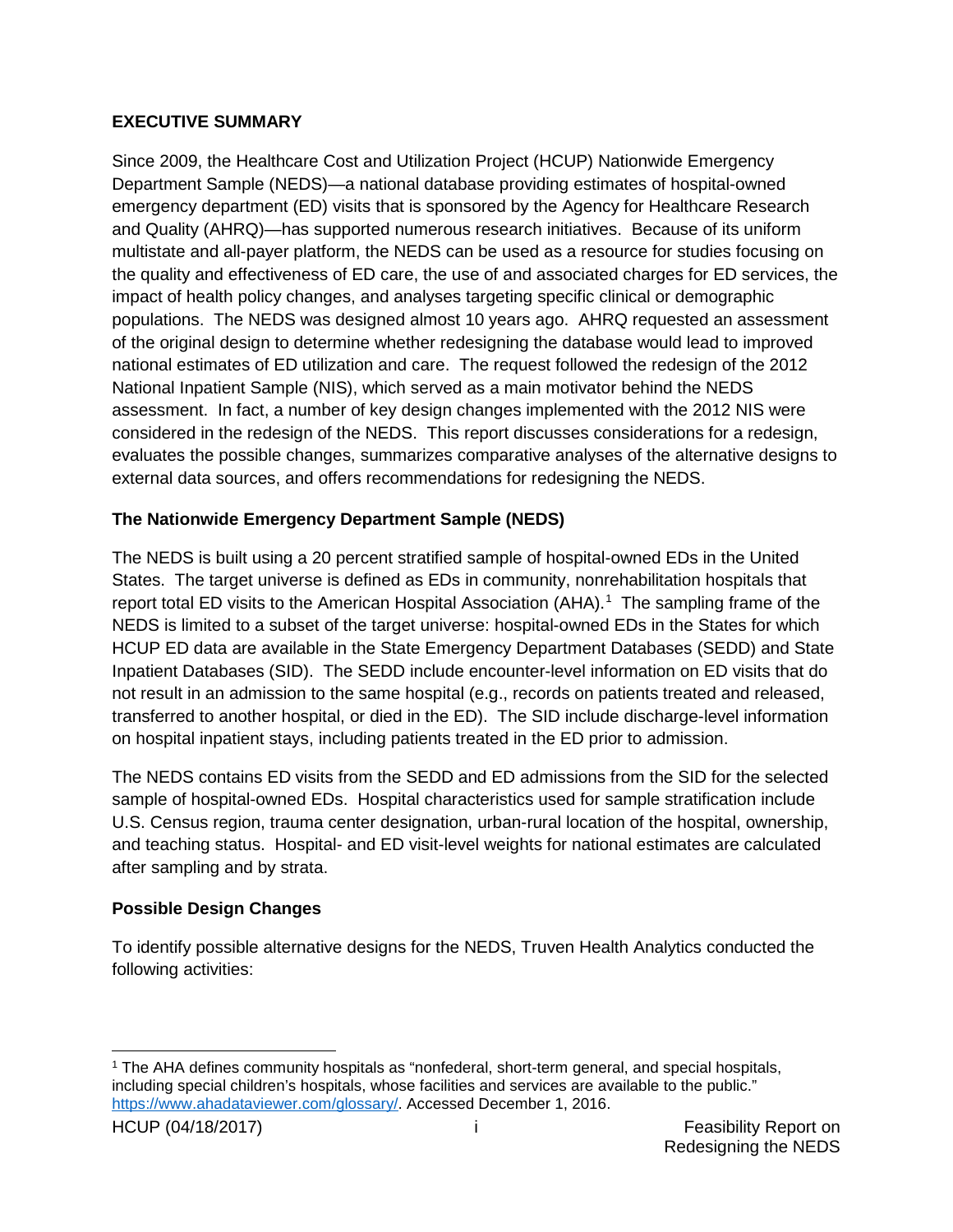- Environmental scan of the abstracts from 121 peer-reviewed publications that used the NEDS for analyses and examination of questions from external users that were received through HCUP technical assistance services
- Review of design changes that occurred with the 2012 NIS
- Collection of additional ideas for possible design changes and enhancements to the NEDS based on HCUP-sponsored research.

Information gathered through these activities identified possible changes to the NEDS design (Table ES-1).

| <b>NEDS</b><br><b>Design</b><br><b>Component</b> | <b>Considered</b><br><b>Design Change</b>                                                        | <b>Current NED Design and</b><br><b>Reason for Considering Change</b>                                                                                                                                                                                                                                                                                                              |  |  |  |  |
|--------------------------------------------------|--------------------------------------------------------------------------------------------------|------------------------------------------------------------------------------------------------------------------------------------------------------------------------------------------------------------------------------------------------------------------------------------------------------------------------------------------------------------------------------------|--|--|--|--|
| Target<br>Universe                               | Evaluate the types<br>of hospital-owned<br>EDs used to define<br>the target universe             | The target universe for the NEDS includes EDs in<br>community hospitals, excluding community hospitals<br>that also were rehabilitation facilities. The redesigned<br>NIS added the exclusion of LTAC community hospitals<br>from the target universe.                                                                                                                             |  |  |  |  |
|                                                  | Calculate total ED<br>visits for the target<br>universe using<br>HCUP data, when<br>available    | The target universe for the NEDS uses ED visit counts<br>as reported in the AHA Annual Survey Database™.<br>The redesigned NIS changed to using counts of<br>inpatient stays from HCUP data, when available, and<br>AHA counts only for hospitals not included in HCUP<br>data.                                                                                                    |  |  |  |  |
| Sampling<br>Strategy                             | Stratify by the nine<br>Census divisions                                                         | The NEDS is stratified by four Census regions. The<br>redesigned NIS changed from using the four regions to<br>the nine Census divisions.                                                                                                                                                                                                                                          |  |  |  |  |
|                                                  | Draw a sample of<br>ED visits from all<br>EDs in HCUP data                                       | The NEDS includes all ED visits from a sample of EDs.<br>The redesigned NIS changed from a sample of<br>hospitals to a sample of discharges.                                                                                                                                                                                                                                       |  |  |  |  |
|                                                  | Consider other<br>publicly available<br>sources for the<br>identification of<br>trauma hospitals | The NEDS uses the TIEP data to identify the trauma<br>level of most trauma hospitals in the United States.<br>These data are augmented by an Internet search of<br>stand-alone children's trauma hospitals in the United<br>States. It would be helpful to be able to obtain all the<br>information from one source.                                                               |  |  |  |  |
|                                                  | Examine whether<br>additional stratifiers<br>would be beneficial<br>for sampling                 | The NEDS includes five stratifiers based on various<br>characteristics: U.S. Census region, trauma-level<br>designation, teaching status, urban-rural location, and<br>ownership. There may be other hospital characteristics<br>that were not available (or considered) in the original<br>design. In addition, there may be patient characteristics<br>that would be beneficial. |  |  |  |  |

**Table ES-1.** Changes Considered to the Design of the NEDS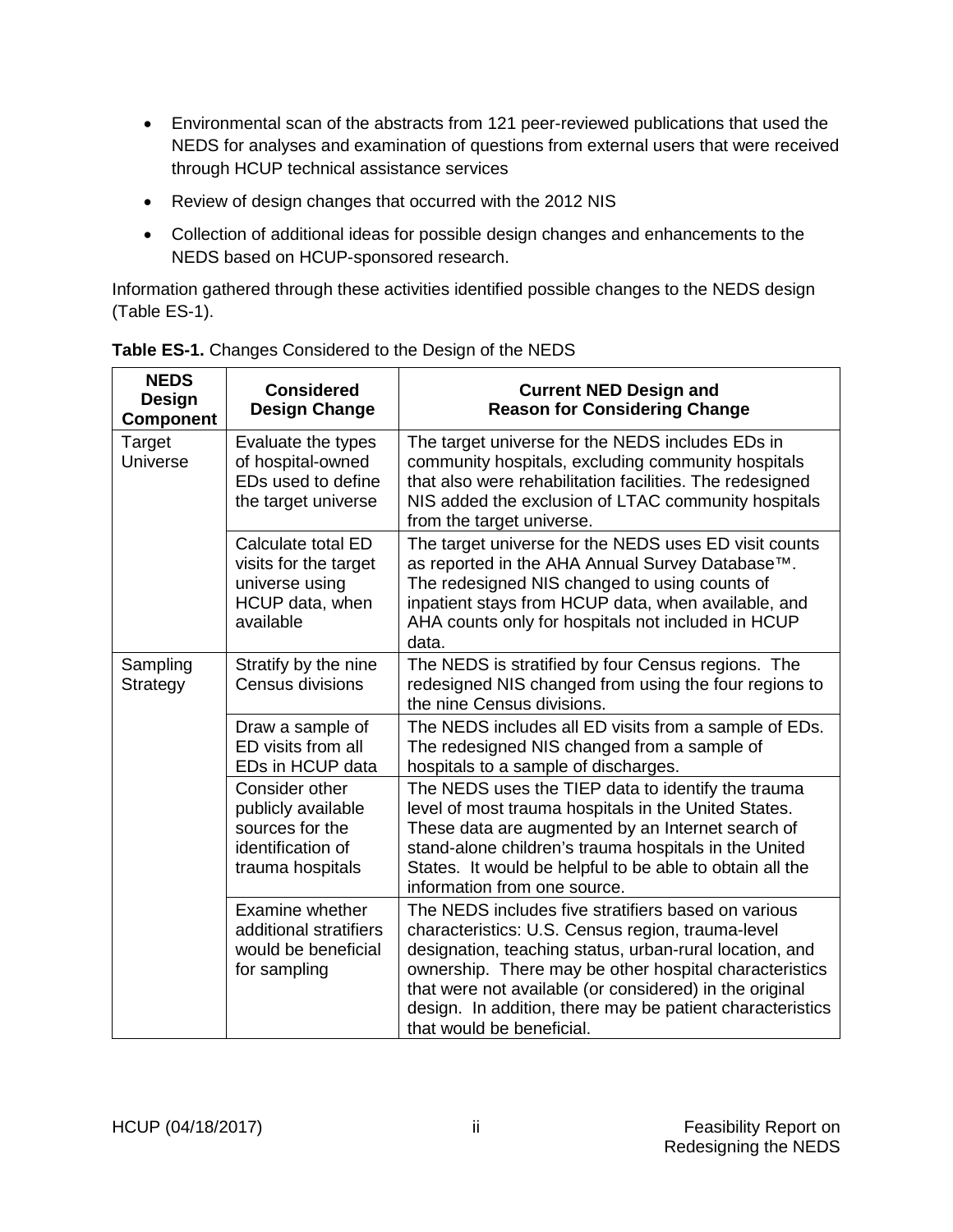| <b>NEDS</b><br>Design<br><b>Component</b> | <b>Considered</b><br><b>Design Change</b>                                                                                                 | <b>Current NED Design and</b><br><b>Reason for Considering Change</b>                                                                                                                                                                                                                                                                                                                                                                    |
|-------------------------------------------|-------------------------------------------------------------------------------------------------------------------------------------------|------------------------------------------------------------------------------------------------------------------------------------------------------------------------------------------------------------------------------------------------------------------------------------------------------------------------------------------------------------------------------------------------------------------------------------------|
|                                           | Eliminate the<br>restriction that<br>removes hospital-<br>owned EDs that are<br>unique in a State<br>from the sampling<br>frame           | EDs are removed from the NEDS sampling frame if<br>they are "unique" in the State to ease any concern by<br>the HCUP Partner organizations about their possible<br>identification. Unique is defined as the only ED in a<br>NEDS stratum for the State. The NEDS does not<br>include data elements that identify the State, county, or<br>hospital, so exclusion of these hospitals may not be<br>necessary.                             |
|                                           | Examine options for<br>reducing the need<br>to collapse strata<br>across trauma level<br>to obtain at least<br>two EDs in each<br>stratum | To protect the identity of EDs in the NEDS, strata are<br>combined if there are less than two EDs in a stratum in<br>the target universe or frame. This results in strata that<br>include EDs with differing trauma levels (e.g., trauma<br>levels I and II). To facilitate research by trauma<br>centers, it would be better not to collapse across<br>trauma levels.                                                                   |
|                                           | Increase the<br>sampling rate                                                                                                             | The NEDS is a 20 percent sample of EDs in the United<br>States. Increasing the sample size would increase the<br>power to detect small differences for rare conditions.                                                                                                                                                                                                                                                                  |
| Identification<br>of hospital<br>entities | Use the Partner-<br>provided hospital<br>identifiers in lieu of<br>the AHA hospital<br>identifiers                                        | The NEDS uses AHA data to identify hospital-owned<br>EDs. According to the NIS redesign report, about 10<br>percent of the AHA hospital identifiers correspond to<br>two or more facilities as identified by the HCUP Partner.<br>These facilities have common ownership within a<br>hospital system, so the AHA considers them to be one<br>hospital. The redesigned NIS changed to using the<br>Partner-provided hospital identifiers. |

Abbreviations: AHA, American Hospital Association; ED, emergency department; HCUP, Healthcare Cost and Utilization Project, LTAC, long-term acute care; NEDS, Nationwide Emergency Department Sample; NIS, National Inpatient Sample; TIEP, Trauma Information Exchange Program.

#### <span id="page-8-0"></span>**Possible Enhancements to the NEDS**

Information gathered from the environmental scan, the review of the NIS redesign, and HCUPsponsored research using the NEDS provided valuable insight into its limitations. The following were considered as possible enhancements to the NEDS that do not affect the design:

- Add a data element that indicates patients less than one month old. A similar data element was added to the redesigned NIS.
- Add information on patient race/ethnicity.
- Consider adding data elements that provide information on daily activity in the ED (e.g., fluctuations in the volume of ED visits and ED admission rates).<sup>[2](#page-8-1)</sup>

<span id="page-8-1"></span><sup>&</sup>lt;sup>2</sup> ED admission rate refers to the percentage of ED visits that result in an inpatient admission to the same hospital.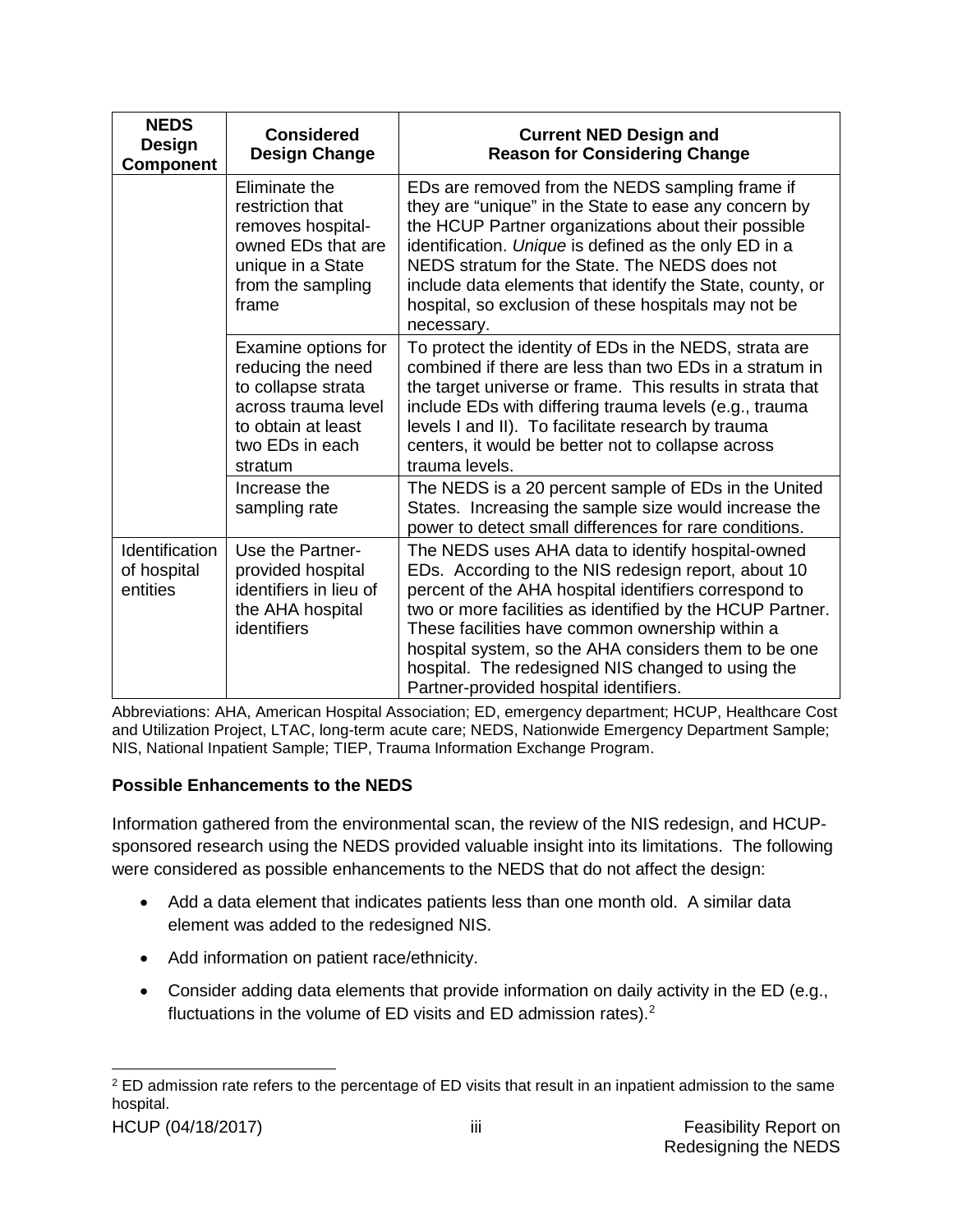• Release NEDS-specific Cost-to-Charge Ratio Files (CCR Files).

## <span id="page-9-0"></span>**Alternative Designs for the NEDS**

After our assessment of possible design changes, we developed five alternative NEDS designs using 2013 data and compared them to the 2013 NEDS as well as to various external data sources containing estimates of ED visits. The five alternative designs included one or more of the following three sampling changes:

- **Use eight Census divisions** instead of four Census regions for stratification. Because there was only one State in the West South Central division, it was combined with the East South Central division for a total of eight divisions. All other divisions included at least two States that contribute ED data to HCUP.
- **Revise the definition of the target universe** (1) to include EDs that are part of general, medical/surgical hospitals instead of community, nonrehabilitation hospitals and (2) to define universe total counts for ED visits using HCUP data, when available, instead of AHA data.
- **Retain EDs that are unique in a stratum for a State** in the sampling frame rather than excluding them.

## <span id="page-9-1"></span>**Evaluation of Alternative NEDS Designs**

The evaluation included the following four phases:

- Phase 1 compare the weighted estimates from the alternative designs to the 2013 NEDS design for the outcomes of interest: total number of ED visits by Clinical Classifications Software (CCS) categories, ED admission rate by CCS category, average total charges of ED visits by CCS category, and injury-related ED visits
- Phase 2 determine whether fewer strata needed to be collapsed in the alternative designs than in the current NEDS design
- Phase 3 examine whether there is less variation in hospital- and ED visit-level weights in the alternative designs than in the current NEDS design
- Phase 4 investigate whether estimates of ED utilization from the alternative designs are more similar to external data sources than the current NEDS design.

It should be noted that only one version of each alternative design was created for evaluation, and the 2013 NEDS and external data sources were used for comparison.

Phase 1 demonstrated that there were relatively few differences in the estimates between the NEDS and all the alternative designs. The differences tended to be for estimates specific to pediatric patients (aged 0–17 years) and to patients aged 65 years and older for conditions with either a small sample size or no cases in one of the designs. Most of the differences were for comparisons of average total charges; there were no differences when comparing injury-related estimates.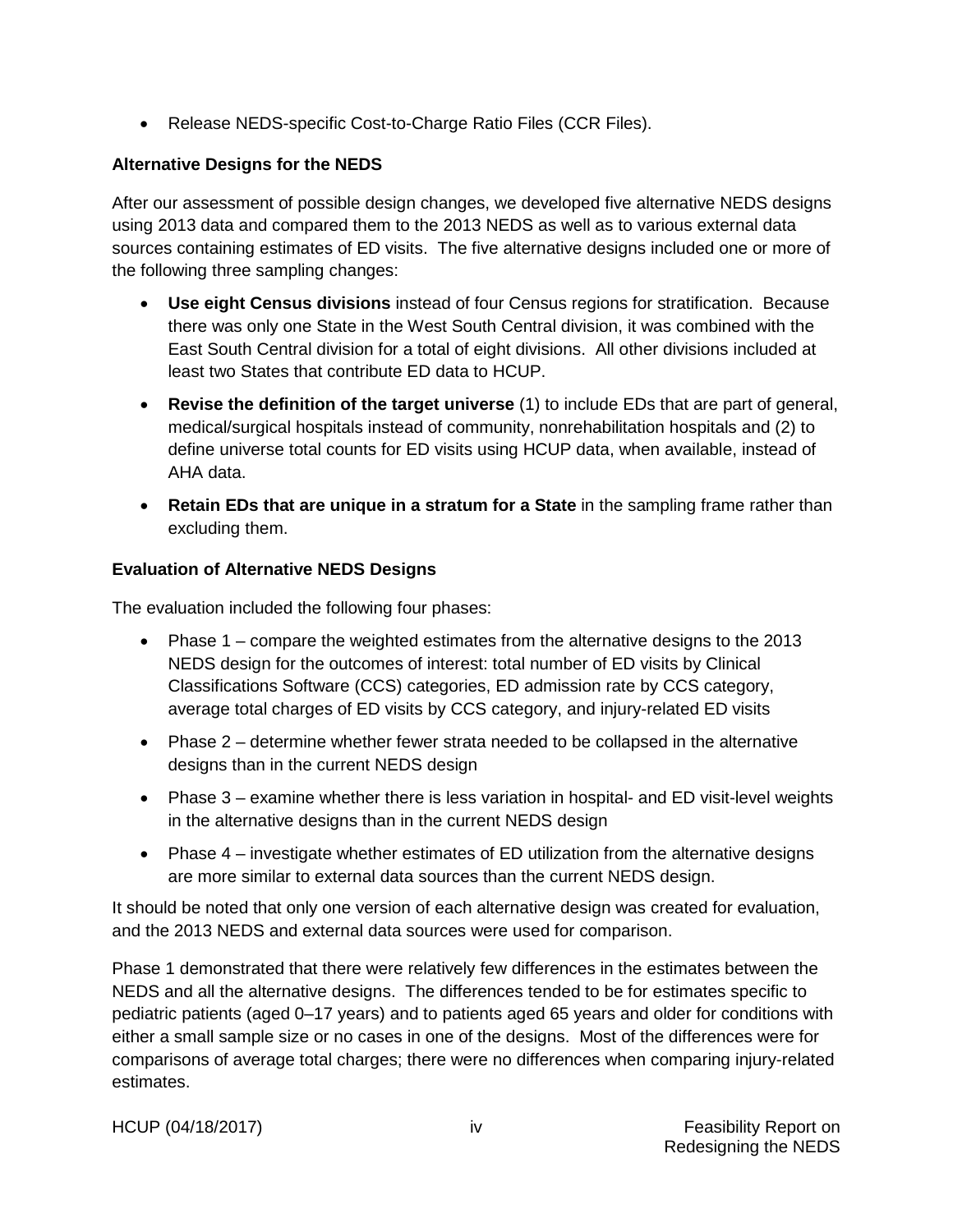Phase 2 demonstrated that retaining EDs that were unique in a stratum for a State in the sampling frame improved the 2013 NEDS sample in the South by reducing the number of strata that needed to be collapsed to retain at least two hospitals in each stratum and by reducing the number of strata in the South with an insufficient number of EDs required for a 20 percent sample. No other regions were affected by this change. In contrast, stratifying by Census division instead of region increased the number of collapsed strata from 15 to 26 and increased the number of stratum with an insufficient number of EDs required for a 20 percent sample from 6 to 15 strata. Changing the definition of the target universe did not affect the collapsing of strata.

Phase 3 demonstrated that the distributions of the hospital-level weights were very similar between the 2013 NEDS and the five alternative designs, with the exception of the highest percentiles. Retaining EDs that were unique in a stratum for a State had the smallest maximum hospital-level weight of 8.3, whereas the other designs all had a maximum hospital-level weight of about 18.0. The distributions of the ED visit-level weights also were similar, with the exception of the highest percentiles. Retaining EDs that were unique in a stratum for a State had the smallest maximum ED visit-level weight of 11.6, whereas the other designs all had maximum ED visit-level weights ranging from 18.0 to 24.1.

Phase 4 demonstrated that estimates from (1) the alternative design that retained EDs that were unique in a stratum for a State in the sampling frame and (2) the alternative design that included all three sampling changes both generated estimates of ED utilization that were comparable to 2013 estimates from external data sources. External benchmarks included the annual number of ED visits reported in the AHA Annual Survey Database and the National Emergency Department Inventory, injury-related ED visits reported by the National Electronic Injury Surveillance System All-Injury Program, and visits to health care providers for influenza-like illness from the Centers for Disease Control and Prevention.

#### <span id="page-10-0"></span>**Recommendations for Redesigning the NEDS**

Collective results from the Phase 1 through Phase 4 evaluations demonstrated that retaining EDs that were unique in a stratum for a State in the sampling frame accomplished three things: (1) it reduced the number of strata in the South that needed to be collapsed to retain at least two hospitals in each stratum; (2) it reduced the number of strata with an insufficient number of EDs required for a 20 percent sample; and (3) it minimized the range of values of the hospital- and ED visit-level weights. Estimates of ED utilization with this one design change were similar to the 2013 NEDS and to the external data sources.

The final recommendation is to pursue retaining EDs that are unique in a stratum for a State beginning with the 2015 NEDS. To increase the research value of the NEDS, the team also recommends pursuing the release of additional data elements (e.g., indicator of neonatal age and patient race/ethnicity) and the creation of CCR Files.

For future NEDS (after data year 2015), we recommend the recruitment of ED data from additional HCUP Partner organizations. When there are sufficient HCUP ED data in all Census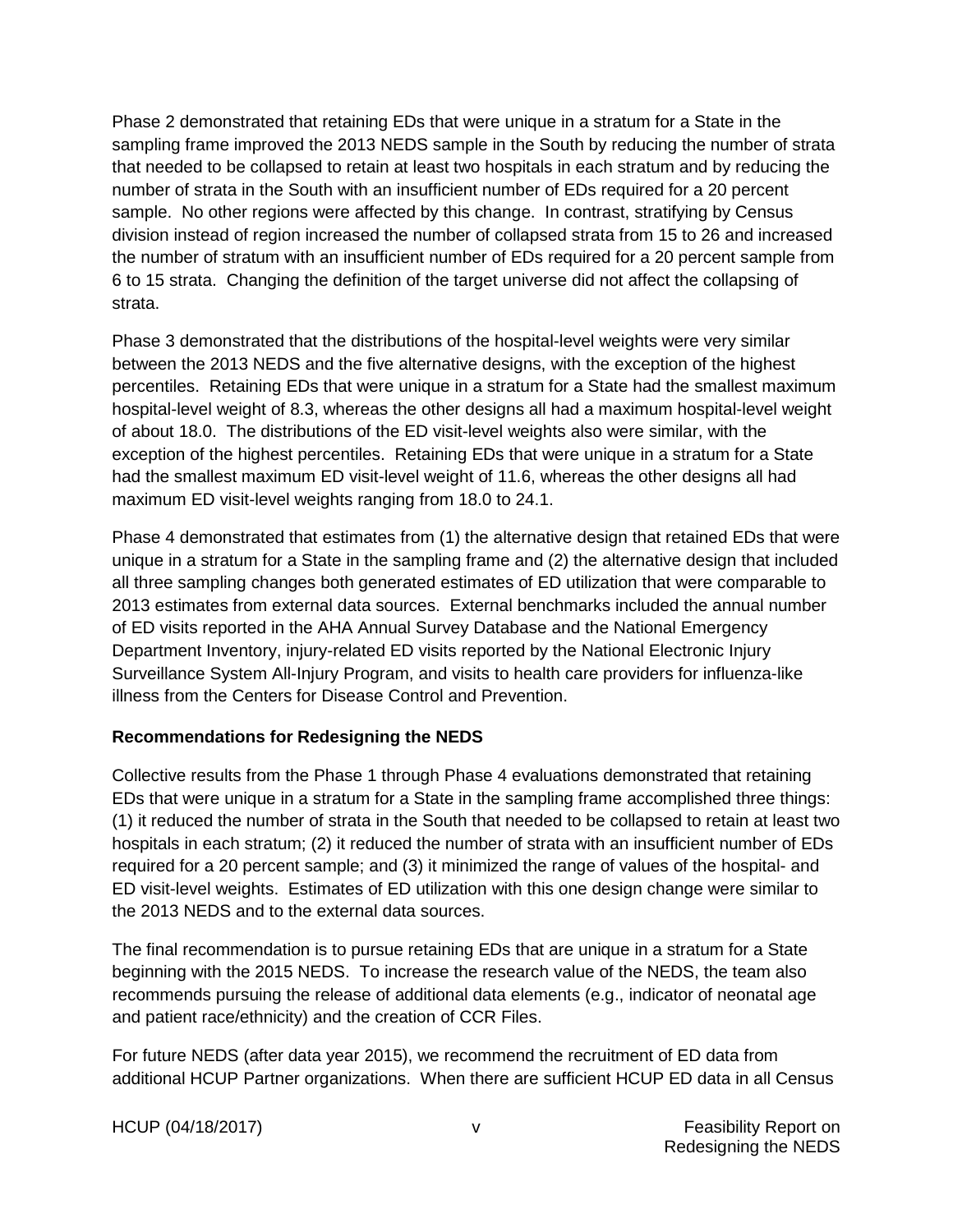divisions, changing the sampling strategy from region to division and focusing the target universe to EDs in general medical/surgical hospitals should be re-evaluated.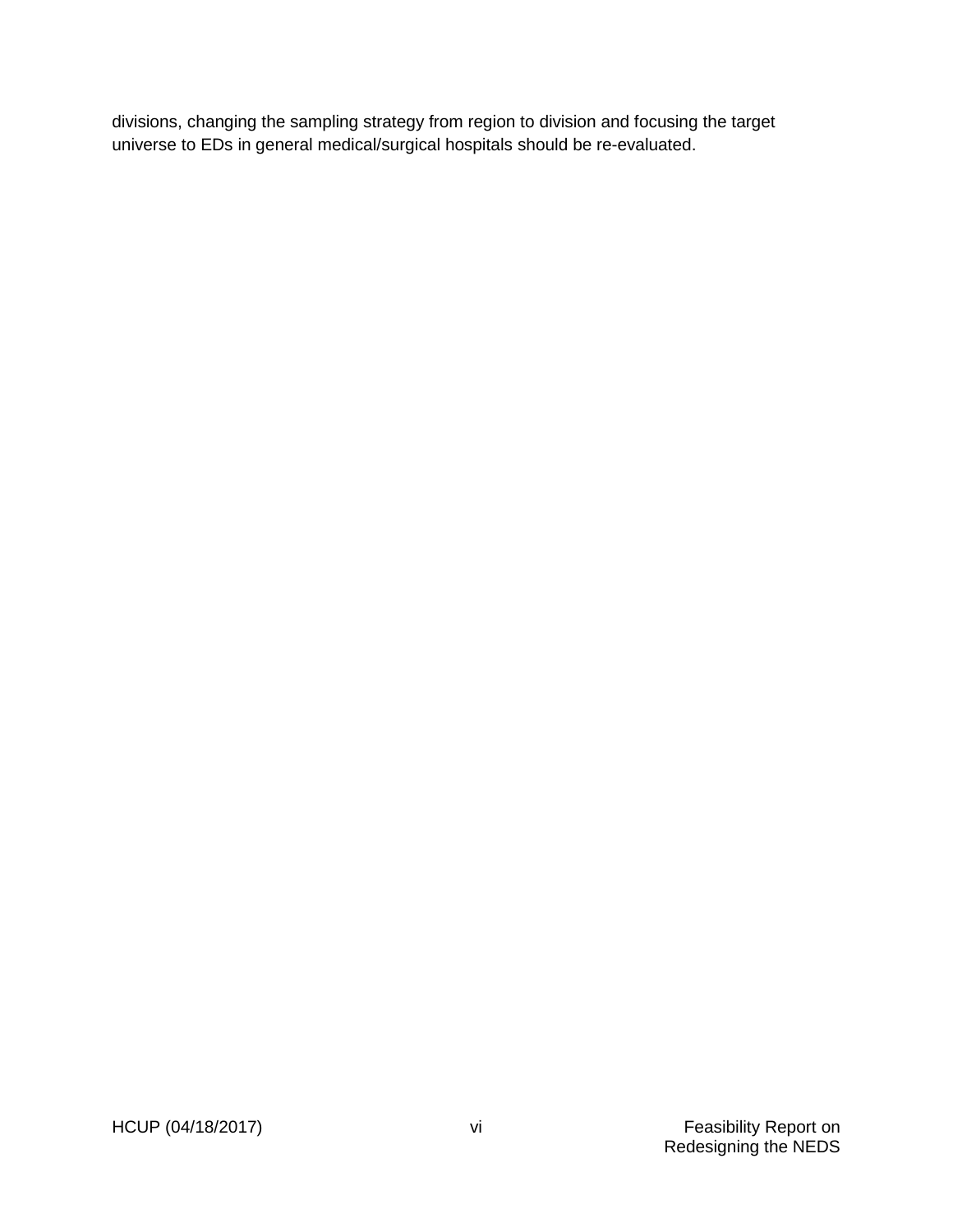#### <span id="page-12-0"></span>**INTRODUCTION**

#### <span id="page-12-1"></span>**Background on the Nationwide Emergency Department Sample**

Since 2009, the Healthcare Cost and Utilization Project (HCUP) Nationwide Emergency Department Sample (NEDS)—a national database providing estimates of hospital-owned emergency department (ED) visits that is sponsored by the Agency for Healthcare Research and Quality (AHRQ)—has supported numerous research initiatives. Because of its uniform multistate and all-payer platform, the NEDS can be used as a resource for studies focusing on the quality and effectiveness of ED care, the use of and associated charges for ED services, the impact of health policy changes, and analyses targeting specific clinical or demographic populations.

The NEDS is built using a 20 percent stratified sample of hospital-owned EDs in the United States. The target universe of hospital-owned EDs is defined as community, nonrehabilitation hospitals that reported total ED visits to the American Hospital Association (AHA) for that year. The AHA defines community hospitals as "all nonfederal, short-term, general, and other specialty hospitals, whose facilities and services are available to the public." Included among community hospitals are pediatric institutions, public hospitals, and academic medical centers.

The main objective of a stratified sample is to ensure that it is representative of the target universe. By stratifying on important hospital characteristics, the NEDS represents a "microcosm" of EDs in the United States. For example, by including *trauma center designation* in the sampling strategy, the NEDS has the same percentage of trauma hospitals as the entire United States.

The sampling frame of the NEDS is limited to a subset of the target universe: hospital-owned EDs in the States for which HCUP ED data are available from the State Emergency Department Databases (SEDD) and State Inpatient Databases (SID). The NEDS contains ED visits from the SEDD and ED admissions from the SID for the selected sample of hospital-owned EDs. The hospital characteristics that have been used for sample stratification are U.S. Census region, trauma center designation, urban-rural location of the hospital, ownership, and teaching status. To obtain nationwide estimates, weights are developed using the AHA-identified EDs and reported ED visits as the target universe. Different weights are developed separately for analyses of hospital-owned EDs and ED visits. Hospital-level weights are used to extrapolate NEDS sample EDs to the universe of hospital-owned EDs. Similarly, visit-level weights are used to extrapolate NEDS sample ED visits to the universe of ED visits. Hospital-level and ED visit-level weights for national estimates are calculated after sampling and by strata.

#### <span id="page-12-2"></span>**HCUP State Emergency Department Databases (SEDD)**

The SEDD include encounter-level information on ED visits that do not result in an admission to the same hospital (e.g., records on patients treated and released, transferred to another hospital, or died in the ED). Currently, 35 HCUP Partner organizations provide ED data to HCUP.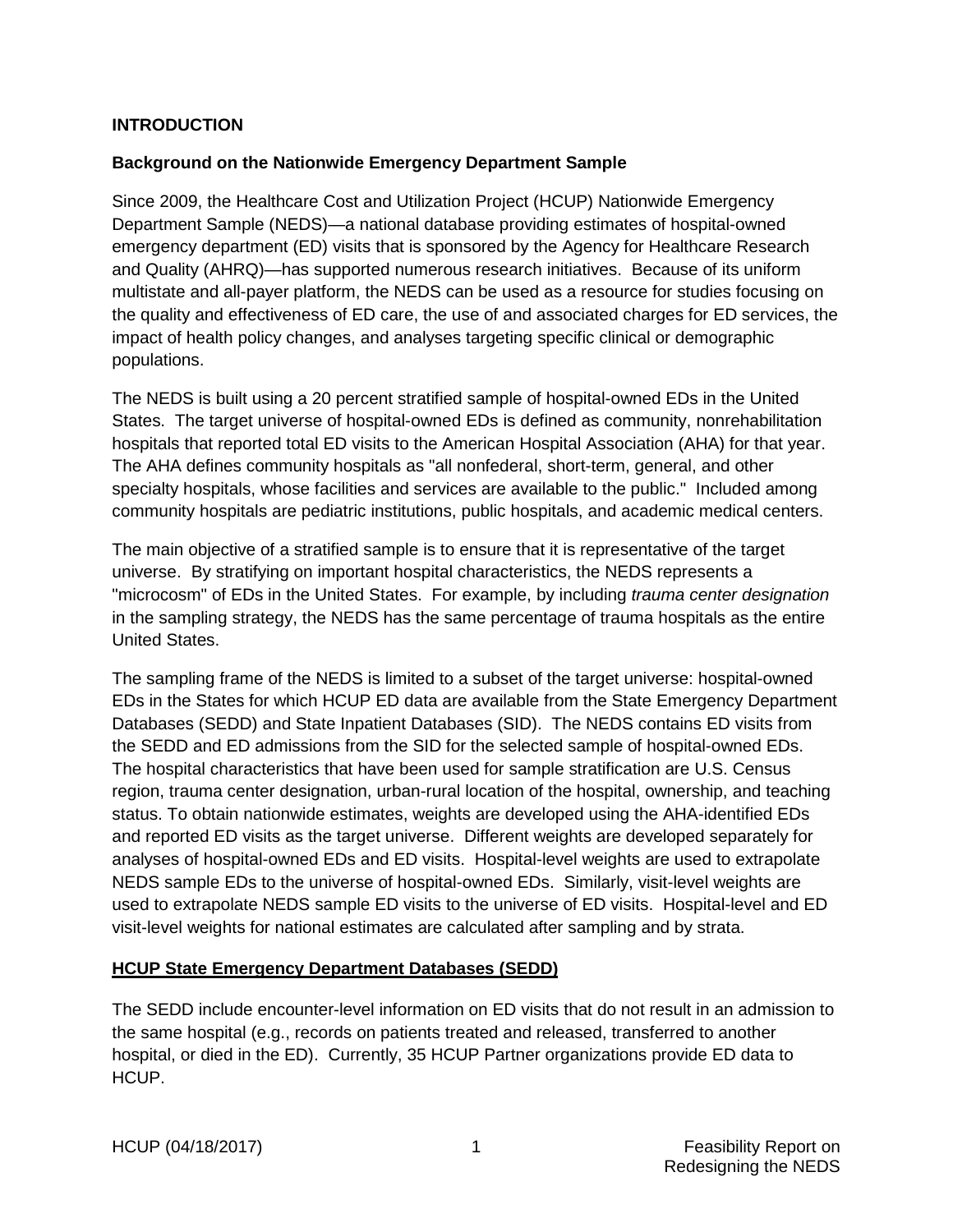## <span id="page-13-0"></span>**HCUP State Inpatient Databases (SID)**

The SID include discharge-level information on hospital inpatient stays. All 48 HCUP Partner organizations provide inpatient data to HCUP, encompassing 97 percent of all U.S. community hospital discharges. The SID include records for patients initially seen in the ED who are subsequently admitted to the same hospital (i.e., ED admissions).

#### <span id="page-13-1"></span>**Identification of Emergency Department Admissions**

Selection of ED admissions from the SID is based on evidence of ED services reported on the record. The HCUP criterion for identifying an ED admission in the SID (HCUP data element HCUP\_ED<sup>[3](#page-13-3)</sup>) looks for at least one of the following conditions:

- Revenue center code of 450-459 reported on discharge record, indicating ED services.
- ED charge greater than zero dollars, when revenue center codes were not available.
- Physicians' Current Procedural Terminology (CPT®) code of 99281–99285 reported on discharge record, indicating ED physician services.
- ED identified by admission source (National Uniform Billing Committee [NUBC] preferred coding prior to October 1, 2007), point of origin (NUBC preferred coding from October 1, 2007 through June 30, 2010), or condition code of P7 (NUBC preferred coding for public reporting as of July 1, 2010).

The NEDS contains ED visits from the SEDD and ED admissions from the SID for the selected sample of hospital-owned EDs. Users of the NEDS are able to identify the source of the HCUP record (SEDD or SID) with the NEDS-specific data element HCUPFILE. [4](#page-13-4)

# <span id="page-13-2"></span>**Why Redesign the NEDS?**

The NEDS was designed almost 10 years ago. AHRQ requested an assessment of the original NEDS design to determine whether redesigning the database would lead to improved national estimates of ED utilization and care. The request followed the redesign of the 2012 National Inpatient Sample (NIS), which served as a main motivator behind the NEDS assessment. In fact, a number of key design changes implemented with the 2012 NIS were considered in the redesign of the NEDS.

This report documents the following components of the evaluation:

- Identify possible changes to the design of the NEDS
- Evaluate possible design changes
- Propose alternative designs

<span id="page-13-3"></span> <sup>3</sup> See Healthcare Cost and Utilization Project (HCUP) Central Distributor SID, Description of Data Elements. HCUP\_ED – HCUP Indicator of Emergency Department Record. August 2008. [http://www.hcup-us.ahrq.gov/db/vars/siddistnote.jsp?var=hcup\\_ed](http://www.hcup-us.ahrq.gov/db/vars/siddistnote.jsp?var=hcup_ed)

<span id="page-13-4"></span><sup>4</sup> See Healthcare Cost and Utilization Project (HCUP) NEDS Description of Data Elements. HCUPFILE – Source of HCUP Record (SID or SEDD). May 2015. [http://www.hcup](http://www.hcup-us.ahrq.gov/db/vars/hcupfile/nedsnote.jsp)[us.ahrq.gov/db/vars/hcupfile/nedsnote.jsp](http://www.hcup-us.ahrq.gov/db/vars/hcupfile/nedsnote.jsp)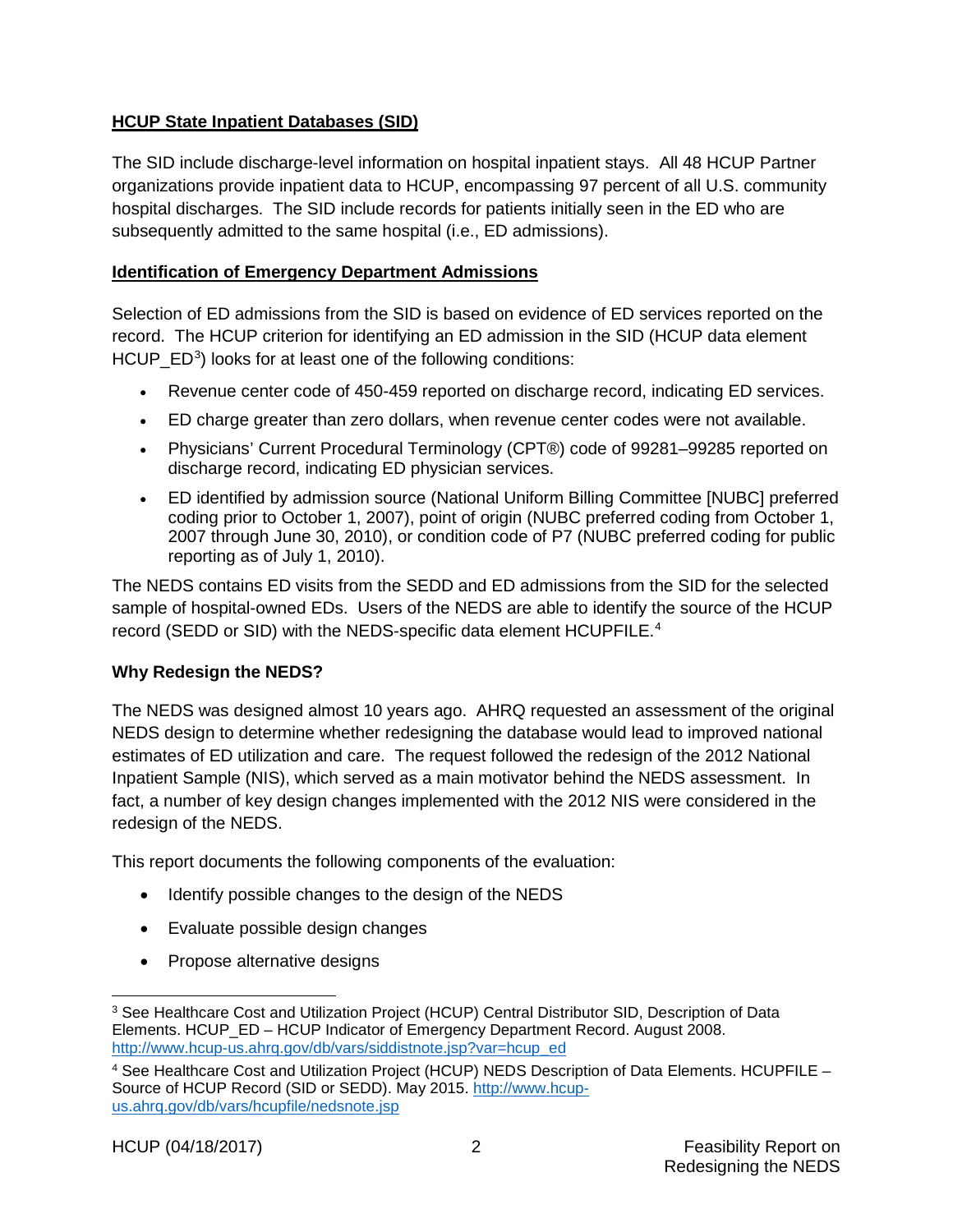• Compare the proposed alternative designs to the 2013 NEDS.

The report concludes with recommendations for future changes to the NEDS design.

## <span id="page-14-0"></span>**DATA**

In addition to the NEDS, the Truven Health Analytics team used the following five data sources for analyses: a multistate analysis file of ED records from the SEDD and SID, the AHA Annual Survey Database, the National Emergency Department Inventory (NEDI), the National Electronic Injury Surveillance System All-Injury Program (NEISS-AIP), and influenza-like illness estimates from the Centers for Disease Control and Prevention (CDC).

## <span id="page-14-1"></span>**Multistate Emergency Department Analysis File**

A multistate emergency department (MS-ED) internal analysis file was constructed for each year 2006–2013 by combining ED records from all available SEDD with ED admissions from the SID. The MS-ED analysis files serve as the basis for the NEDS sampling frame.

We used the MS-ED analysis file for 2013 in the early stages of our assessment when identifying potential design changes. The analysis files were particularly useful in the consideration of switching the design from a *sample of EDs* to a *sample of ED visits*—a design change implemented with the 2012 NIS. The MS-ED analysis files were used to examine variation in the number of ED visits from 2006–2013 that were affected by the sampling of EDs.

#### <span id="page-14-2"></span>**American Hospital Association Annual Survey Database**

The AHA Annual Survey Databases include utilization, financial, service, and personnel information on each of the nation's hospitals. The survey's overall response rate averages approximately 85 percent each year. For hospitals that do not respond, the AHA imputes items based on prior-year information, so that data are available for all hospitals. AHA data are released every year.

The AHA data are used to define the target universe for the NEDS. In addition, the AHA data serve as a standard comparison for the NEDS for estimates on the total number of ED visit counts in the U.S., the total number and percentage of ED visits by U.S. geographic region, and the total number of hospital-owned ED's by ED visit volume.

The 2013 AHA data were critical in the early stages of our assessment when identifying potential design changes, such as limiting the types of hospitals included in the target universe. The AHA data also were used in the latter stages of the evaluation when comparing the alternative designs to external data sources of ED utilization.

# <span id="page-14-3"></span>**National Emergency Department Inventory**

The Emergency Medicine Network's (EMNet) National Emergency Department Inventory (NEDI) is an inventory of U.S. ED locations and annual ED visit volume that integrates information from the AHA Annual Survey Database, the Hospital Market Profiling Solution©, Internet searches, and direct communication with hospital staff. The NEDI typically is available every other year.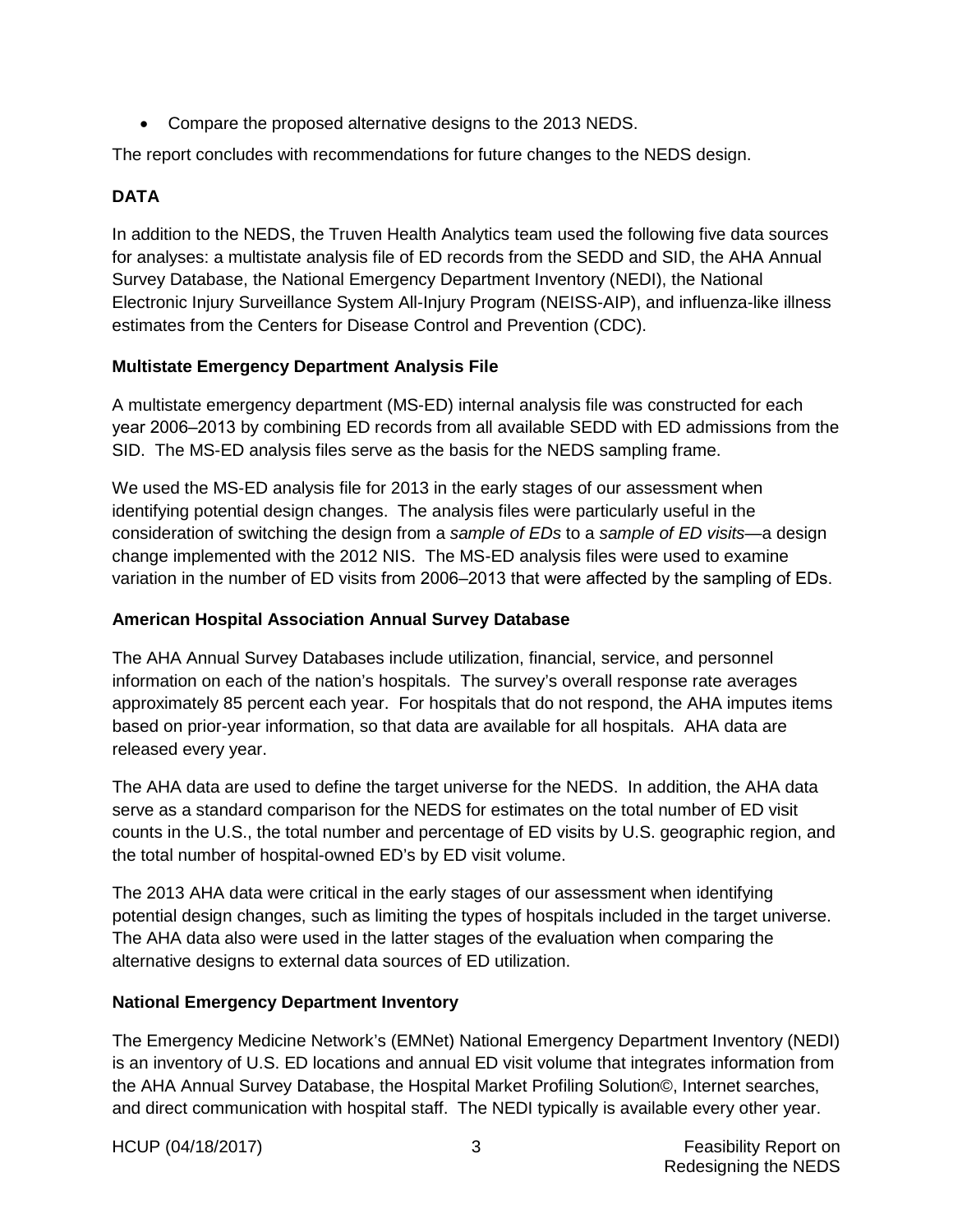The NEDI serves as a standard comparison with the NEDS for estimates on the total number of ED visit counts in the United States, the total number and percentage of ED visits by U.S. geographic region, and the total number of hospital-owned EDs by ED visit volume.

For the purposes of this analysis, the 2013 NEDI was used in the early stages of our assessment when identifying potential design changes, such as the consideration of using the NEDI as the primary source to determine total counts of ED visits by stratum. The NEDI data also were used in the latter stages of the evaluation when comparing the alternative designs to external data sources of ED utilization.

# <span id="page-15-0"></span>**National Electronic Injury Surveillance System All-Injury Program**

The National Electronic Injury Surveillance System All-Injury Program (NEISS-AIP) is a national probability sample providing counts of injuries seen in the ED. The NEISS-AIP is sponsored by the National Center for Injury Prevention and Control (NCIPC) and the U.S. Consumer Product Safety Commission (CPSC). The NEISS-AIP data serve as a standard comparison with the NEDS for estimates on the injury-related ED visits in the United States. The categorization of the mechanism and intent of the injury is consistent with the classification system used by the CDC.[5](#page-15-3) THE NEISS-AIP reports on injuries annually.

The 2013 NEISS-AIP data were used for this evaluation as a point of comparison for alternative designs of the NEDS related to counts of ED visits for various kinds of injury.

# <span id="page-15-1"></span>**Centers for Disease Control and Prevention Influenza-Like Illness Data**

Information on influenza-like illness (ILI) was collected from the U.S. Outpatient Influenza-Like Illness Surveillance Network (ILINet). ILINet is a collaborative effort between the CDC, State and local health departments, and health care providers. Data collection began during the 1997–1998 season. The number and percentage of patients presenting with ILI on a weekly basis in 2013 served as a comparison for the alternative designs of the NEDS related to weekly trends in ED visits for ILI.

# <span id="page-15-2"></span>**IDENTIFY POSSIBLE CHANGES TO THE DESIGN OF THE NEDS**

We conducted the following activities to identify possible alternative designs for the NEDS:

- Environmental scan of peer-reviewed publications that used the NEDS and examination of questions from external users that were received through HCUP technical assistance services
- Review of design changes that occurred with the 2012 NIS

<span id="page-15-3"></span> <sup>5</sup> Centers for Disease Control and Prevention. Injury Prevention & Control: Data & Statistics (WISQARS™). Matrix of E-code Groupings. Last updated April 29, 2014. <https://www.degruyter.com/view/j/dx.ahead-of-print/dx-2016-0014/dx-2016-0014.xml?format=INT>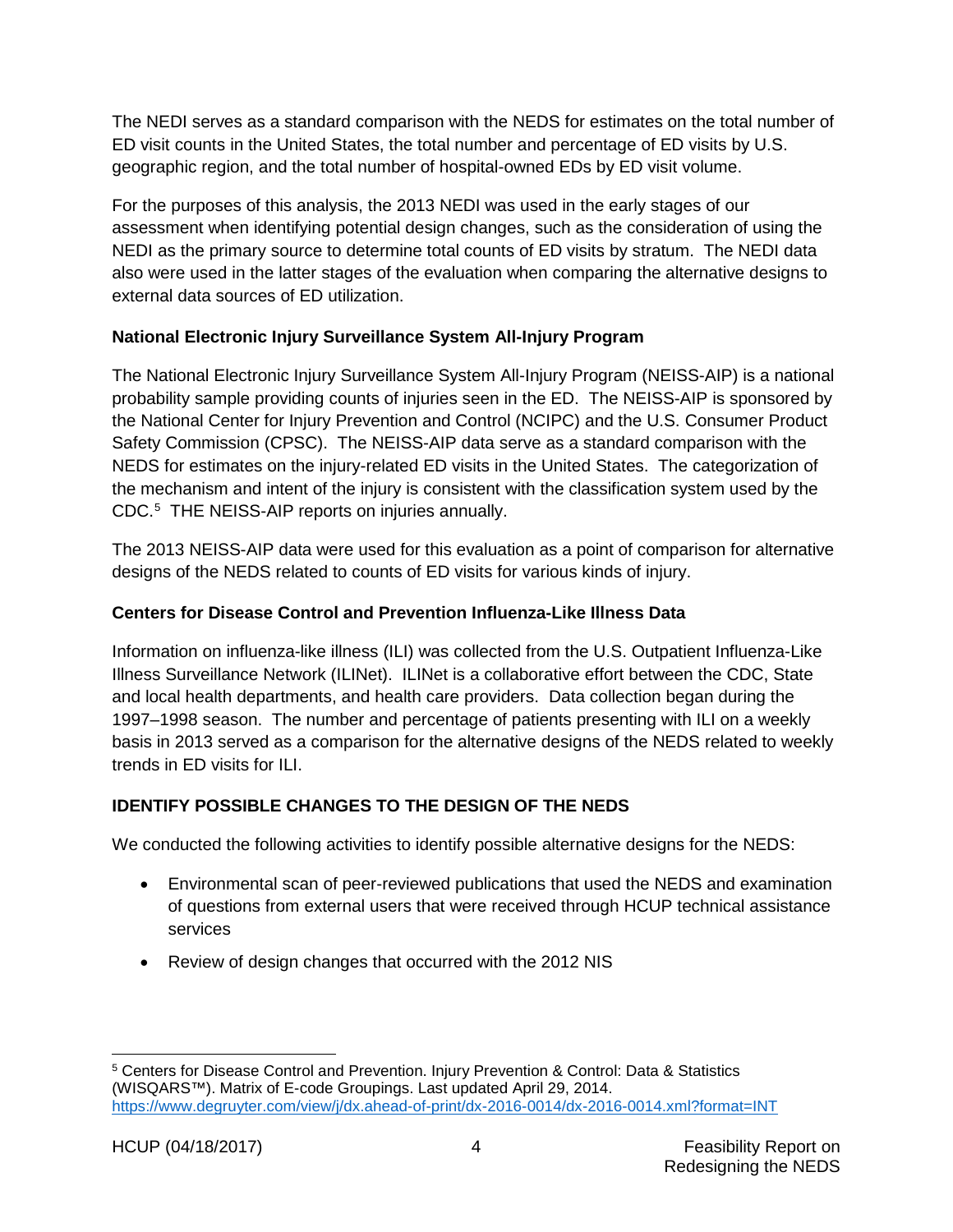• Collection of additional ideas for possible design changes based on HCUP-sponsored research.

Using the HCUP Publications Search,<sup>[6](#page-16-1)</sup> we identified 121 articles that used the NEDS and were published between 2010 (after the NEDS was released through the HCUP Central Distributor) and December 2015. We reviewed the abstracts of each article to determine how the NEDS was used. We considered the following factors:

- *Focus*: one NEDS data year, pooled data years to obtain larger sample sizes, or trends across multiple data years
- *Conditions*: all ED visits or specific condition(s)
- *Outcomes*: all ED visits, ED visits by disposition (admission, transfer, or discharge from ED), mortality rate, total charges
- *Patient characteristics*: location, income, and expected payer
- *Hospital characteristics*: region, trauma level, location, teaching status, control and ownership, and ED volume.

We reviewed 1,827 questions related to the NEDS that were received by the HCUP Technical Assistance team between January 2015 and February 2016 to identify areas of interest that are not possible to examine with the current design.

We identified the list of changes to the NIS using the Nationwide Inpatient Sample (NIS) Redesign Final Report.<sup>[7](#page-16-2)</sup> The report identified challenges associated with the NIS design prior to 2012, assessed three alternative sample designs, and recommended a revised design for the NIS starting in 2012.

We identified other design changes by speaking with (1) AHRQ and Truven Health researchers who had used the NEDS for HCUP-sponsored studies and (2) the HCUP staff responsible for developing the NEDS each year.

The following sections summarize the potential design changes assembled from the sources described above.

# <span id="page-16-0"></span>**Possible Changes Identified by the Environmental Scan**

All abstracts of identified articles noted ED utilization by patient age and sex. Regarding trends analysis, 37 percent of articles used multiple years of the NEDS to examine annual trends; roughly 45 percent used a single year; and 18 percent pooled multiple years of the NEDS in order to get a larger number of cases for a specific condition. Most studies focused on specific conditions (96 percent), such as various types of injuries, poisoning, fractures, respiratory

<span id="page-16-1"></span> <sup>6</sup> Healthcare Cost and Utilization Project (HCUP). Publications Search [Web site]. February 2010. <http://www.hcup-us.ahrq.gov/reports/pubsearch/pubsearch.jsp>

<span id="page-16-2"></span><sup>7</sup> Houchens R, Ross D, Elixhauser A, Jiang J. Nationwide Inpatient Sample (NIS) Redesign Final Report. 20014. (HCUP Methods Series Report #2014-04 ONLINE) April 4, 2014. U.S. Agency for Healthcare Research and Quality.<http://www.hcup-us.ahrq.gov/reports/methods/2014-04.pdf>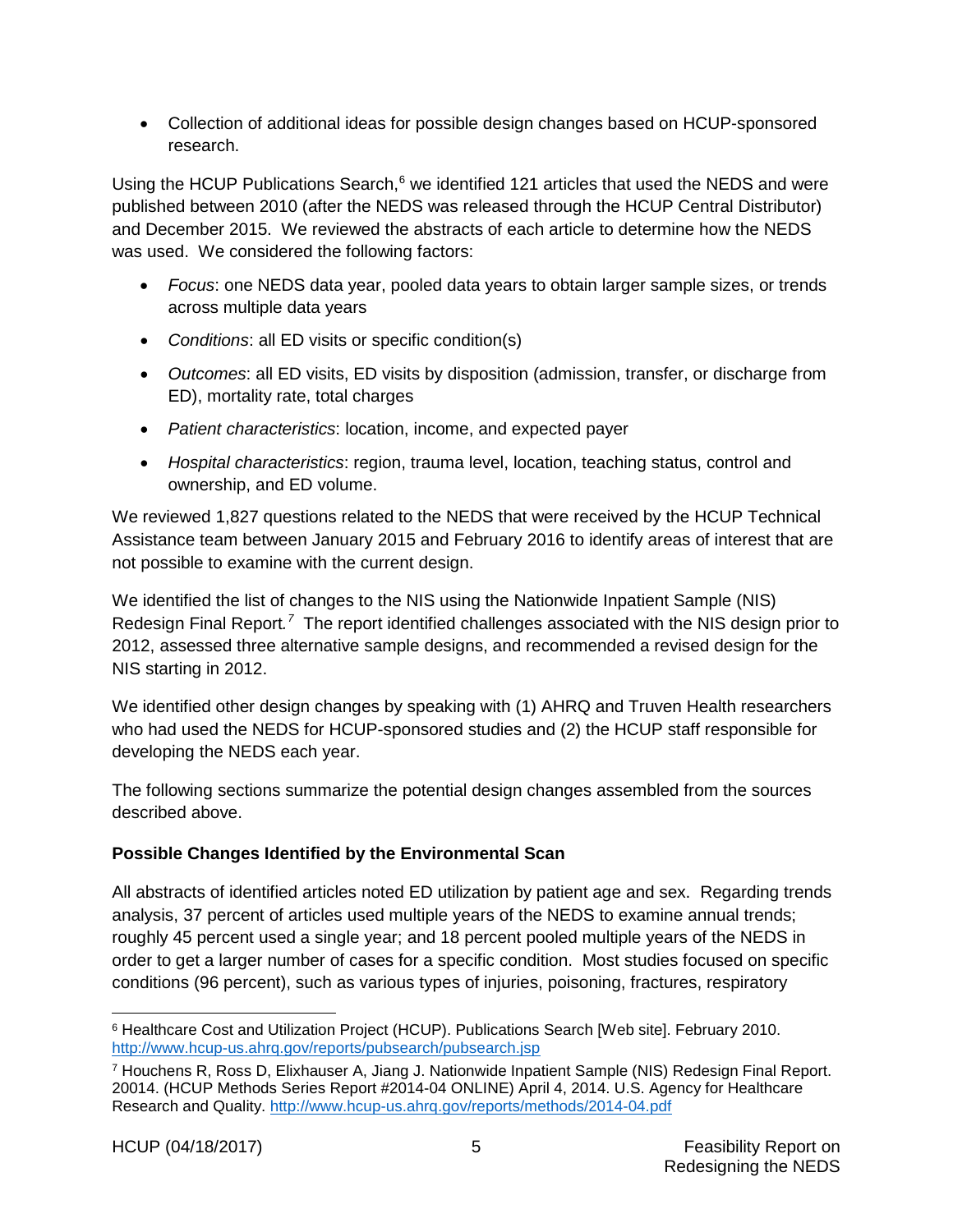infections, and dental or periodontal pain or disease. The majority of articles (roughly 98 percent) primarily considered all ED visits, compared with 61 percent that included information on disposition from the ED. The most common measures, outcomes, or characteristics chosen by the authors were total charges (40 percent), expected payer (35 percent), patient mortality (30 percent), and patient income level (22 percent). The most common hospital characteristics were region (19 percent), teaching status (18 percent), urban-rural location (12 percent), and annual ED volume (9 percent). Trauma level was used in only 7 percent of studies. Table 1 provides detail on the number of abstracts by the various measures and characteristics noted above.

| <b>Characteristic</b>           | <b>Number</b><br>of Abstracts | <b>Percent</b><br>of Total |
|---------------------------------|-------------------------------|----------------------------|
| <b>Trends</b>                   |                               |                            |
| Yes                             | 45                            | 37.2                       |
| No, single data year            | 54                            | 44.6                       |
| No, pooled data years           | 22                            | 18.2                       |
| <b>Conditions</b>               |                               |                            |
| All                             | 5                             | 4.1                        |
| Specific condition(s)           | 116                           | 95.9                       |
| <b>Outcomes</b>                 |                               |                            |
| All ED visits                   | 119                           | 98.3                       |
| ED visits by disposition        | 74                            | 61.2                       |
| Mortality rate                  | 36                            | 29.8                       |
| Total charges                   | 48                            | 39.7                       |
| <b>Patient characteristics</b>  |                               |                            |
| Location                        | 6                             | 5.0                        |
| Income                          | 27                            | 22.3                       |
| Payer                           | 43                            | 35.5                       |
| <b>Hospital characteristics</b> |                               |                            |
| Region                          | 24                            | 19.8                       |
| Trauma level                    | 8                             | 6.6                        |
| Location                        | 15                            | 12.4                       |
| Teaching status                 | 22                            | 18.2                       |
| Ownership/control               | $\overline{5}$                | 4.1                        |
| Emergency department volume     | 11                            | 9.1                        |

<span id="page-17-0"></span>**Table 1**. Number of Articles that Used the NEDS for Different Types of Reporting

Only 13 of the 1,827 NEDS-related inquiries identified limitations of the NEDS for research purposes. We categorized each issue identified by the users in terms of possibility for inclusion in a future, redesigned NEDS. The most common issue (5 of 13 inquiries; 38 percent) dealt with the identification of hospitals for various research purposes, such as direct identification of hospitals (e.g., children's hospitals) or information on the location of the hospital for linking to external databases (i.e., American Hospital Association Annual Survey, National Highway Traffic Safety Administration, and National Institute of Population Studies). Identification of hospitals in the NEDS currently is not possible. Four inquires dealt with the inclusion of additional data elements (e.g., race/ethnicity, ED time of departure or arrival, and a measure of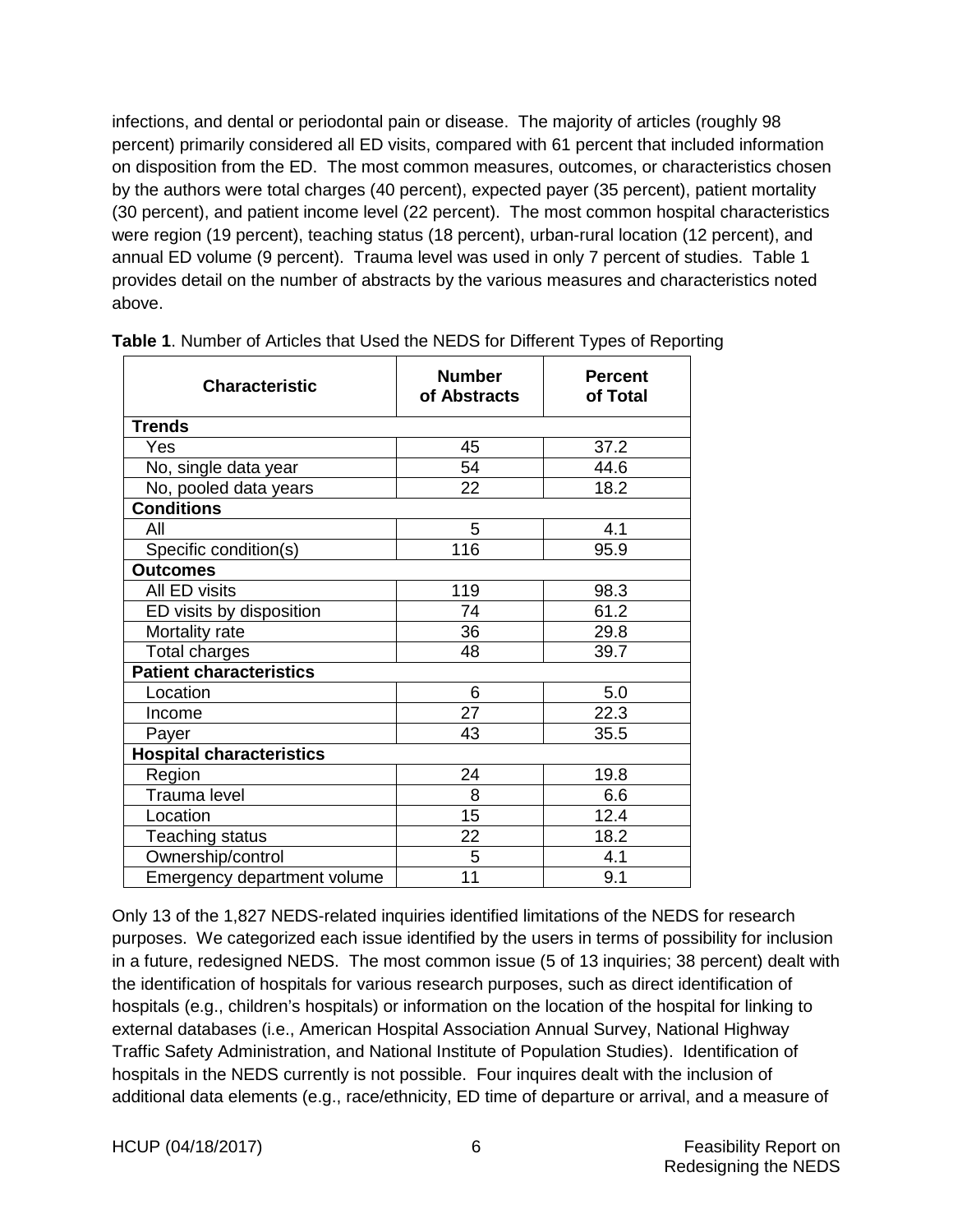ED volume). The data elements included on the NEDS are dependent on our HCUP Partners in terms of what they provide as well as what they will release through the HCUP Central Distributor. Two inquires expressed interest in calculating costs for ED treat-and-release visits.

The environmental scan did not identify potential changes to the design of the NEDS, but it did identify possible enhancements that would not affect the design. These included the addition of information on the patient's race/ethnicity, the inclusion of data elements that provide information on daily activity in the ED (e.g., daily fluctuations in the ED volume and admission rates), and the interest in NEDS-specific Cost-to-Charge Ratio Files (CCR Files).

# <span id="page-18-0"></span>**Possible Changes Considered Because of the NIS Redesign**

Based on the redesign of the 2012 NIS, we identified the following design changes as being relevant to the NEDS:

- Evaluate the types of hospital-owned EDs used to define the target universe, including the inclusion of community hospitals that are long-term acute care (LTAC) facilities
- Calculate the total ED visits for the target universe using HCUP data, when available, instead of information from AHA Annual Survey of Hospitals
- Stratify for sampling by Census division instead of Census region
- Draw a sample of ED visits as opposed to a sample of hospital-owned EDs. This change would eliminate the inclusion of hospital-level weights.
- Use the Partner-provided hospital identifiers in lieu of AHA hospital identifiers, because the AHA considers facilities with common ownership within a hospital system to be one single hospital instead of separate hospitals.

One enhancement to the 2012 NIS that did not affect the sample design was the addition of an indicator for patients less than one month old. This change also was considered for the NEDS.

# <span id="page-18-1"></span>**Possible Changes Identified From Other Sources**

AHRQ and Truven Health researchers who had used the NEDS for HCUP-sponsored studies and the HCUP staff responsible for developing the NEDS suggested five possible design changes:

- Consider other publicly available sources for the identification of trauma hospitals
- Examine whether additional stratifiers would be beneficial for sampling
- Eliminate the restriction that removes hospital-owned EDs that are unique in a State from the sampling frame
- Examine options for reducing the need to collapse strata to obtain at least two EDs in each stratum
- Consider increasing the sampling rate.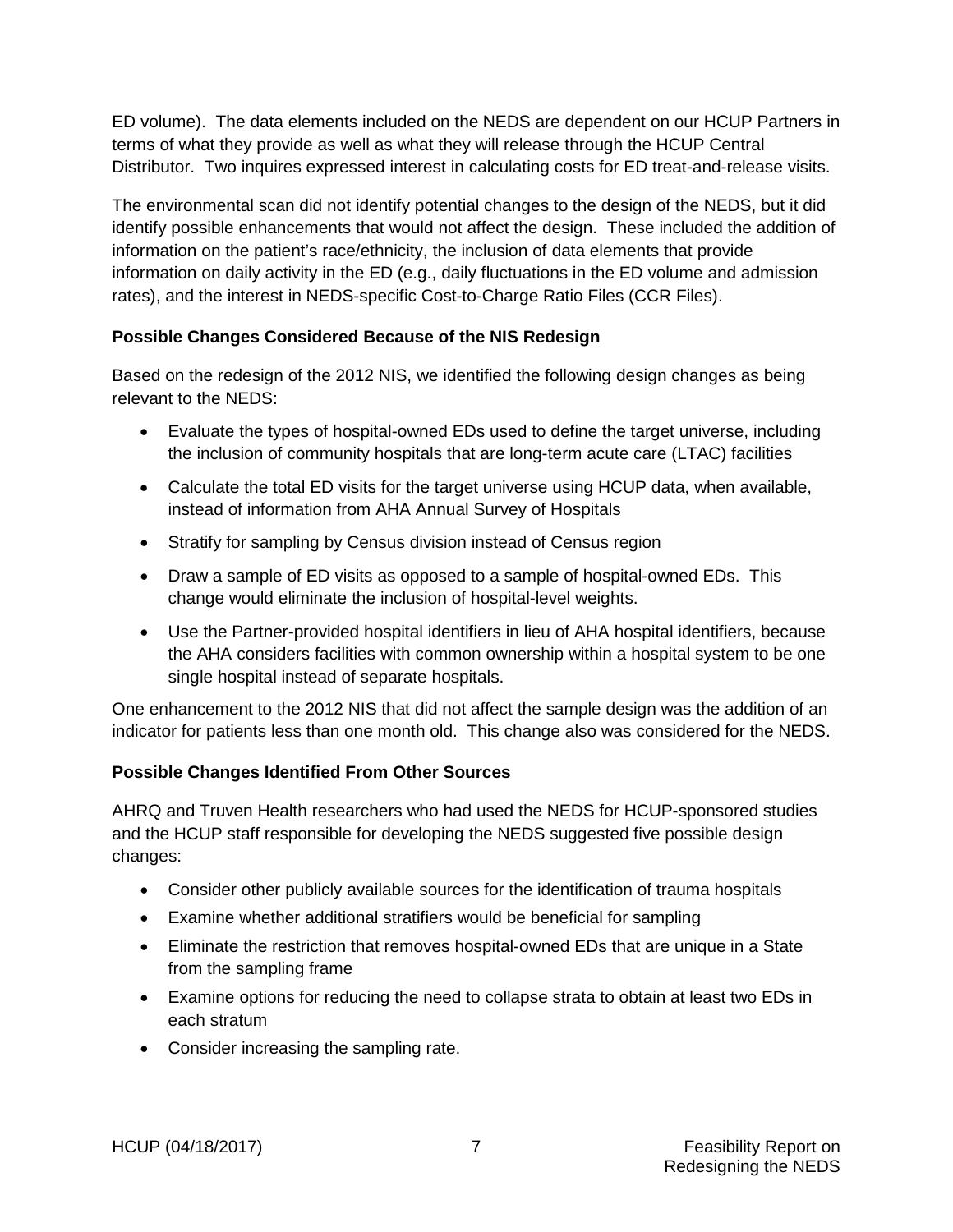## <span id="page-19-0"></span>**EVALUATE THE POSSIBLE DESIGN CHANGES**

We grouped the possible design changes gathered from the environmental scan, the review of the NIS redesign, and HCUP staff suggestions into the following three categories for evaluation:

- Changes to the target universe
- Changes to the sampling strategy
- Changes to the identification of hospital entities.

#### <span id="page-19-1"></span>**Evaluate Possible Changes to the Target Universe**

Two changes were considered for the target universe: (1) the types of hospital-owned EDs included and (2) the source of information for total ED visits.

#### <span id="page-19-2"></span>**Evaluate the Types of Hospital-Owned EDs Used to Define the Target Universe**

*Background.* The target universe for the NEDS includes EDs in community hospitals, excluding community hospitals that also are rehabilitation facilities. The redesigned NIS added the exclusion of LTAC community hospitals from the target universe.

*Results.* Using AHA data to examine the composition of EDs in the United States in 2013, we found that 96.3 percent of EDs are part of general, medical/surgical hospitals, and 1.1 percent are in children's general facilities. Less than 1 percent of EDs are in surgical, specialty, and LTAC hospitals.

The general, medical/surgical hospitals, including children's general facilities, account for 99.6 percent of the ED visits in the United States. Surgical hospitals have roughly 0.1 percent of total ED visits. ED visits from OB/GYN and other specialty hospitals additionally represent 0.1 percent of total ED visits. There are 13 LTAC hospitals listed in the AHA as having ED visits, none of which were sampled in the 2013 NEDS.

*Considerations for NEDS redesign*. We recommend limiting the target universe to EDs in general, medical/surgical hospitals and children's general hospitals. ED visits to specialty hospitals are rare (0.4 percent of all ED visits) and may represent different treatment patterns.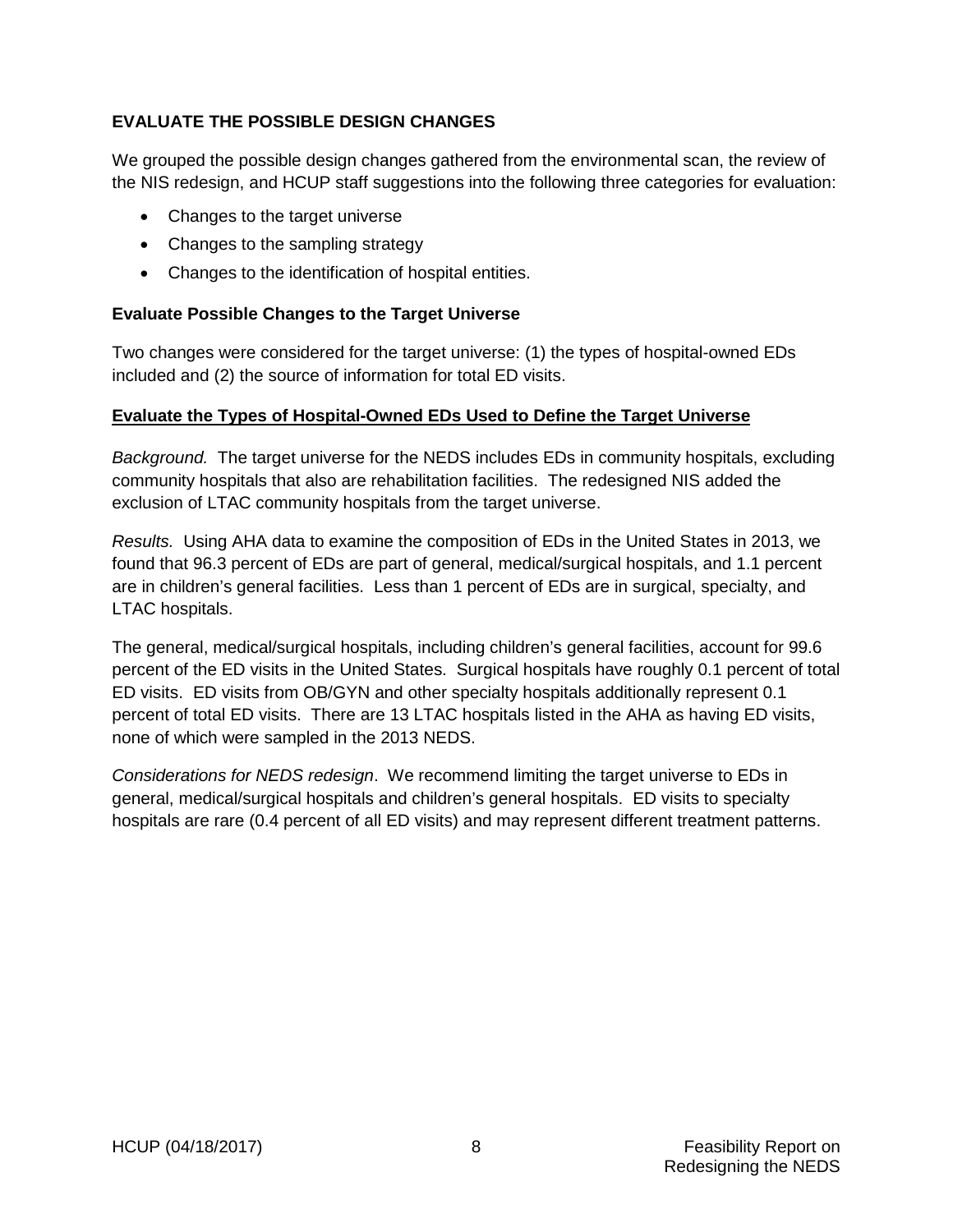#### <span id="page-20-0"></span>**Calculate Total ED Visits for the Target Universe Using HCUP Data, When Available**

*Background*. The target universe for the NEDS uses ED visit counts as reported in the AHA Annual Survey Database. The redesigned NIS uses counts of inpatient stays from HCUP data, when available, and AHA counts only for hospitals not included in HCUP data.

*Results.* The NEDS currently uses the AHA data to determine total counts of ED visits by stratum. We considered two factors: (1) how often the AHA counts were based on fiscal versus calendar year reporting and (2) how often the AHA counts were estimated rather than reported.

The AHA data were used to determine the number of EDs that report on a fiscal year versus calendar year basis. We categorized any EDs with an ending reporting period in June or September as reporting fiscally (41.3 percent of all EDs in 2013). Thirty-seven percent of EDs reported based on calendar years. In the remaining 21.7 percent of EDs, this information was either missing (17.3 percent) or reported in a month other than June, September, or December (4.4 percent).

In 2013, 76.2 percent of EDs reported total ED visits to the AHA. The remaining 24.8 percent of hospitals did not report total ED visits, so the AHA estimated their counts.

Although there are concerns with the AHA counts not being specific to the calendar year or being estimated, there also are concerns about the completeness of ED records in the SEDD. In 2015, all HCUP Partners contributing ED data were asked about the reporting of records for patients treated in the ED to determine whether these records included patients who receive observation services and are discharged from observation (instead of the ED). Most of the HCUP Partners reported including these records in the ED data provided to HCUP, but a few Partners reported that these types of records were not included.

One possible, but not likely, alternative to the AHA data is the NEDI. The NEDI is not ideal because it is only created every other year. Refer to Table 2 for a comparison of EDs by volume for the NEDS, AHA, and NEDI in 2013.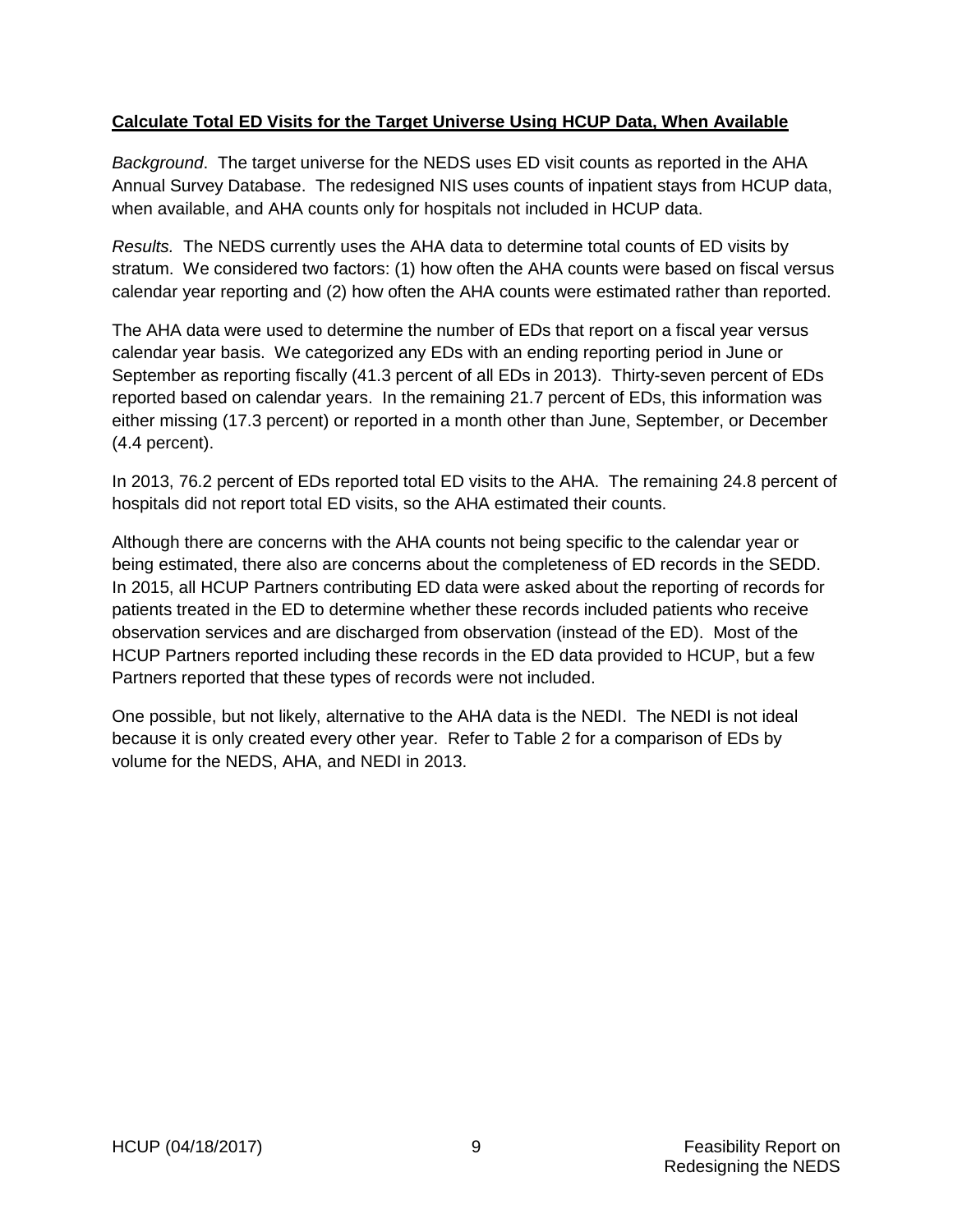|                                    | <b>Data Sources</b> |                            |            |        |             |                            |
|------------------------------------|---------------------|----------------------------|------------|--------|-------------|----------------------------|
| <b>Volume of ED Visits in 2013</b> | <b>NEDS</b>         |                            | <b>AHA</b> |        | <b>NEDI</b> |                            |
|                                    | (weighted)<br>N     | $\frac{9}{6}$ <sup>1</sup> | N          | %1     | N           | $\frac{9}{6}$ <sup>1</sup> |
| Less than 10,000 visits            | 1,353               | 29.26                      | 1,579      | 34.15  | 1,483       | 29.51                      |
| $10,000 - 19,999$ visits           | 833                 | 18.01                      | 808        | 17.47  | 978         | 19.46                      |
| $20,000 - 29,999$ visits           | 638                 | 13.80                      | 558        | 12.07  | 694         | 13.81                      |
| $30,000 - 39,999$ visits           | 481                 | 10.40                      | 465        | 10.06  | 591         | 11.76                      |
| $40,000 - 49,999$ visits           | 390                 | 8.44                       | 326        | 7.05   | 435         | 8.66                       |
| 50,000 or more visits              | 929                 | 20.10                      | 888        | 19.20  | 844         | 16.80                      |
| All hospital-owned EDs             | 4,624               | 100.00                     | 4,624      | 100.00 | 5,025       | 100.00                     |

<span id="page-21-0"></span>**Table 2**. Estimates of the Number of Hospital-Owned EDs by ED Visit Volume From Three ED Data Sources, 2013

Abbreviations: AHA, American Hospital Association [Annual Survey Database]; ED, emergency department; NEDI, National Emergency Department Inventory; NEDS, Nationwide Emergency Department Sample.

<sup>1</sup> Column percent indicates the percentage of the total records in the NEDS, AHA, or NEDI that are in each group of ED visits.

*Considerations for NEDS redesign.* Our analysis yielded the following conclusions:

- We are concerned about using the HCUP total counts because a few HCUP Partner organizations do not report records for patients treated in the ED if they receive observation services and are discharged from observation (instead of the ED).
- We are concerned about using AHA totals because of uncertainty that hospitals reporting to the AHA use the same definition of total ED visits and because 24.8 percent of EDs are estimated ED total counts.
- We recommend testing the use of the HCUP counts in at least one of the alternative designs.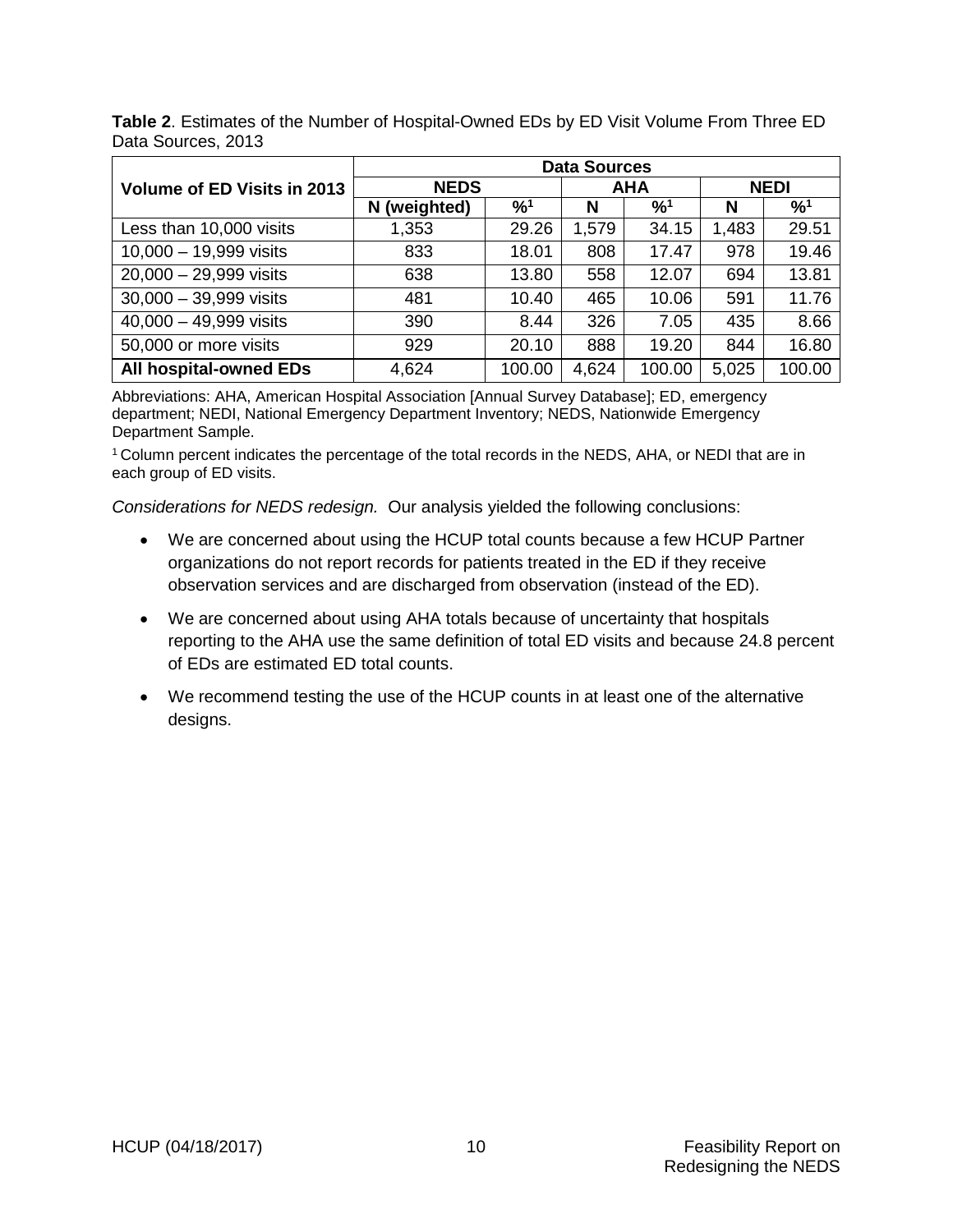## <span id="page-22-0"></span>**Evaluate Possible Changes to the Sampling Strategy**

We considered various changes for the sampling strategy including changing stratification variables, drawing a sample of ED visits, using alternative data sources for identifying trauma hospitals, and examining options for reducing the need to collapse strata to retain at least two hospitals in the sampling frame.

#### <span id="page-22-1"></span>**Stratify by the Nine Census Divisions**

*Background*.The NEDS is stratified by four Census regions. The redesigned NIS changed from using the four regions to the nine Census divisions.

*Results.* Using the MS-ED analysis file for 2013, we examined variations in outcomes for ED visits per population, ED admission rate,<sup>[8](#page-22-3)</sup> and mortality rate by Census division. The 2013 MS-ED analysis file has at least two States in all divisions except the West South Central division. There was some variation in ED outcomes by Census division, which suggests that moving to stratification by division would be beneficial to the ability to estimate these types of ED outcomes in the NEDS. For example, the admission rate in 2013 in New England is 15.5 percent, and the rate in the Middle Atlantic division is 17.3 percent. These two divisions are combined into the Northeast region. In contrast, the admission rates in the East South Central and West South Central divisions are similar at 12.4 percent. Refer to Table 3 for all outcomes by region and division.

| <b>Region and Division</b> | Total<br><b>ED Visits</b> | <b>ED Visits per</b><br>100,000<br>population | <b>ED</b><br><b>Admission</b><br>Rate | <b>Mortality</b><br>Rate |
|----------------------------|---------------------------|-----------------------------------------------|---------------------------------------|--------------------------|
| <b>Northeast</b>           | 16,592,777                | 41,164                                        | 16.68                                 | 0.60                     |
| New England                | 4,887,866                 | 41,089                                        | 15.16                                 | 0.56                     |
| Middle Atlantic            | 11,704,911                | 41,196                                        | 17.31                                 | 0.62                     |
| <b>Midwest</b>             | 24,459,450                | 42,506                                        | 12.84                                 | 0.44                     |
| <b>East North Central</b>  | 16,808,115                | 45,734                                        | 12.66                                 | 0.43                     |
| <b>West North Central</b>  | 7,651,335                 | 36,801                                        | 13.24                                 | 0.47                     |
| South                      | 29,732,007                | 46,759                                        | 14.04                                 | 0.50                     |
| South Atlantic             | 23,134,903                | 46,503                                        | 14.52                                 | 0.49                     |
| <b>East South Central</b>  | 5,270,252                 | 48,474                                        | 12.37                                 | 0.53                     |
| <b>West South Central</b>  | 1,326,852                 | 44,772                                        | 12.36                                 | 0.55                     |
| West                       | 17,403,327                | 33,592                                        | 14.36                                 | 0.56                     |
| Mountain                   | 4,240,331                 | 34,708                                        | 14.67                                 | 0.47                     |
| Pacific                    | 13,162,996                | 33,247                                        | 14.26                                 | 0.59                     |

<span id="page-22-2"></span>

| Table 3. ED Outcomes by Census Region and Division |  |  |
|----------------------------------------------------|--|--|
|----------------------------------------------------|--|--|

Abbreviation: ED, emergency department.

<span id="page-22-3"></span><sup>&</sup>lt;sup>8</sup> ED admission rate refers to the percentage of ED visits that result in an inpatient admission to the same hospital.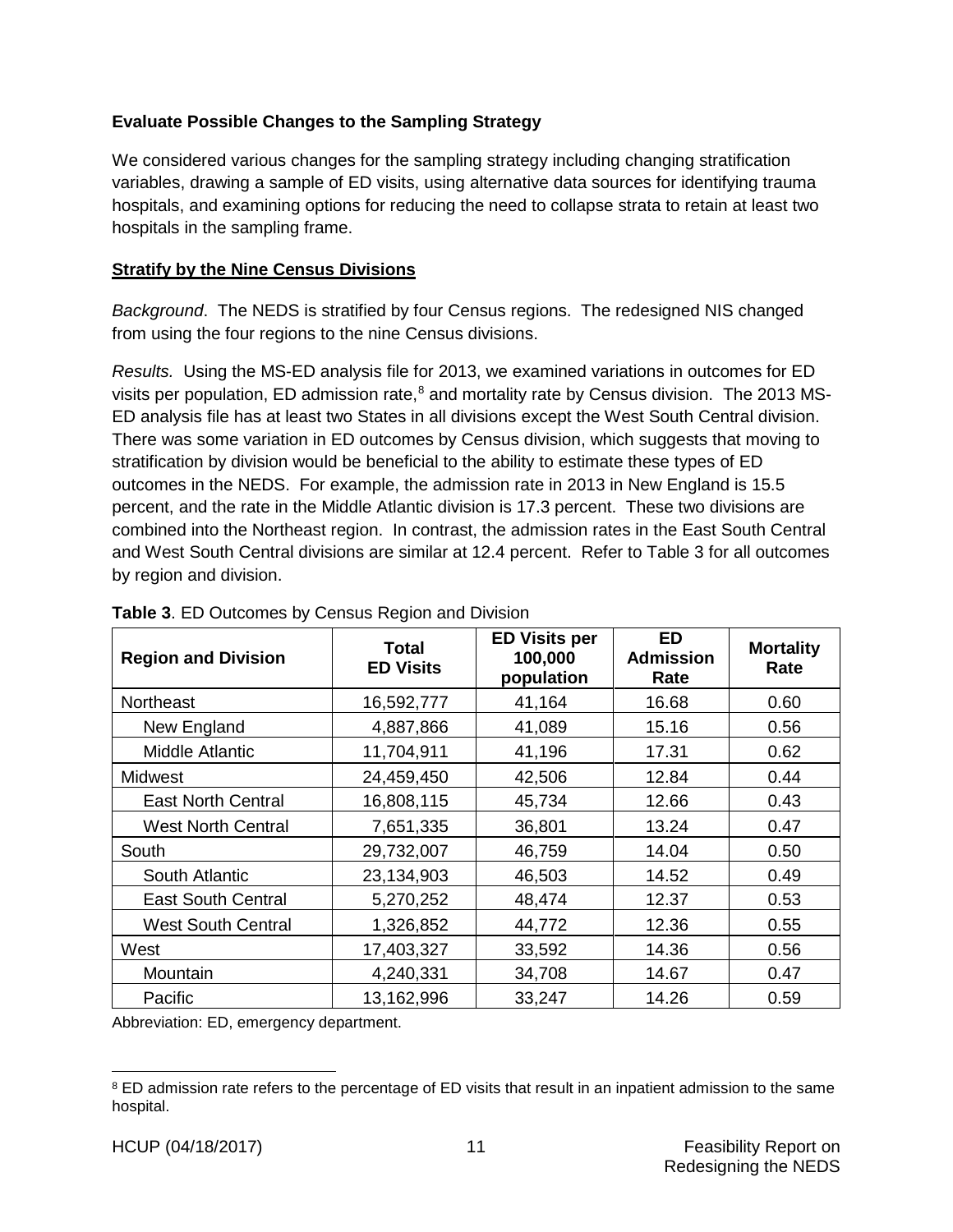Source: Multistate emergency department internal analysis file created from the HCUP State Emergency Department Databases (SEDD) and State Inpatient Databases (SID), 2013.

*Considerations for NEDS redesign.* At this time, the NEDS could not be stratified by the nine Census divisions because of having only one State in the West South Central division. That said, ED outcomes are very similar for the two adjacent divisions—West South Central and East South Central. We recommend collapsing these two divisions in at least one of the alternative designs.

#### <span id="page-23-0"></span>**Draw a Sample of ED Visits From All EDs in the HCUP Data**

*Background.* The NEDS includes all ED visits from a sample of EDs. The redesigned NIS changed from a sample of hospitals to a sample of inpatient discharges. Results from testing the different sample designs showed that the change to a sample of inpatient discharges improved the precision and stability of the NIS sample estimates when compared with pooled SID discharges.

*Results.* We looked at the variation in ED visits per 100,000 population by quarter from 2006 through 2013 for the CCS category of the first-listed diagnosis. We compared the NEDS to the MS-ED analysis files created by combining all ED visits from the SEDD and ED admissions from the SID in the data year. We used population-based rates to analyze a consistent statistic for pooled State data versus national estimates. Across all CCS categories, we found that from 2006–2013 there was little to no variation in the rates between the MS-ED analysis file and the NEDS. Figures 1–4 show the comparisons for the four diagnosis categories with highest annual volume—sprains and strains (CCS 232), other upper respiratory infections (CCS 126), abdominal pain (CCS 251), and superficial injury, contusion (CCS 239).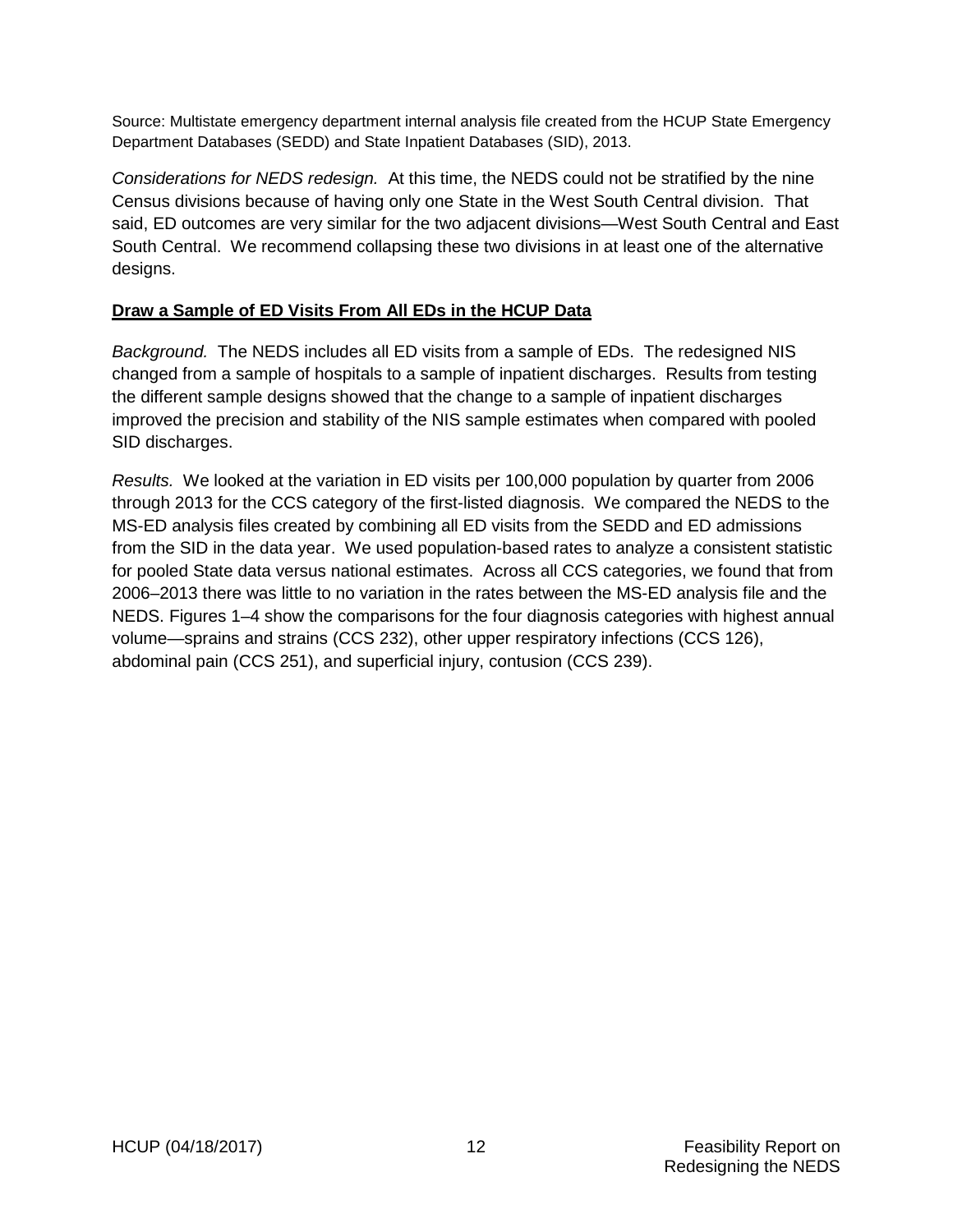<span id="page-24-0"></span>**Figure 1.** Trends for Clinical Classifications Software Category 232 (Sprains and Strains) for the MS-ED Analysis File and the NEDS, 2013



Abbreviations: MS-ED, multistate emergency department analysis file; NEDS, Nationwide Emergency Department Sample.

<span id="page-24-1"></span>



Abbreviations: MS-ED, multistate emergency department analysis file; NEDS, Nationwide Emergency Department Sample.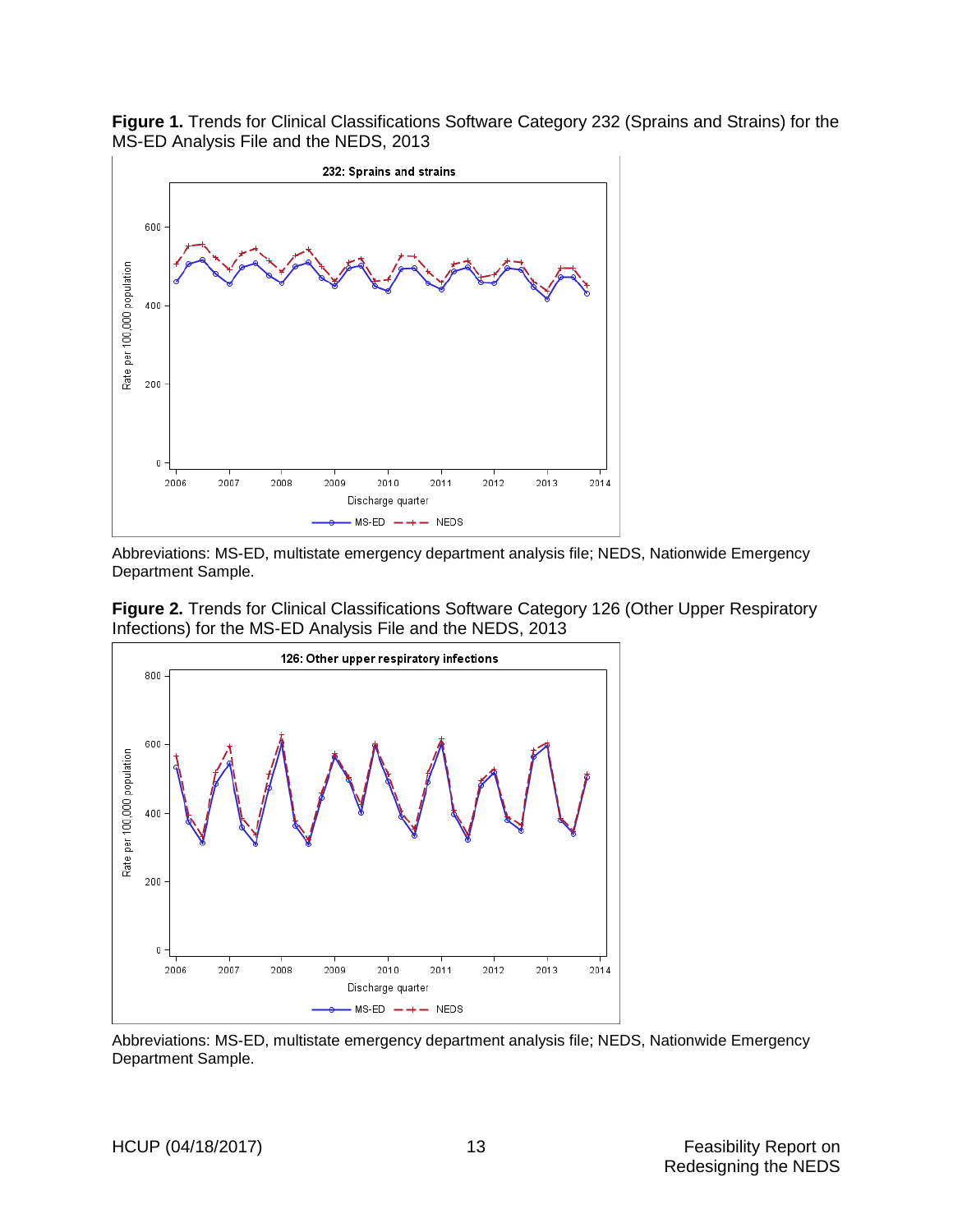

<span id="page-25-0"></span>**Figure 3.** Trends for Clinical Classifications Software Category 251 (Abdominal Pain) for the MS-ED Analysis File and the NEDS, 2013

Abbreviations: MS-ED, multistate emergency department analysis file; NEDS, Nationwide Emergency Department Sample.

<span id="page-25-1"></span>



Abbreviations: MS-ED, multistate emergency department analysis file; NEDS, Nationwide Emergency Department Sample.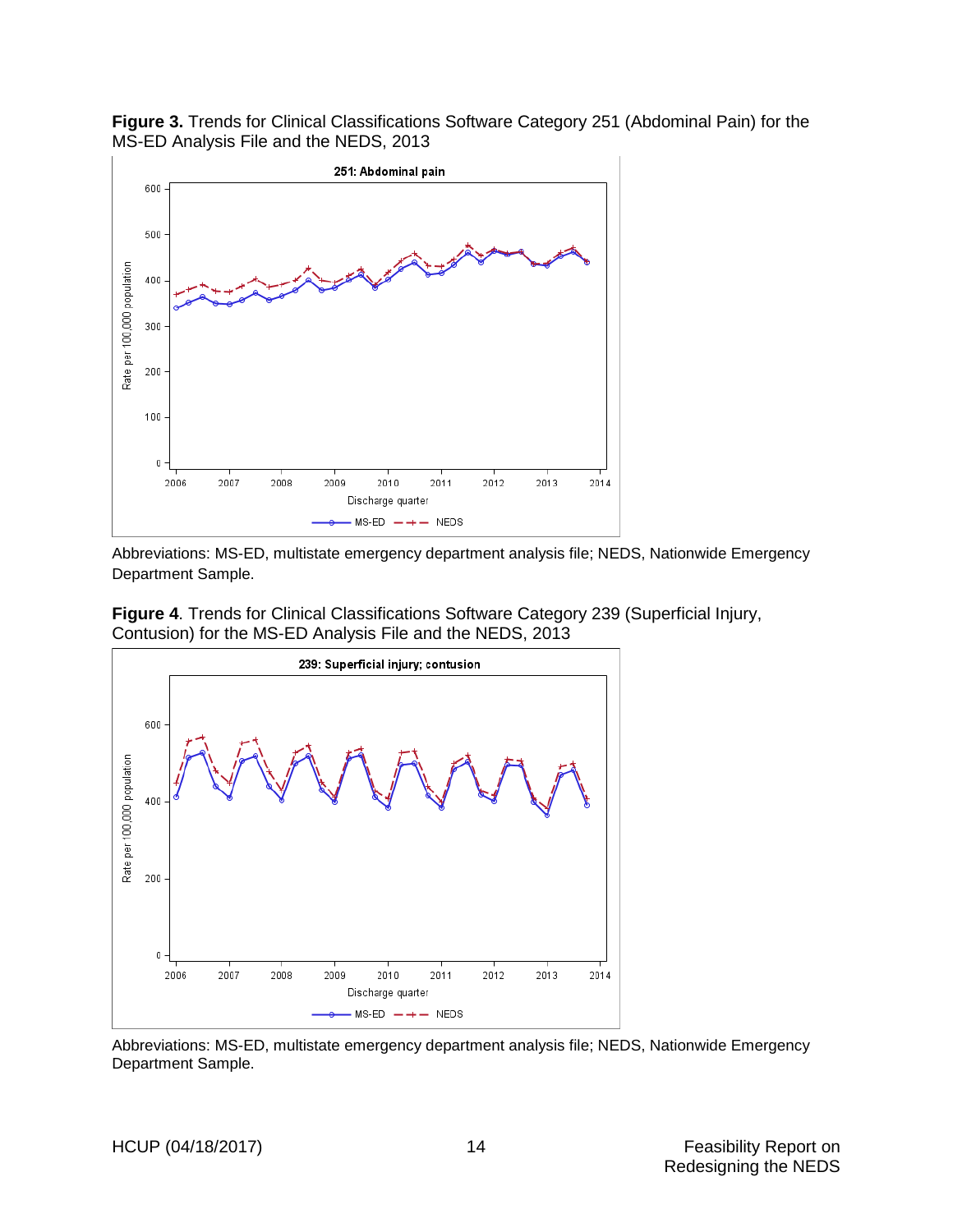In the NIS, the change to a discharge-level sample eliminated the inclusion of hospital-level weights. Being able to weight hospital-level statistics to national estimates is a unique strength of the NEDS. For example, the National Hospital Ambulatory Medical Care Survey (NHAMCS) cannot be used for this type of analysis because it does not have hospital-level weights. We know from the environmental scan that about 10 percent of the NEDS articles used information on ED volume.

*Considerations for NEDS redesign.* One reason for the 2012 NIS redesign to a sample of discharges was to minimize observed variation in national estimates of total utilization for conditions requiring specialty services such as pediatric heart surgery or cancer treatment. From 2006–2013, we found little to no variation in the ED visit rates between the MS-ED analysis file and the NEDS across both common and rare conditions treated in the ED. This probably is because ED services tend to be similar across hospitals and different EDs treat relatively similar case mixes. That is less the case for inpatient services, which can vary considerably if the hospital has certain types of specialty units. In addition, we know that being able to weight hospital-level statistics to national estimates is a unique strength of the NEDS. For these reasons, we recommend continuing to sample EDs for the NEDS.

#### <span id="page-26-0"></span>**Consider Other Publicly Available Sources for the Identification of Trauma Hospitals**

*Background.* The NEDS uses Trauma Information Exchange Program (TIEP) data to identify the trauma level of most trauma hospitals in the United States. These data are augmented by an Internet search of stand-alone children's trauma hospitals in the United States. It would be helpful to be able to obtain all the information from one source.

*Results.* We explored the possibility of using information included in the AHA Annual Survey or identifying trauma level by the type of injuries reported in the NEDS. There was no other publicly available data source of trauma levels for all hospitals in the United States.

We found variations when comparing the TIEP trauma designation to AHA information on trauma level and service codes. The AHA data element indicating the trauma center level often was the same as the TIEP designation of a trauma I, II, and III hospital (92 percent, 85 percent, and 69 percent of the time, respectively). In contrast, 14 percent of hospitals with no trauma designation in TIEP were identified as trauma hospitals in the AHA Annual Survey. An Internet search of these facilities confirmed the TIEP trauma designation.

AHA service codes for medical-surgical intensive care unit (ICU), cardiac ICU, neonatal ICU, and neurological services were indicative of trauma level I hospitals (where 84–94 percent of trauma level I facilities offered these types of services), but the findings were not conclusive. Indicators for burn care were not specific to trauma hospitals, because the majority of trauma level I, II, and III hospitals do not offer burn care at their facilities (55 percent, 87 percent, and 88 percent, respectively). Table 4 shows the number and percentage of trauma hospitals by service.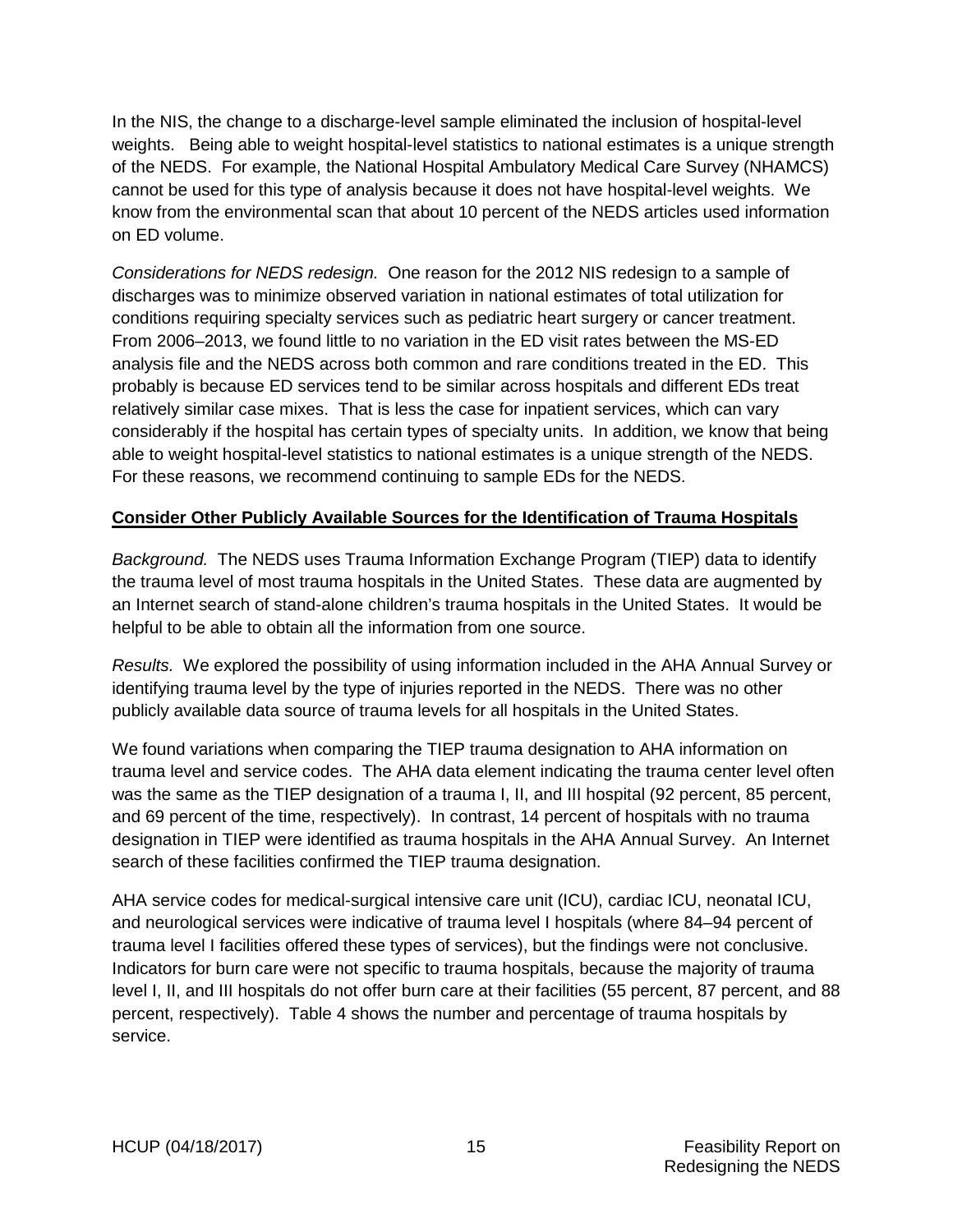<span id="page-27-1"></span>

|             | Table 4. TIEP Trauma Designation Compared With AHA Trauma Designation and Service |  |
|-------------|-----------------------------------------------------------------------------------|--|
| Codes, 2013 |                                                                                   |  |

|                                    |              | <b>TIEP Trauma Level</b> |                                |                |            |
|------------------------------------|--------------|--------------------------|--------------------------------|----------------|------------|
| <b>Characteristic</b>              | <b>Total</b> |                          | $\mathbf{I}$                   | $\mathbf{III}$ | <b>Non</b> |
| <b>Number of hospitals</b>         | 4,624        | 241                      | 308                            | 419            | 3,656      |
|                                    |              |                          | <b>Percent of Trauma Level</b> |                |            |
| <b>Trauma center service level</b> |              |                          |                                |                |            |
| Missing                            | 2,970        | 5.0                      | 10.1                           | 19.1           | 77.9       |
| Regional resource trauma center    | 274          | 91.7                     | 3.2                            | 0.7            | 1.1        |
| Community trauma center            | 407          | 2.5                      | 84.7                           | 11.2           | 2.5        |
| Rural trauma center                | 686          | 0.8                      | 1.9                            | 69.0           | 10.6       |
| Other (specific to select States)  | 287          | $- -$                    | --                             |                | 7.9        |
| Service: medical-surgical ICU      |              |                          |                                |                |            |
| Missing                            | 806          | 4.6                      | 7.8                            | 9.1            | 20.0       |
| Nonmedical-surgical ICU            | 1,000        | 11.2                     | 2.3                            | 5.7            | 25.8       |
| Medical-surgical ICU               | 2,818        | 84.2                     | 89.9                           | 85.2           | 54.2       |
| Service: cardiac ICU               |              |                          |                                |                |            |
| Missing                            | 804          | 4.6                      | 7.8                            | 9.1            | 20.0       |
| Noncardiac ICU                     | 2,568        | 7.5                      | 25.6                           | 52.3           | 61.6       |
| Cardiac ICU                        | 1,252        | 88.0                     | 66.6                           | 38.7           | 18.4       |
| Service: neonatal ICU              |              |                          |                                |                |            |
| Missing                            | 803          | 4.6                      | 7.8                            | 9.1            | 20.0       |
| Nonneonatal ICU                    | 2,847        | 10.0                     | 34.7                           | 62.1           | 67.2       |
| <b>Neonatal ICU</b>                | 974          | 85.5                     | 57.5                           | 28.9           | 12.9       |
| Service: burn care                 |              |                          |                                |                |            |
| Missing                            | 804          | 4.6                      | 7.8                            | 9.3            | 20.0       |
| No burn care                       | 3,647        | 54.8                     | 87.3                           | 88.3           | 78.7       |
| Burn care                          | 173          | 40.7                     | 4.9                            | 2.4            | 1.4        |

Abbreviations: AHA, American Hospital Association [Annual Survey Database]; ICU, intensive care unit; TIEP, Trauma Information Exchange Program.

Comparing volume of injury visits in the NEDS to the TIEP trauma designation, we found that injury volume did not distinguish trauma hospitals. All types of injuries were treated predominately in nontrauma hospitals, except for firearm-related injuries (46 percent of cases are treated in trauma level I hospitals). We hypothesize that this is because an ambulance transporting an injured patient is likely to take the patient to the nearest facility, regardless of its trauma level.

<span id="page-27-0"></span>*Considerations for NEDS redesign.* We recommend continuing to use the TIEP data to identify trauma hospitals.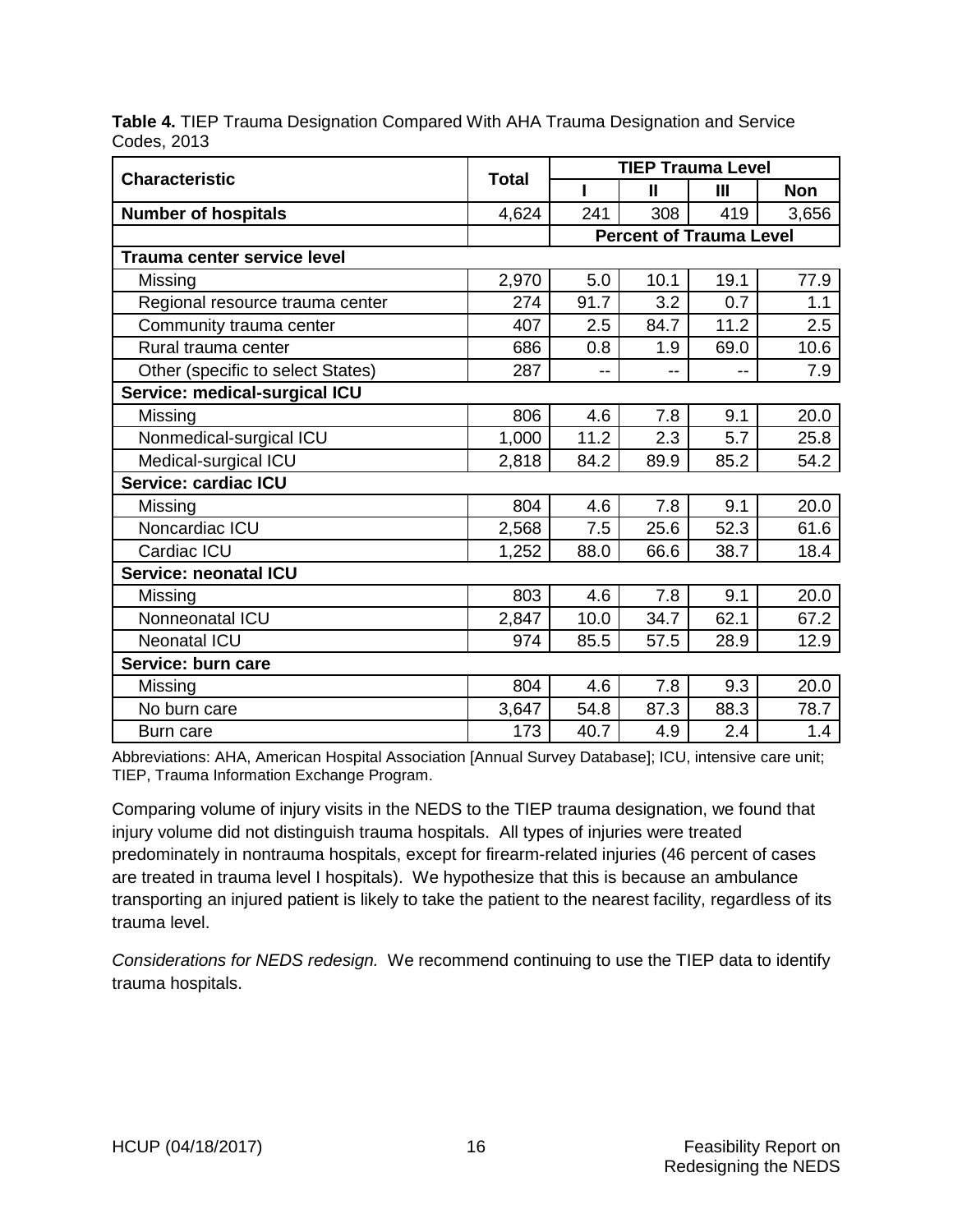#### **Examine Whether Additional Stratifiers Would Be Beneficial for Sampling**

*Background*. The NEDS includes five stratifiers based on the characteristics of U.S. Census region, trauma-level designation, teaching status, urban-rural location, and hospital ownership. There may be other hospital characteristics that were not available (or considered) in the original design. In addition, there may be patient characteristics that would be beneficial.

*Results.* Two ED outcomes (ED admission rates and mortality rates) were analyzed for four possible additional stratifiers: two hospital characteristics (safety net hospitals [SNHs] and critical access hospitals [CAHs]) and two patient characteristics (age and sex). Designation as a SNH was determined based on the distribution of Medicaid and the uninsured inpatient discharges in the 2013 SID. Hospitals included in the top quartile for the percentage of annual discharges that are Medicaid or uninsured were considered a SNH. Thirty-eight percent of ED visits in the 2013 MS-ED analysis file were from SNHs. CAH designation was derived from the AHA Annual Survey. Five percent of ED visits in the 2013 MS-ED analysis file were from CAHs.

Using the 2013 MS-ED analysis file, we found a slight variation in ED admission and mortality rates by SNH designation. Hospitals not designated as SNHs had an ED admission rate of 14.7 percent and a mortality rate of 0.55 percent. Hospitals designated as SNHs had an ED admission rate of 13.7 percent and a mortality rate of 0.46 percent. Greater variation occurred by CAH designation. Hospitals not designated as CAHs had an ED admission rate of 14.9 percent and mortality rate of 0.53 percent. Hospitals designated as CAHs had an ED admission rate of 2.5 percent and a mortality rate of 0.23 percent.

With regard to the patient characteristics, we found slight variation by patient sex using the 2013 MS-ED analysis file. Males had a higher ED admission rate (15.1 percent) and mortality rate (0.62 percent) compared with females (13.6 percent and 0.43 percent, respectively). ED admission rate and mortality rate increased for each of the five age groups. Patients aged 0– 17, 18–30, and 31–45 years had an ED admission rate of 3.6 percent, 5.7 percent, and 9.1 percent, respectively, and a mortality rate of 0.04 percent, 0.06 percent, and 0.13 percent, respectively. Patients aged 46–64 and 65+ years had an ED admission rate of 18.8 percent and 36.7 percent, respectively, and a mortality rate of 0.56 percent and 1.96 percent, respectively. Refer to Table 5 for additional information.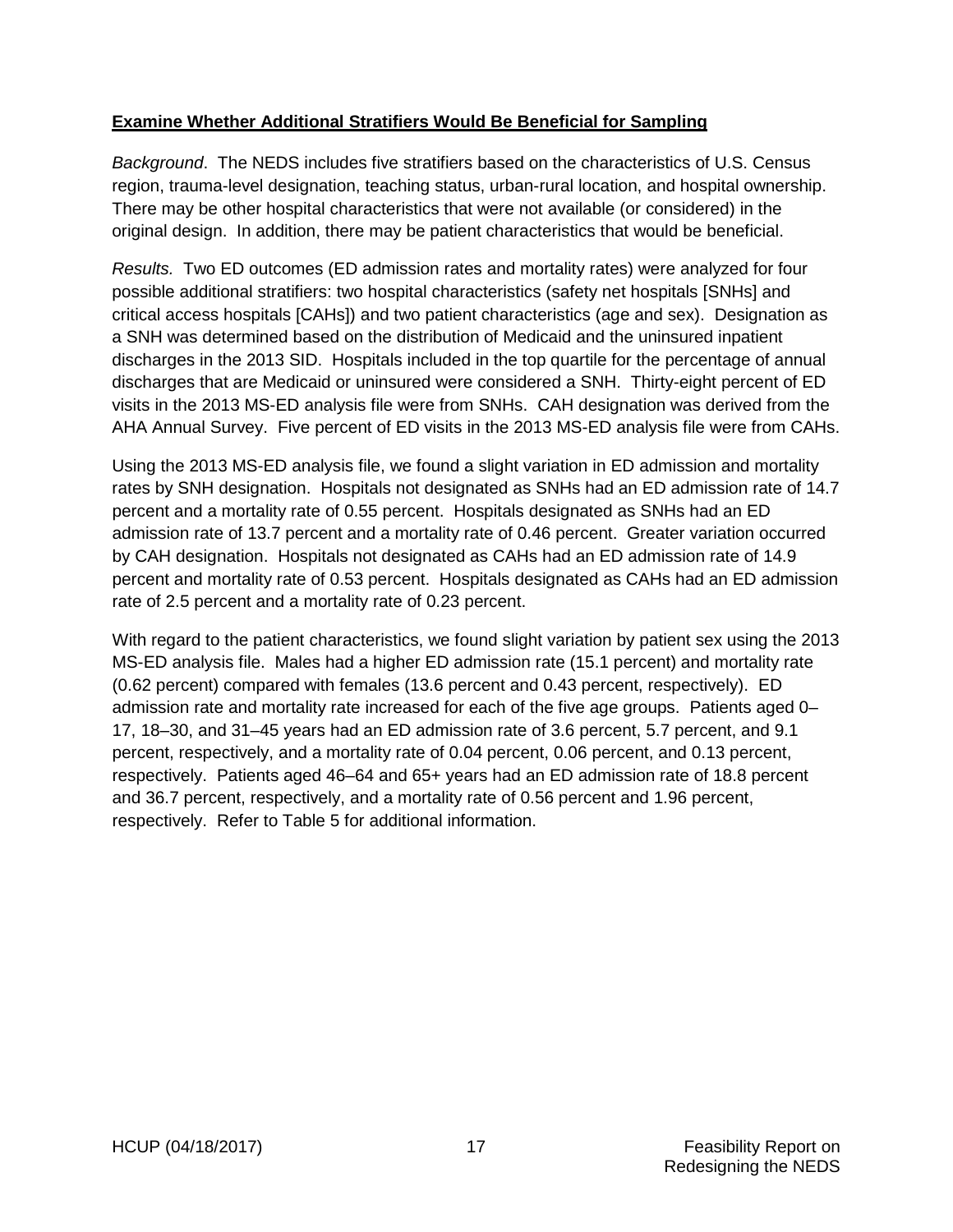| <b>Patient</b><br><b>Characteristics</b> | <b>Total ED</b><br><b>Visits</b> | <b>Percent of</b><br><b>Total Visits</b> | <b>ED Admission</b><br>Rate | <b>Mortality</b><br>Rate |  |
|------------------------------------------|----------------------------------|------------------------------------------|-----------------------------|--------------------------|--|
| Age                                      |                                  |                                          |                             |                          |  |
| Missing                                  | 4,212                            | 0.0                                      | 26.5                        | 3.84                     |  |
| $0 - 17$                                 | 17,999,402                       | 20.4                                     | 3.6                         | 0.04                     |  |
| $18 - 30$                                | 18,313,328                       | 20.8                                     | 5.8                         | 0.06                     |  |
| $31 - 45$                                | 17,130,392                       | 19.4                                     | 9.1                         | 0.13                     |  |
| $46 - 64$                                | 19,131,316                       | 21.7                                     | 18.8                        | 0.56                     |  |
| $65+$                                    | 15,608,911                       | 17.7                                     | 36.7                        | 1.96                     |  |
| <b>Sex</b>                               |                                  |                                          |                             |                          |  |
| Missing                                  | 10,614                           | 0.0                                      | 2.8                         | 1.51                     |  |
| Male                                     | 39,273,754                       | 44.5                                     | 15.1                        | 0.62                     |  |
| Female                                   | 48,903,193                       | 55.5                                     | 13.6                        | 0.43                     |  |

<span id="page-29-0"></span>

Abbreviations: ED, emergency department; NEDS, Nationwide Emergency Department Sample. Source: Multistate emergency department analysis file created from the HCUP State Emergency Department Databases (SEDD) and State Inpatient Databases (SID), 2013.

We looked for a possible data source for ST-elevation myocardial infarction (STEMI) center certification. The American Heart Association, in partnership with the Society of Cardiovascular Patient Care, identifies hospitals that participate in coordinated systems of care for STEMI. A list is published each year that identifies hospitals meeting certain criteria. Hospitals receiving STEMI patients are ranked as gold plus, gold, or silver depending on adherence to performance achievement indicators over 12 and 24 months.

Annual volume is an important characteristic of an ED, but the number of ED visits also is a common outcome of interest. As an alternative, we considered a stratifier of the number of ED beds or hospital size, but we could not find a source for either type of information. The AHA Annual Survey only includes the number of short-term acute beds. Figure 5 shows the distribution of inpatient beds to ED volume. The correlation coefficient is 0.85.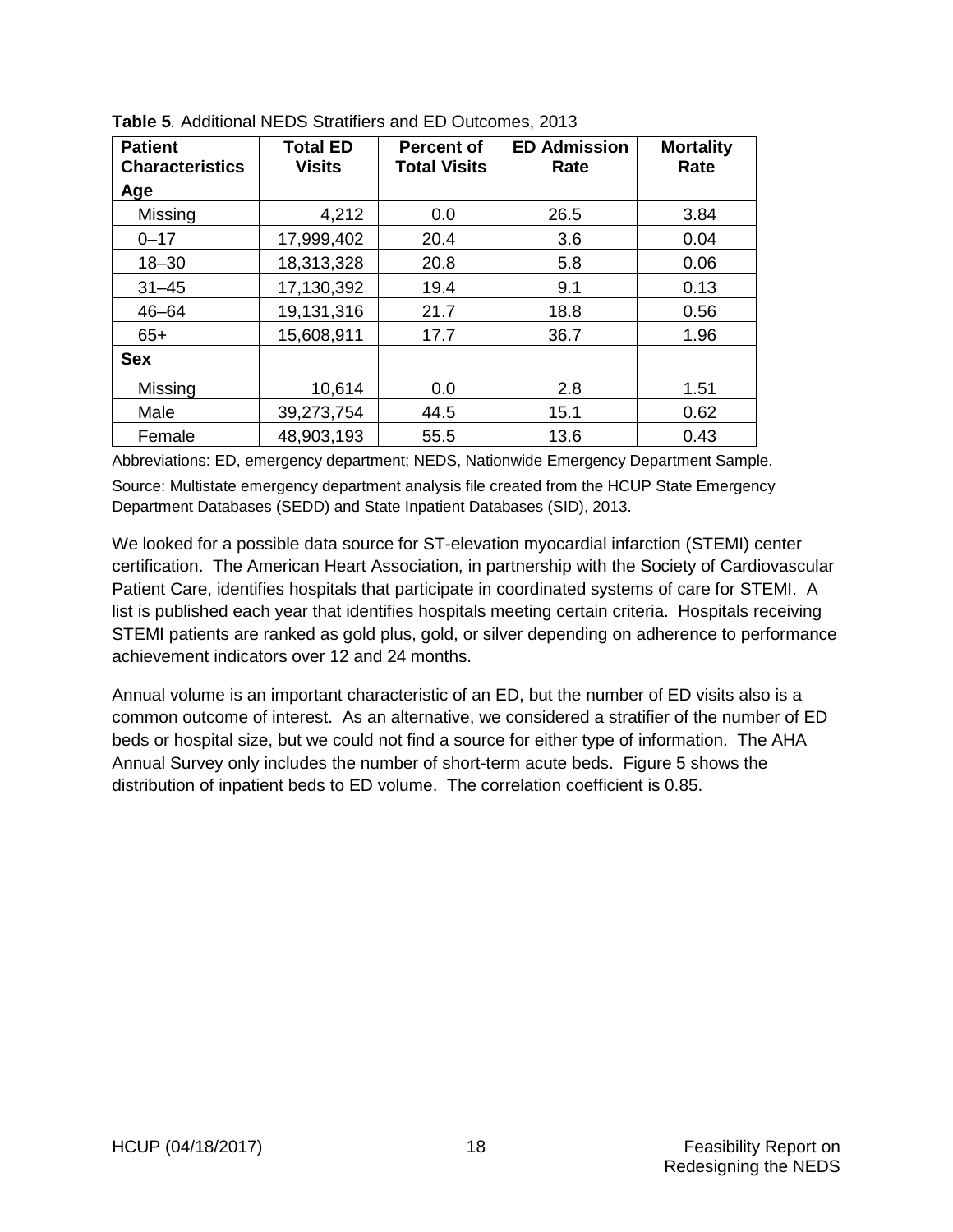

<span id="page-30-0"></span>**Figure 5.** Inpatient Beds Versus Annual Emergency Department Visits, 2013

Note: Beds-H is the number of short-term acute beds in the hospital.

*Considerations for NEDS redesign.* Our analysis yielded the following conclusions:

- Although there were differences in ED outcomes for CAHs versus non-CAHs, only five percent of ED visits were from CAHs. Given the rarity of their occurrence, we probably would need to collapse strata based on CAH because we require at least two HCUP hospitals per stratum. We do not recommend including CAH in the strata.
- The designation of SNH changes annually and is based on HCUP data. In fact, the designation can change depending on which States were included in the analysis. In addition, ED outcomes were similar for SNHs and non-SNHs. For these reasons, we do not recommend SNH designation as a stratifier.
- Using the American Heart Association list of STEMI receiving centers as a stratifier would take some work. We would need to map the list to AHA hospital identifiers. This would add an additional data source to track each year. We also do not know how well this designation relates to the HCUP data. For these reasons, we do not recommend using STEMI receiving center as a stratifier.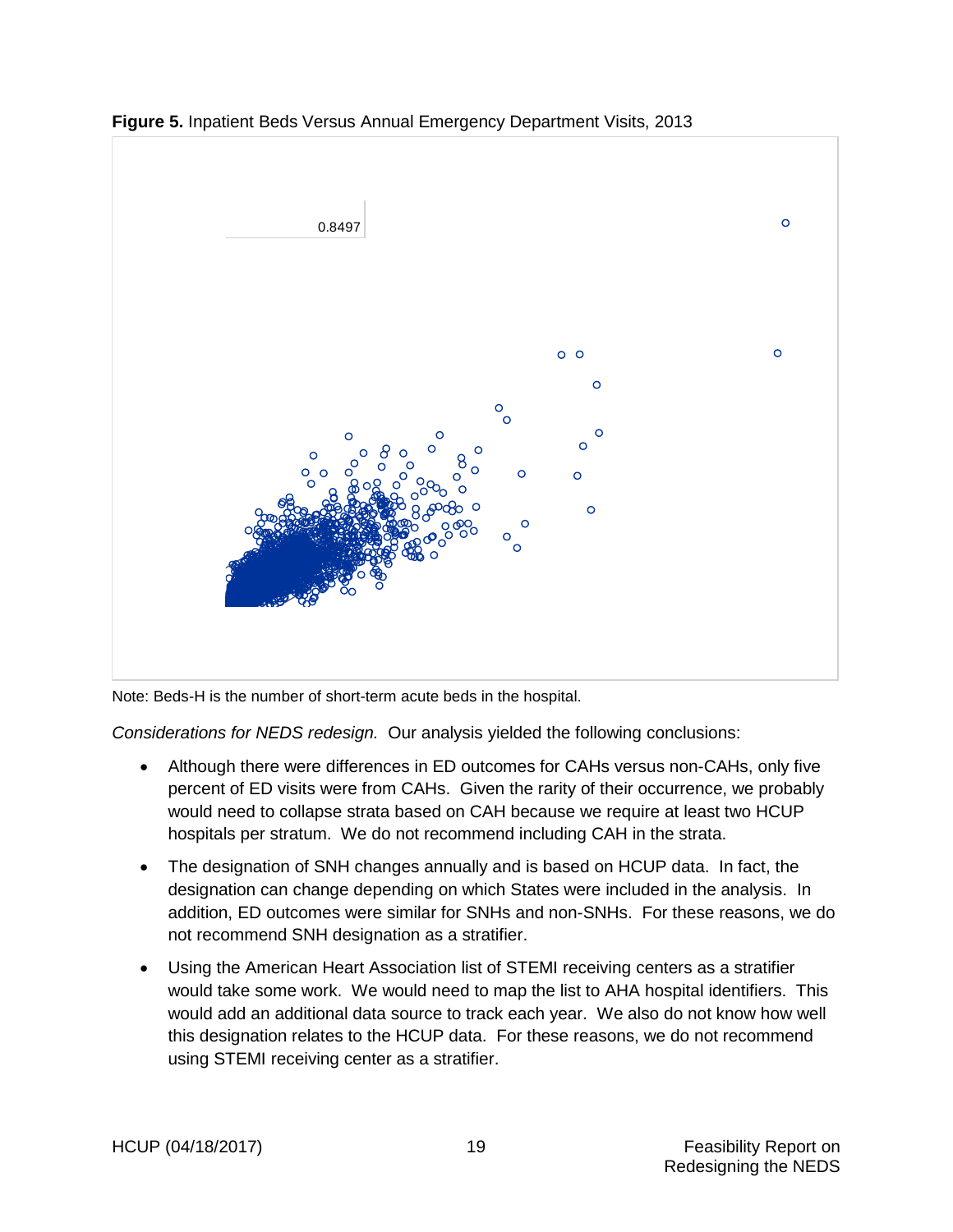- Using patient characteristics as stratifiers is difficult because the universe counts that come from the AHA are not available by age-sex groups. For the HCUP Nationwide Readmissions Database, we use the distribution of inpatient stays in all SID (47 States and the District of Columbia) to distribute the AHA inpatient counts into age-sex groups. For the NEDS, we would need to use the data from more limited number of NEDS States to disaggregate the AHA counts and then apply these same ratios to the NEDS data. For this reason, we do not recommend using age-sex groups as stratifiers for the NEDS.
- There is no publicly available source for the size of EDs in the United States. It is useful to know that AHA inpatient bed counts are highly correlated with ED volume, but it is conceptually difficult to argue for using inpatient-specific information for stratification and weighting of an ED database. For these reasons, we do not recommend using AHA bed counts as a stratifier.

## <span id="page-31-0"></span>**Eliminate the Restriction That Removes Hospital-Owned EDs That Are Unique in a State From the Sampling Frame**

*Background.* EDs are removed from the NEDS sampling frame if they are "unique" in the State to ease any concern by the HCUP Partner organizations about their possible identification. *Unique* is defined as the only ED in a NEDS stratum for the State. However, the NEDS does not include data elements that identify the State, county, or hospital, so the exclusion of these hospitals may not be necessary. The NIS had this requirement for some States prior to 2012, but AHRQ eliminated this restriction when State identification was removed in the redesign.

*Results.* In 2013, we had to exclude 99 hospitals from the NEDS sampling frame because the ED was unique in the State.

- Of the 99 EDs, 81 were trauma hospitals (14 were trauma level I, 36 were trauma level II, and 31 were trauma level III).
- Overall, the 99 EDs accounted for only 2.1 percent of all EDs, but this percentage was higher by trauma level. Within trauma level I, 6 percent of EDs were excluded; within trauma level II, 12 percent were excluded; and within trauma level l III, 9 percent were excluded.

If we consider EDs that are unique within the division rather than the State, 66 EDs would need to be excluded (12 at trauma level I, 21 at trauma level II, and 19 at trauma level III). If we consider EDs that are unique within the region, 47 EDs would need to be excluded (8 at trauma level I, 14 at trauma level II, and 15 at trauma level III).

This exclusion also affects how many strata need to be collapsed, because we require at least two HCUP hospitals in every stratum. For example, if a stratum had two EDs and each was unique for a State, then both EDs were excluded and the stratum would need to be collapsed with another stratum. If we had not excluded the two hospitals, we could keep the stratum intact. In the 2013 NEDS, 6 of 32 collapsed strata were the result of excluding unique EDs, and 4 of the 6 collapsed strata involved collapsing across trauma level.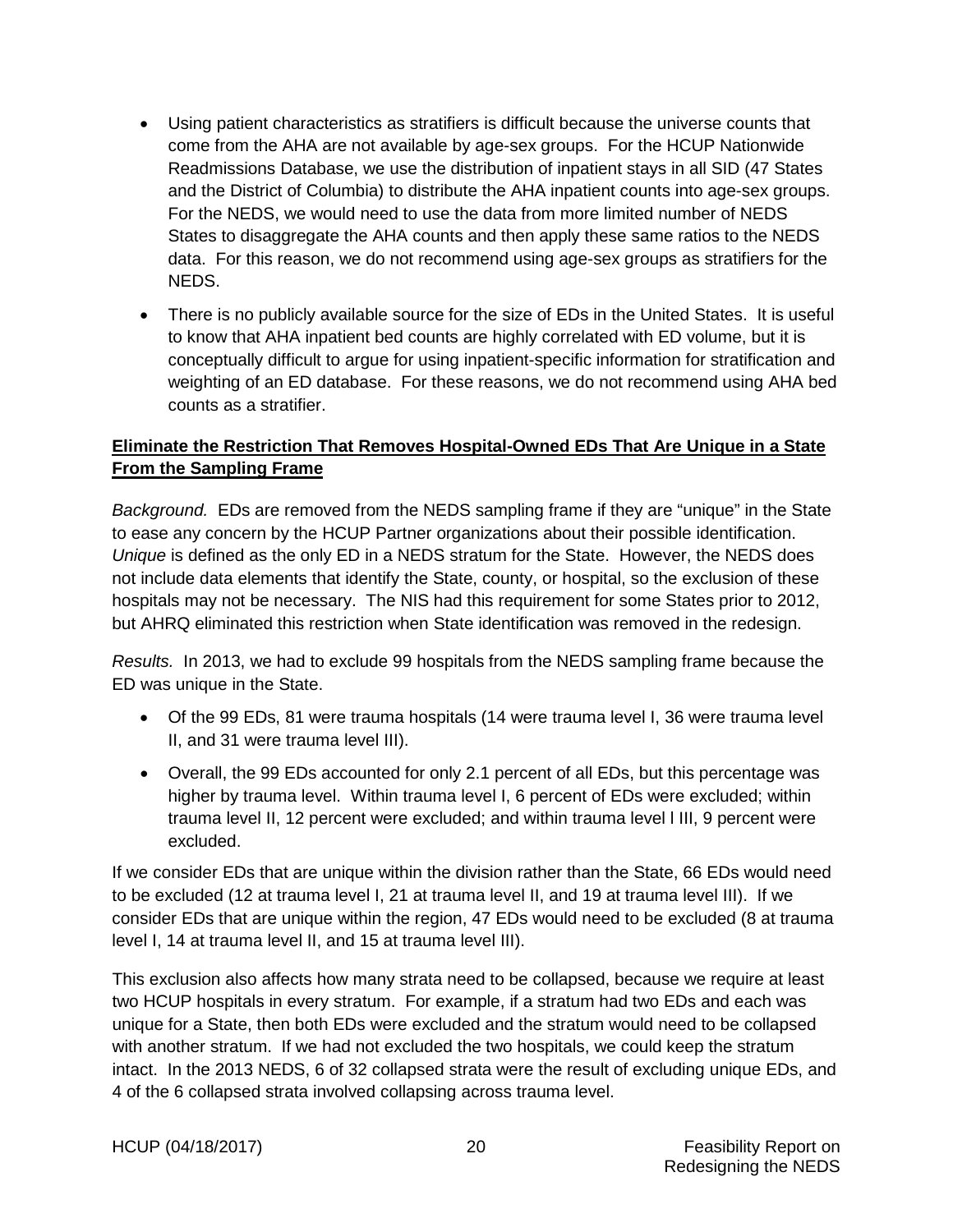*Considerations for NEDS redesign.* Given that the NEDS does not identify hospitals or the State, we recommend eliminating the restriction of removing EDs from the sampling frame if they are the only ED for a State in a sampling stratum. It is important to remember that if there is only one HCUP hospital in a stratum, then the stratum is collapsed with another.

## <span id="page-32-0"></span>**Examine Options for Reducing the Need to Collapse Strata Across Trauma Level to Obtain at Least Two EDs in Each Stratum**

*Background.* To protect the identity of EDs in the NEDS, strata are combined if there are less than two EDs in a stratum in the target universe or frame. This results in strata that include EDs with differing trauma levels (e.g., trauma levels I and II). To facilitate research by trauma centers, it would be better not to collapse across trauma levels.

*Results.* In 2013, about 25 percent of EDs were in a collapsed trauma category. This was better than the 44 percent of EDs in a collapsed trauma category in 2012. Most of the collapsed categorization involved trauma level III and nontrauma hospitals (23 percent in 2013).

There were 13 collapsed strata for trauma level III and nontrauma hospitals in 2013 (two in the Northeast, six in the South, and five in the West). In 10 of the strata, there were no trauma level III hospitals included in HCUP States, and the universe had a small number of hospitals (five or less). The other three strata had to be collapsed because of the NEDS-specific requirement to exclude EDs that are unique in a State from the sampling frame. *Unique* is defined as the only ED in a NEDS stratum for the State.

*Considerations for NEDS redesign.* Our analysis yielded the following conclusions:

- Removing the exclusion of EDs that are unique in a State from the sampling frame will help but not eliminate the need to collapse strata across trauma level.
- One option is to release the actual trauma levels but then remove the identification of region to protect the identity of the ED. This is not recommended because we know that 20 percent of articles using the NEDS reported results by region.
- A long-term solution is the recruitment of more EDs in States in the South and West that will report data.

#### <span id="page-32-1"></span>**Increase the Sampling Rate**

*Background.* The NEDS is a 20 percent sample of EDs in the United States. Increasing the sample size would increase the power to detect small differences for rare conditions.

*Results.* The NEDS 20 percent sample is about 30 million records and 14 gigabytes per year. A 40 percent sample would be large (60 million records and 28 gigabytes), but manageable for many users because of the very low cost of data storage.

One issue with increasing the sample size is a possible shortage of HCUP hospitals for sampling in certain strata. In 2013, there were 36 strata for which we did not have enough HCUP hospitals for a 20 percent sample. The number varied by region: five strata in the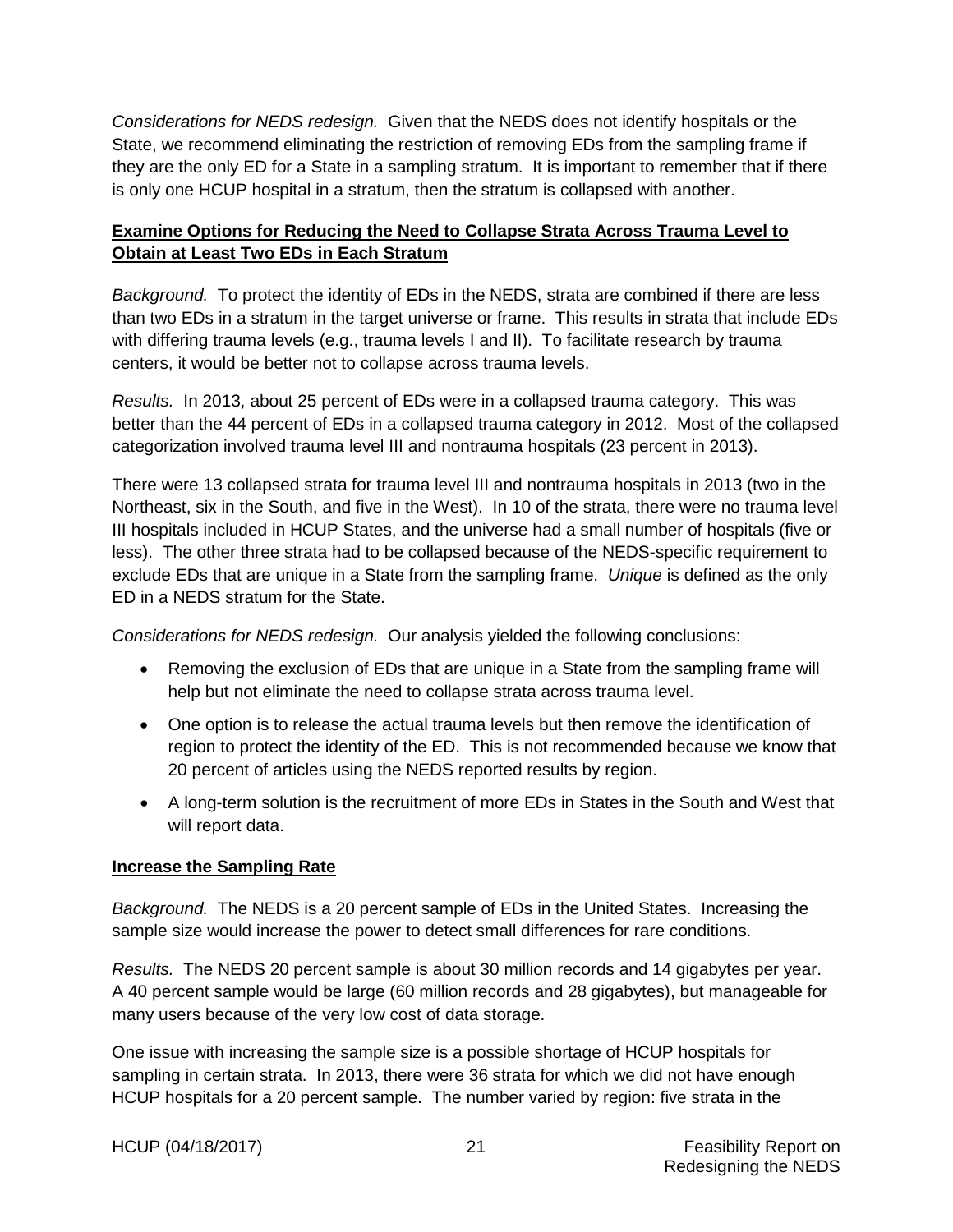Northeast and Midwest and 13 strata in the South and West. If there were less than two hospitals in a stratum, then strata were collapsed. Even after collapsing, the 2013 NEDS had six strata that had an inadequate number of EDs (less than two EDs within strata).

If we increase the sample size to 30 percent, there would be 42 strata (six more strata than with a 20 percent sample) that would have an insufficient number of hospitals for sampling. Four additional strata in the South would not have enough EDs, as well as two additional strata in the West.

If we increase the sample size to 40 percent, there would be 50 strata (14 more strata than a 20 percent sample) that would have insufficient hospitals for sampling. Ten additional strata in the South and four additional strata in the West would not have enough EDs for sampling. About half the strata in the South will have an insufficient number of EDs for sampling.

*Considerations for NEDS redesign.* Although there may be some gain in the accuracy of the national estimates with a larger sampling rate, we do not recommend increasing the sample size because of the increased risk of strata with an insufficient number of EDs for sampling in the South and West.

#### <span id="page-33-0"></span>**Evaluate Possible Changes to the Identification of Hospital Entities**

## <span id="page-33-1"></span>**Use the Partner-Provided Hospital Identifiers in Lieu of the AHA Hospital Identifiers**

*Background.* The NEDS uses AHA data to identify hospital-owned EDs. According to the NIS redesign report, about 10 percent of the AHA hospital identifiers correspond to two or more facilities as identified by the HCUP Partner. These facilities have common ownership within a hospital system, so the AHA considers them to be one hospital. The redesigned NIS changed to using the Partner-provided hospital identifiers.

*Results.* For the vast majority of EDs in NEDS States in 2013 (96 percent), the Partnerprovided hospital identifiers are in one-to-one correspondence with the AHA hospital identifiers. Roughly 4 percent of AHA identifiers correspond to two or more Partner-provided hospital identifiers (i.e., one-to-many correspondence).

Out of the 32 States included in the 2013 NEDS, 10 States include strictly one-to-one matching of AHA identifiers to Partner-provided identifiers. Of the remaining States with one-to-many matching, five States were found to have instances where one or more of the Partner-provided hospital identifiers had no ED admissions in the SID, but they had positive counts for ED treatand-release visits from the SEDD. This information indicates that for some of these multiple matches, we are seeing instances where one or more of the Partner-provided hospital identifiers are attributed to facilities that strictly deal with ED treat-and-release visits, such as satellite emergency departments. There were no instances in which the converse was true—that is, positive counts for ED admissions and no records for ED treat-and-release visits.

*Considerations for NEDS redesign.* We recommend continuing to use the AHA hospital identifier to identify an ED. The criteria for the NEDS sampling frame requires that a hospital includes data for both ED admissions and ED treat-and-release visits, and that no more than 90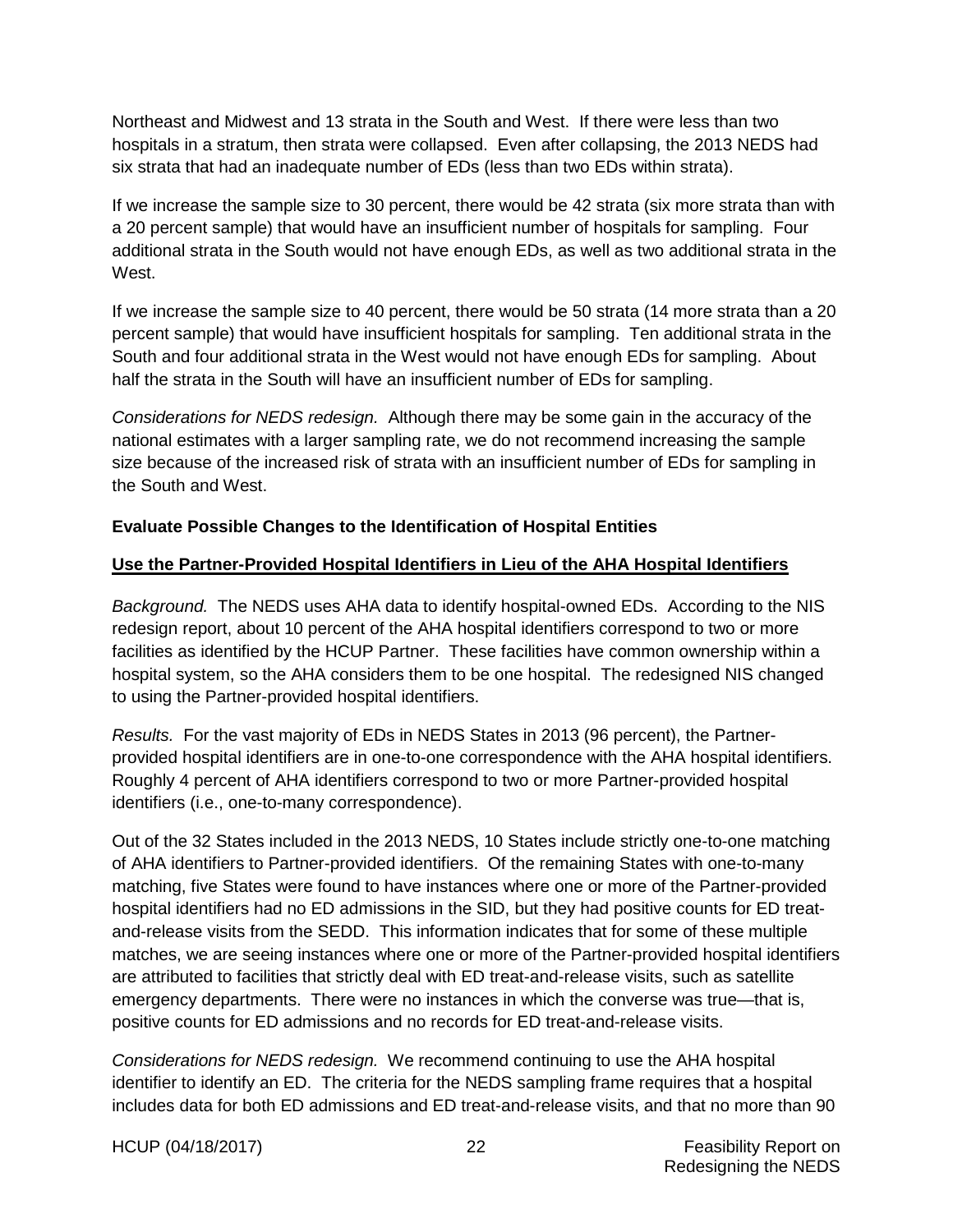percent of the total ED visits result in admission. If we moved to using the Partner-provided hospital identifiers, the facilities that appear to be satellite EDs would be excluded.

## <span id="page-34-0"></span>**EVALUATE ADDING ADDITIONAL DATA ELEMENTS TO THE NEDS**

#### <span id="page-34-1"></span>**Add a Data Element That Indicates Patients Less Than One Month Old**

*Background.* Beginning with the 2012 NIS, a neonatal age indicator (AGE\_NEONATE) replaced the HCUP data element for age in days (AGEDAY). Because the NEDS only includes age in years, the addition of this data element was considered.

*Results.* In the 2013 NIS, about 12 percent of the file included discharges for patients with an age of zero years, and roughly 11 percent of the file had an age that was less than 28 days indicated by AGE\_NEONATE=1. In the 2013 NEDS, these percentages were much smaller (2.4 and 0.3 percent, respectively).

For ED admissions with an age less than 28 days, the top five most common principal diagnoses included other perinatal conditions (CCS 224), hemolytic jaundice and perinatal jaundice (CCS 222), liveborn (CCS 218), acute bronchitis (CCS 125), and digestive congenital anomalies (CCS 214). For ED visits that do not result in an admission, the top five most common first-listed diagnoses for this age group were other perinatal conditions (CCS 224), hemolytic jaundice and perinatal jaundice (CCS 222), other upper respiratory infections (CCS 126), administrative/social admission (CCS 255), and other gastrointestinal disorders (CCS 155).

*Considerations for NEDS redesign.* We recommend working with the HCUP Partners to add the neonatal age indicator to the NEDS.

#### <span id="page-34-2"></span>**Add Information on Patient Race/Ethnicity**

*Background.* Information on patient race/ethnicity is not available in the NEDS. Data users frequently request this information when they contact HCUP technical assistance.

*Results.* Four of the 30 States in the 2013 NEDS either do not report patient race/ethnicity to HCUP or are missing the data on a majority of ED visits.

*Considerations for NEDS redesign.* Adding patient race/ethnicity to the NEDS is not advisable at this time because of the bias caused by missing data, but this would be a viable option in the future when a sufficient number of our NEDS Partners make this information available and approve it for release.

#### <span id="page-34-3"></span>**Add a Data Element That Provides Information on Daily Activity in the ED**

*Background.* Previous technical assistance inquires have suggested that there is some interest in information on daily volume in the ED. It is not possible to calculate daily activity because information on date of service is not included in the NEDS.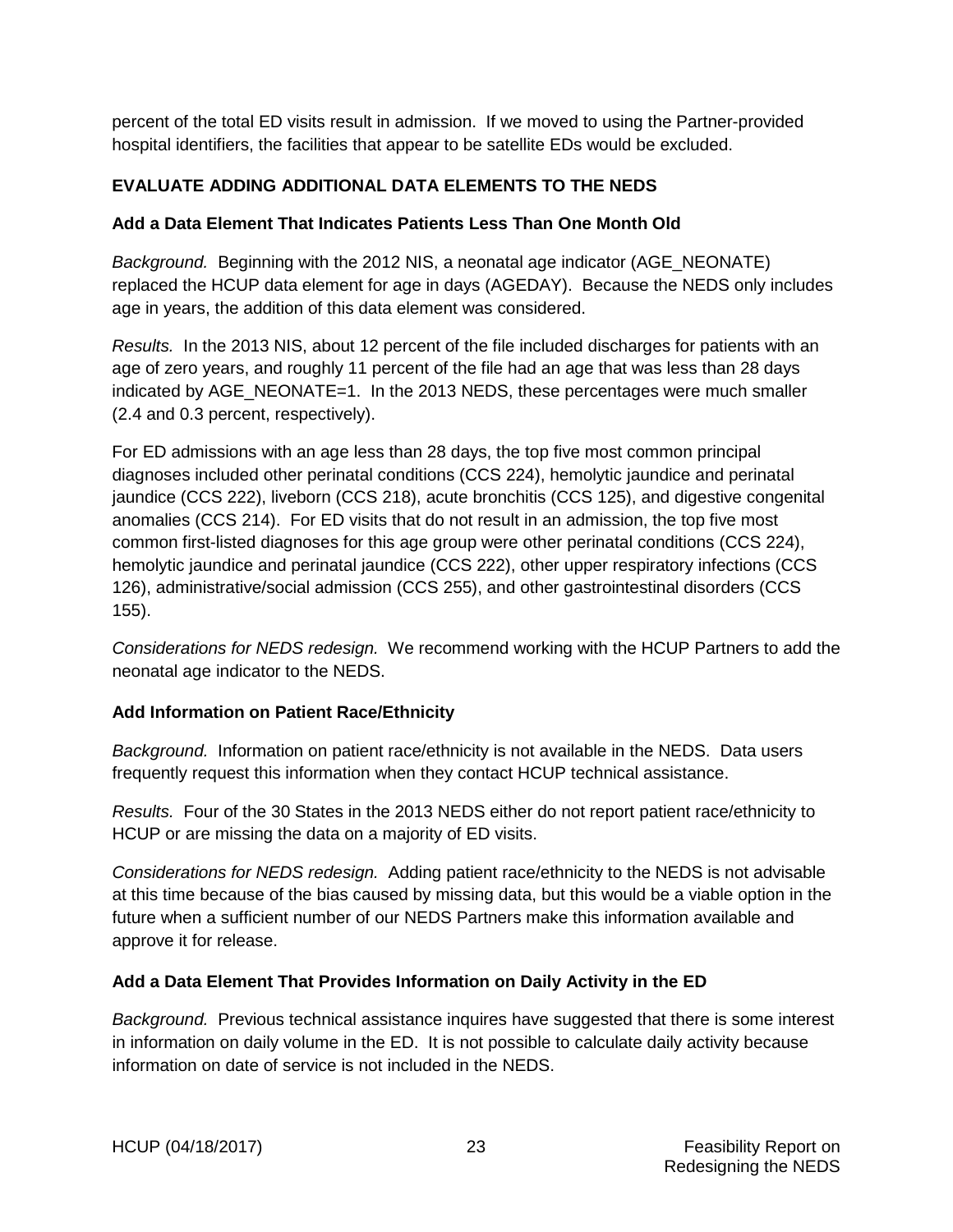*Results.* AHRQ developed two HCUP data elements for intramural research that contain information about daily fluctuations in the ED:

- Daily volume was calculated for each ED using the patient's admission date; this measure then was assigned to a quintile specific to the ED in the data year (e.g., quintile  $1 = 0-20$  percent, quintile  $2 = 21-40$  percent). Thereby, quintile 5 indicated that the daily volume in the ED that day was in the highest quintile for that ED in the year.
- Daily admission rate also was calculated for each ED and then assigned to a quintile specific to the ED in the data year.

Although the two data elements are related, they are not highly correlated. Using the 2013 MS-ED analysis file, the correlation coefficient for these two data elements is –0.37.

Three published HCUP studies have used these data elements. A study of missed diagnosis of acute myocardial infarction (AMI) showed that days of high ED volume had higher odds of missed diagnoses of AMI.<sup>9</sup> A study of missed diagnosis of stoke showed that the ED admission rate on the day of the ED visit was inversely related to missed stroke (i.e., higher admission rates correlated with lower odds of misdiagnosis).<sup>[10](#page-35-2)</sup> A third study showed a relationship between daily ED volume on patients treated in the ED for chest pain who returned for cardiac-related inpatient care in 30 days (note that daily ED admission rates showed no relationship).<sup>[11](#page-35-3)</sup>

*Considerations for NEDS redesign.* Data elements that inform data users about daily volume would increase the research value of the NEDS.

# <span id="page-35-0"></span>**Release NEDS-Specific Cost-to-Charge Ratio Files**

*Background.* For each of the HCUP inpatient databases, there are CCR Files that can be used to convert total hospital inpatient charges to costs. These files are not available for the NEDS.

*Results.* CCR Files were created for the SEDD in 2012 for intramural research, but they were not publicly released or updated for future data years because of some concern about the accuracy of the ratios.

*Considerations for NEDS redesign.* The creation of NEDS-specific CCR Files is possible in the future, but more work is needed to resolve any concerns about the accuracy of the ratios.

<span id="page-35-1"></span> <sup>9</sup> Moy E, Barrett M, Coffey R, Hines AL, Newman-Toker DE. Missed diagnoses of acute myocardial infarction in the emergency department: variation by patient and facility characteristics. Diagnosis. 2015;2:29-40

<span id="page-35-2"></span><sup>10</sup> Newman-Toker DE, Moy E, Valente E, Coffey R, Hines AL. Missed diagnoses of stroke in the emergency department: a cross-sectional analysis of a large patient-based sample. Diagnosis. 2014;1(2):155-66

<span id="page-35-3"></span><sup>&</sup>lt;sup>11</sup> Moore BJ, Coffey RM, Heslin KC, Moy E. Admissions after discharge from an emergency department for chest symptoms. Diagnosis. 2016;3(3). Epub ahead of print. <https://www.degruyter.com/view/j/dx.ahead-of-print/dx-2016-0014/dx-2016-0014.xml?format=INT>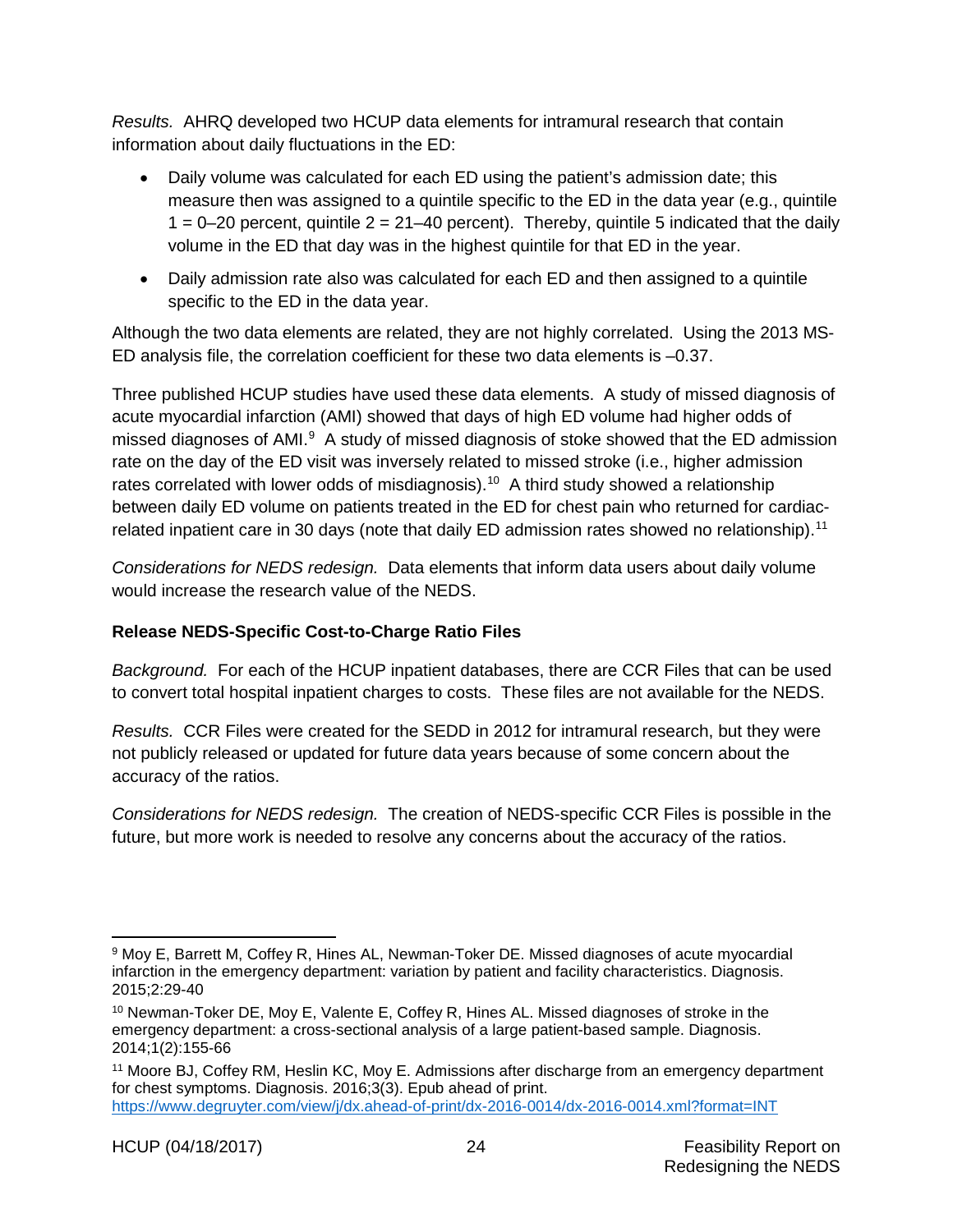## <span id="page-36-0"></span>**PROPOSE ALTERNATIVE DESIGNS**

After considering the results of the environmental scan, the NIS redesign changes, and issues specific to the current design of the NEDS, we decided to include the following factors in the redesign options for the NEDS:

- **Use eight Census divisions** instead of four Census regions for stratification. Because there was only one State in the West South Central division, it was combined with the East South Central division for a total of eight divisions. All other divisions included at least two States that contribute ED data to HCUP.
- **Revise the definition of the target universe** (1) to include EDs that are part of general, medical/surgical hospitals instead of community, nonrehabilitation hospitals and (2) to define universe total counts for ED visits using HCUP data, when available, instead of AHA data.
- **Retain EDs that are unique in a stratum for a State** in the sampling frame rather than excluding them.

We decided to test five alternative designs, each of which includes one or more of the possible changes:

- *Alternative Design 1 used Census division*. This design used eight Census divisions (with the West South Central and East South Central collapsed because of limited availability of HCUP data) instead of four Census regions.
- *Alternative Design 2 used a revised target universe.* This design had two changes to the definition of the target universe:
	- o It limited the target universe to EDs in general, medical/surgical hospitals.
	- o For target universe totals, it used HCUP counts for total ED visits in the HCUP States, and it used the AHA totals only for EDs not included in HCUP.
- *Alternative Design 3 retained unique EDs in the sampling frame*. This design included EDs that are unique within a stratum and State.
- *Alternative Design 4 used Census division and a revised target universe*. This design applied change 1 (eight Census divisions) and change 2 (redefine the universe).
- *Alternative Design 5 used all three changes*. This design implemented eight Census divisions, the redefined target universe, and inclusion of EDs that are unique within the stratum and State.

These five different designs allowed us to examine the impact of each individual change in addition to the preferred combinations. We used the 2013 MS-ED analysis file to build one version of each of the five alternative databases.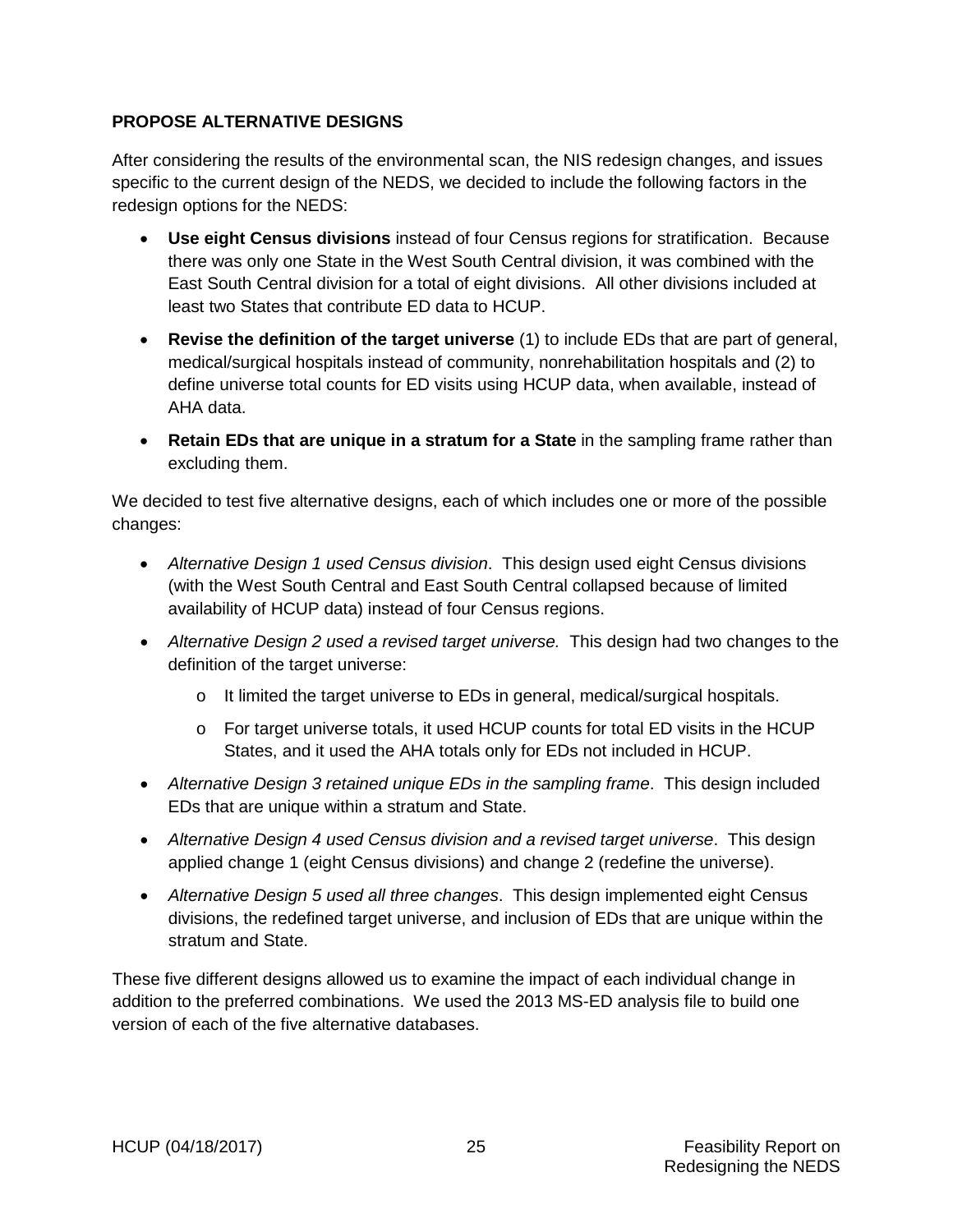## <span id="page-37-0"></span>**COMPARE THE PROPOSED ALTERNATIVE DESIGN TO THE 2013 NEDS**

The evaluation of the alternative designs included the following four phases:

- Phase 1 compare the weighted estimates from the alternative designs with the current NEDS design for various outcomes of interest
- Phase 2 determine whether fewer strata need to be collapsed in the alternative designs than in the current NEDS design
- Phase 3 examine whether there is less variation in hospital- and ED visit-level weights in the alternative designs than in the current NEDS design
- Phase 4 investigate whether estimates of ED utilization from the alternative designs are more similar to external data sources than the current NEDS design.

#### <span id="page-37-1"></span>**Methods for Each Phase of the Comparison**

#### <span id="page-37-2"></span>**Phase 1: Compare Weighted Estimates of Common Outcomes of Interest**

We calculated point estimates and 95 percent confidence intervals for the six designs (the 2013 NEDS and five alternatives) for the following outcomes of interest:

- Total number of ED visits by first-listed CCS
- Admission rate by first-listed CCS
- Average total charges of ED visits by first-listed CCS
- Percentage of ED visits that involve an injury by total number, by mechanism of injury (cut, drown, fall, fire, firearm, machinery, motor vehicle, natural environment, poison, and struck), and by intent (assault, self-harm, and unintentional). The mechanism and intent of the injury were determined by the External Cause of Injury Codes and were consistent with the classification system used by the CDC.<sup>[12](#page-37-3)</sup>

Comparisons were considered for total records and by three age groups:

- ED visits for patients aged 0–17 years (20 percent of NEDS)
- ED visits for patients aged 18–64 years (63 percent of NEDS)
- ED visits for patients aged 65 years and older (17 percent of NEDS).

In total, there were over 3,200 individual comparisons (262 CCS categories \* 4 age groups \* 3 outcomes [ED visits, admission rates, average total charges] + 16 types of injury \* 4 age groups). Differences were defined by nonoverlapping confidence intervals.

<span id="page-37-3"></span><sup>&</sup>lt;sup>12</sup> Centers for Disease Control and Prevention. Injury Prevention & Control: Data & Statistics (WISQARS™). Matrix of E-code Groupings. Last updated April 29, 2014. <https://www.degruyter.com/view/j/dx.ahead-of-print/dx-2016-0014/dx-2016-0014.xml?format=INT>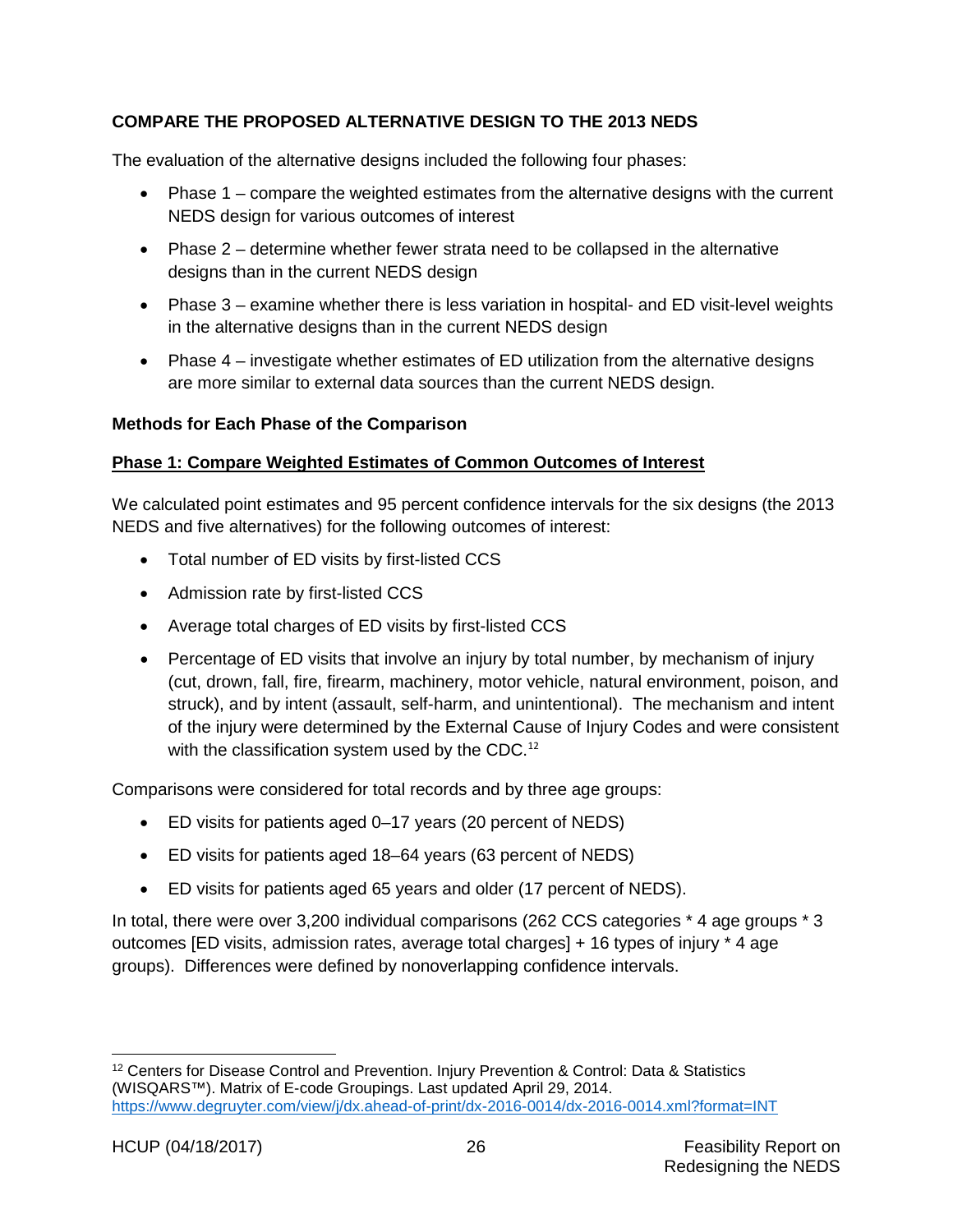## <span id="page-38-0"></span>**Phase 2: Compare Strata Considerations**

To ensure the confidentiality of hospitals in the NEDS, we require that at least two hospitals are included in every stratum. If either the target universe or the frame (from HCUP EDs) does not include at least two hospitals, then strata are collapsed until there is a sufficient number in both the target universe and frame. The NEDS stratum is defined by five digits:

- 1. Region
	- o (1) Northeast, (2) Midwest, (3) South, (4) West
- 2. Trauma
	- $\circ$  (0) Not a trauma center, (1) Trauma level I, (2) Trauma level II, (3) Trauma level III
	- o Collapsed categories are (4) Trauma level III and nontrauma, (8) Trauma level I and II
- 3. Urban-rural location
	- o (1) Large metropolitan, (2) Small metropolitan, (3) Micropolitan, (4) Nonurban
	- o Collapsed categories are (7) Small metropolitan and micropolitan, (8) Metropolitan (large and small), (9) Nonmetropolitan (micropolitan and nonurban location)
- 4. Teaching
	- $\circ$  (0) Metropolitan nonteaching, (1) Metropolitan teaching, (2) Nonmetropolitan (teaching and nonteaching)
- 5. Control
	- $\circ$  (1) Public government, non-Federal, (2) Voluntary private, nonprofit, (3) Proprietary – private, investor-owned and for-profit
	- o Collapsed categories are (0) All and (4) Private nonprofit and for profit

The order for collapsing is first to collapse on control; second, if needed, collapse on urban-rural location; and third, if still necessary, collapse the trauma level. We do not collapse across Census region or teaching status. There are three types of collapsed categories that have been necessary but are undesirable:

- Collapsing trauma level III with nontrauma is undesirable because it limits research that investigates differences in care at trauma versus nontrauma centers.
- Collapsing small metropolitan with micropolitan is undesirable because it limits research that investigates differences in care at EDs in metropolitan versus nonmetropolitan areas.
- Collapsing metropolitan nonteaching and nonmetropolitan is undesirable because it limits research that investigates differences in metropolitan versus nonmetropolitan areas.

Another consideration when comparing sample designs is strata that have an insufficient number of EDs in the frame to meet the threshold of 20 percent of the universe for that stratum.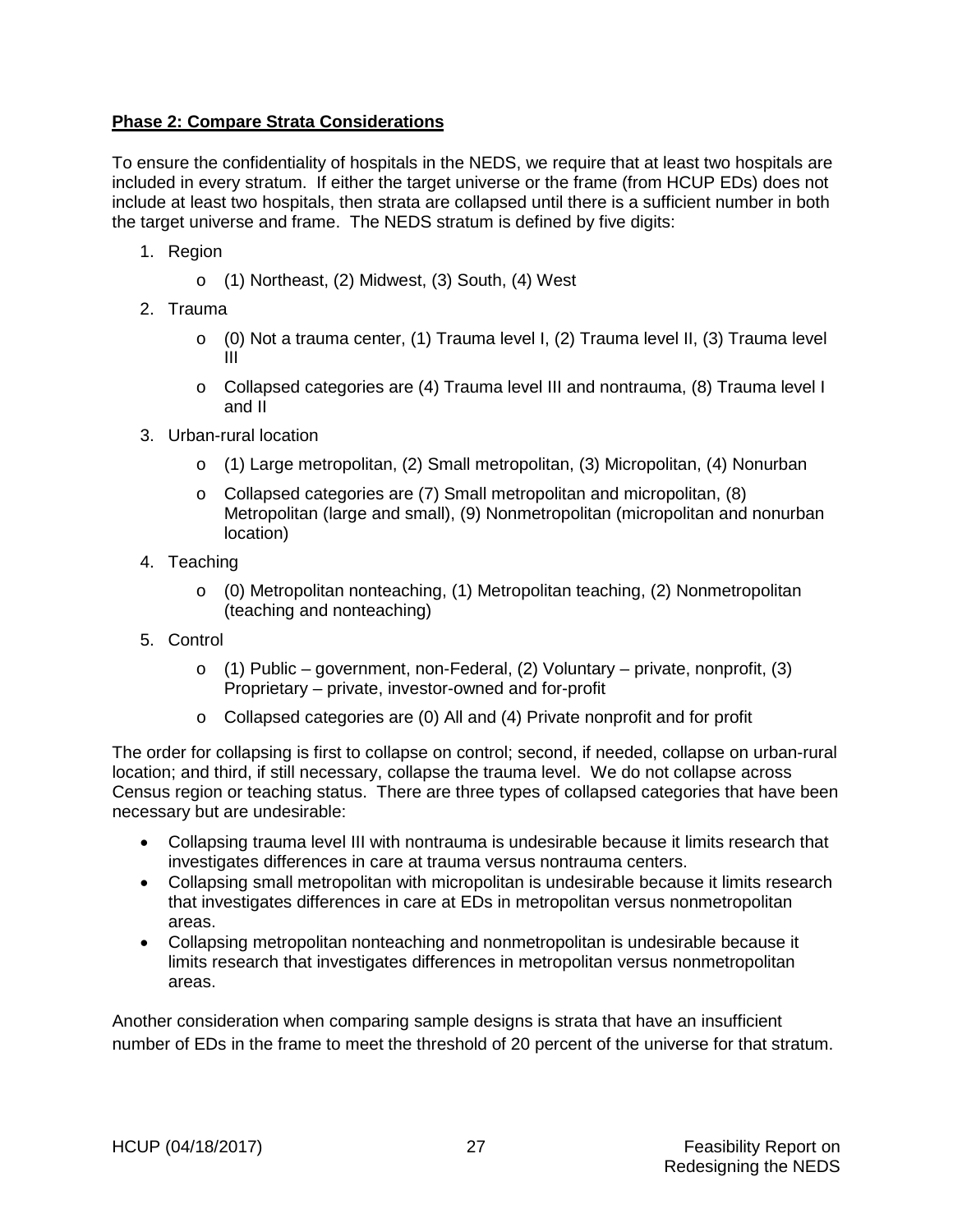## <span id="page-39-0"></span>**Phase 3: Compare Hospital-Level and ED Visit-Level Weights**

Hospital weights were calculated after sampling and the collapse of strata for each of the alternative designs. Within each stratum, s, each ED in the NEDS sample received a weight:

HOSPWT = N*s*(universe) ÷ N*s*(sample)

Where N*s*(universe) and N*s*(sample) were the number of hospital-owned EDs within stratum *s* in the universe and sample, respectively. Thus, each hospital's universe weight (HOSPWT) is equal to the number of universe hospitals it represents during that year. Because 20 percent of the hospitals in each stratum were sampled when possible, the ED weights usually were close to five. If a stratum has an insufficient number of EDs in the frame to meet the threshold of 20 percent of the universe, then the weight is greater than five. To examine the variation of the hospital-level weights between the 2013 NEDS and the five alternative designs, we compared the distribution of the weights.

ED visit weights also were calculated after sampling and the collapse of strata. Within each stratum, *s*, for hospital, i, the universe weight for each visit in the NEDS sample was calculated as the following:

DISCWT = [DN*s*(universe) ÷ ADN*s*(sample)] \* (4 ÷ Qi)

Where DN*s*(universe) represented the number of ED visits from community, nonrehabilitation hospitals in the universe within stratum *s*; ADN*s*(sample) was the number of adjusted ED visits from sample hospitals selected for the NEDS; and Qi represented the number of quarters of ED visits contributed by hospital i to the NEDS. ED visits counts are adjusted for missing quarters of data, unless the hospital is closed during the year. Qi usually is four unless the hospital closed during the year. We compared the distribution of the weights to examine the variation of the ED visit-level weights between the 2013 NEDS and the five alternative designs.

#### <span id="page-39-1"></span>**Phase 4: Compare Weighted Estimates to External Data Sources**

First, we compared estimates of ED visits by Census *region*, ED visits by Census *division*, and number of EDs by ED volume to the AHA Annual Survey Database and to the NEDI. We compared 95 percent confidence intervals for ED visits counts and percentages, and we defined differences by nonoverlapping confidence intervals.

Next, we compared counts of ED visits for various kinds of injury with those from the NEISS-AIP. We compared 95 percent confidence intervals for ED visits for injuries by mechanism and intent and defined differences by nonoverlapping confidence intervals.

Finally, we compared the percentage of weekly ED visits that were for influenza-like illness (ILI) with estimates from the CDC percentage of weekly visits to health care providers for ILI in 2013. ILI was chosen because it can be identified by the International Classification of Diseases, Ninth Revision, Clinical Modification (ICD-9-CM) diagnoses codes included in the NEDS, and it also is reported on the basis of clinical findings via the CDC Influenza Sentinel Providers Surveillance Network. Table 6 includes a list of the diagnosis codes.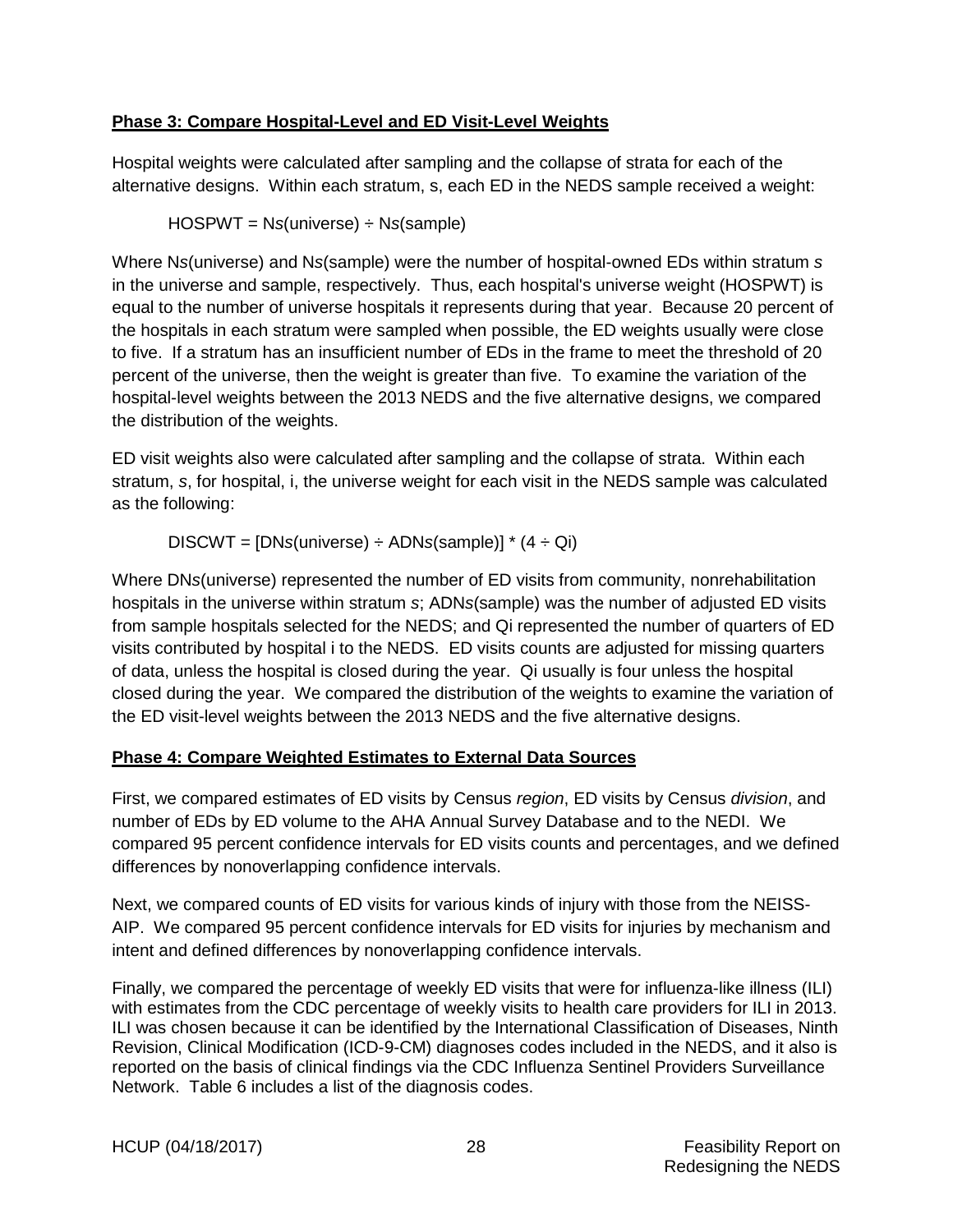| <b>ICD-9-CM Code</b> | <b>Description</b>                                                                            |
|----------------------|-----------------------------------------------------------------------------------------------|
| 079.89               | Viral Infection, not elsewhere classified                                                     |
| 079.99               | Viral Infection, not otherwise specified                                                      |
| 460                  | Acute nasopharyngitis (common cold)                                                           |
| 462                  | Acute pharyngitis                                                                             |
| 464.00               | Acute laryngitis, without obstruction                                                         |
| 464.10               | Acute laryngitis and tracheitis, without mention of obstruction                               |
| 464.20               | Acute laryngotracheitis, without mention of obstruction                                       |
| 465.0                | Acute laryngopharyngitis                                                                      |
| 465.8                | Acute upper respiratory infections of multiple sites, not elsewhere<br>classified             |
| 465.9                | Acute upper respiratory infections of multiple sites, not otherwise specified                 |
| 466.0                | Acute bronchitis                                                                              |
| 466.19               | Acute bronchitis and bronchiolitis due to other infectious organisms                          |
| 478.9                | Other disease of upper respiratory tract, not elsewhere classified/not<br>otherwise specified |
| 484.8                | Pneumonia in other infectious diseases classified elsewhere                                   |
| 485                  | Bronchopneumonia, organism not otherwise specified                                            |
| 486                  | Pneumonia, organism not otherwise specified                                                   |
| 487.0                | Influenza with pneumonia                                                                      |
| 487.1                | Influenza with other respiratory manifestations, not elsewhere classified                     |
| 487.8                | Influenza with other manifestations, not elsewhere classified                                 |
| 490                  | Bronchitis, not otherwise specified                                                           |
| 780.6                | Fever                                                                                         |
| 784.1                | Throat pain                                                                                   |
| 786.2                | Cough                                                                                         |

<span id="page-40-2"></span>**Table 6***.* ICD-9-CM Diagnosis Codes Used to Identify Influenza-Like Illness

Abbreviation: ICD-9-CM, International Classification of Diseases, Ninth Revision, Clinical Modification.

#### <span id="page-40-0"></span>**Results From Each Phase of the Comparison**

Results are presented only for Alternative Design 3 (retaining unique EDs in the sampling frame) because the testing demonstrated that the inclusion of EDs unique in a stratum for a State improved the NEDS design. The alternative designs that used Census division for stratification were hindered by a lack of data in some divisions. Revising the target universe resulted in only minor improvements to the design.

#### <span id="page-40-1"></span>**Phase 1: Compare Weighted Estimates of Common Outcomes of Interest**

There were relatively few differences in the estimates between the NEDS and Alternative Design 3. The differences tended to be for estimates specific to pediatric patients (0–17 years old) and older adults (65 years and older) in CCS categories with either a small sample size or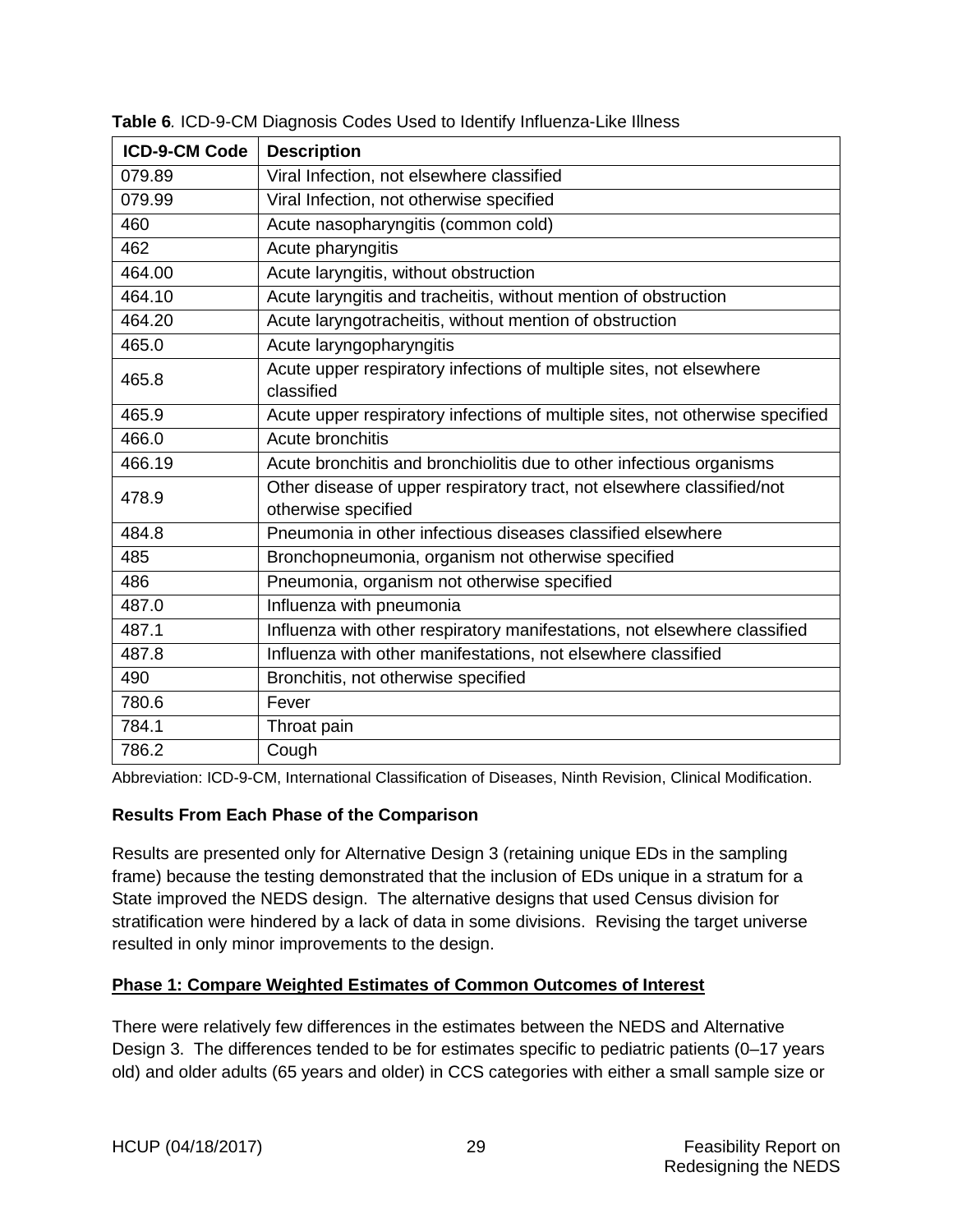no cases in one of the designs. Most of the differences were for comparisons of average total charges; there were no differences when comparing injury-related estimates.

The number of differences by age group (0–17, 18–64, and 65 years and older) and type of outcome (total ED visit counts, ED admission rate, average total charges, and injury-related ED visits) between the 2013 NEDS and Alternative Design 3 are summarized in Figures 6 and 7. Figure 6 demonstrates differences by age group; Figure 11 demonstrates differences by type of outcome.

<span id="page-41-0"></span>**Figure 6.** Number of CCS Categories for Which the 2013 NEDS and Alternative Design 3 (Retaining Unique EDs in the Sampling Frame) Differ in Their Estimates of Total ED Visits, ED  Admission Rate, Average Total Charges, and Injury-Related ED Visits by Age Group



Abbreviations: CCS, Clinical Classifications Software; ED, emergency department; NEDS, Nationwide Emergency Department Sample.

Figure 6 indicates that 16 CCS categories demonstrated a difference between estimates for patients aged 0 to 17 years for one of the outcomes of interest (total ED visits, ED admission rate, average total charges, or injury-related ED visits) between Alternative Design 3 and the 2013 NEDS. There also were five CCS categories that demonstrated a difference between estimates for patients aged 65 years or older. There was only one CCS category that demonstrated a difference between estimates for patients of all ages.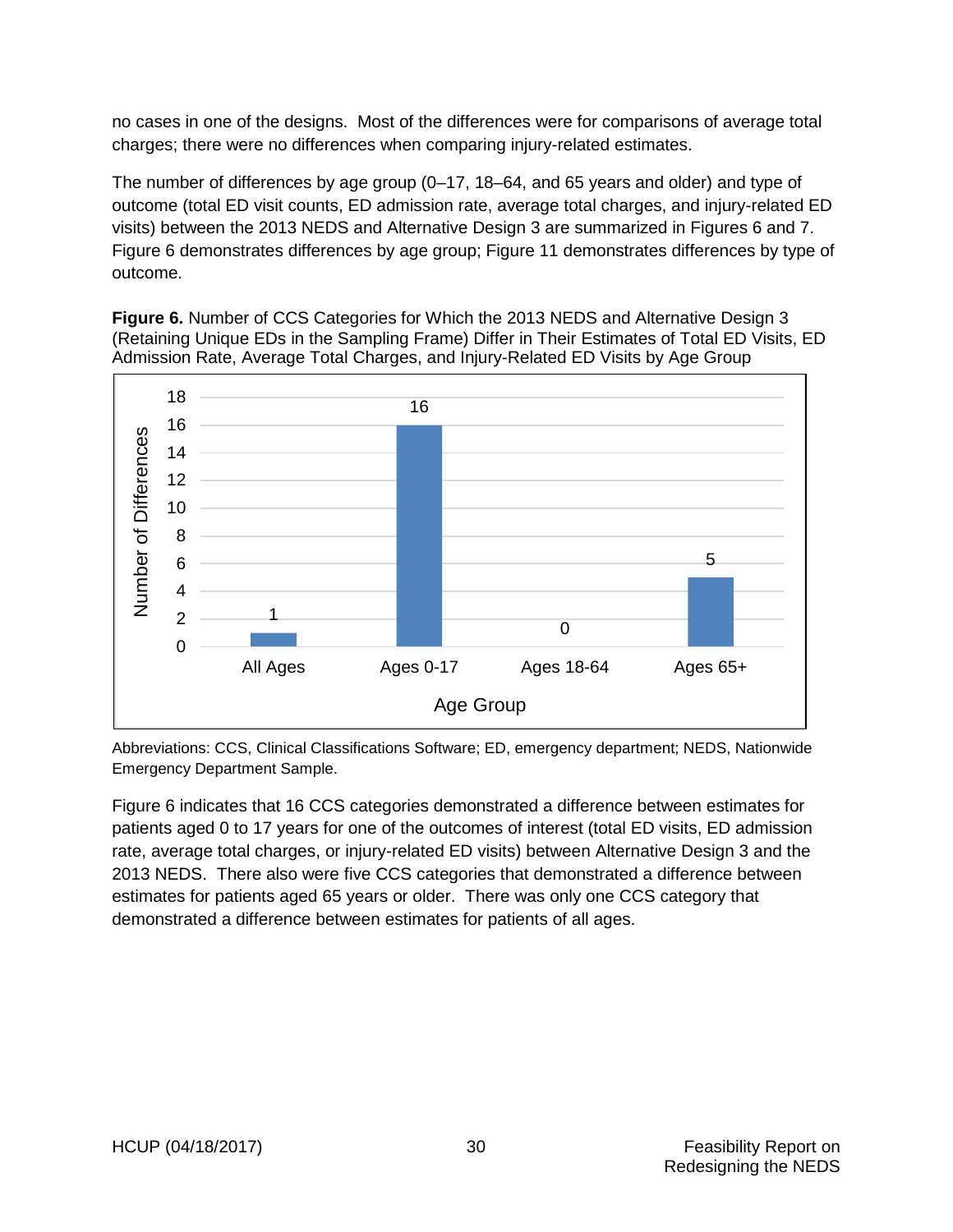<span id="page-42-0"></span>**Figure 7.** Number of CCS Categories for Which the 2013 NEDS and Alternative Design 3 (Retaining Unique EDs in the Sampling Frame) Differ in Their Estimates of ED Outcomes  Across Age Groups (0–17, 18–64, 65 Years and Older, and All Ages Combined)



Abbreviations: CCS, Clinical Classifications Software; ED, emergency department; NEDS, Nationwide Emergency Department Sample.

Figure 7 indicates that four CCS categories demonstrated a difference in the total number of ED visits between Alternative Design 3 and the 2013 NEDS across the age groups 0–17, 18–64, 65 years and older, and all ages combined. Six CCS categories demonstrated a difference in the ED admission rates between Alternative Design 3 and the 2013 NEDS across the age groups. Twelve CCS categories demonstrated a difference in average total charges between Alternative Design 3 and the 2013 NEDS across the age groups.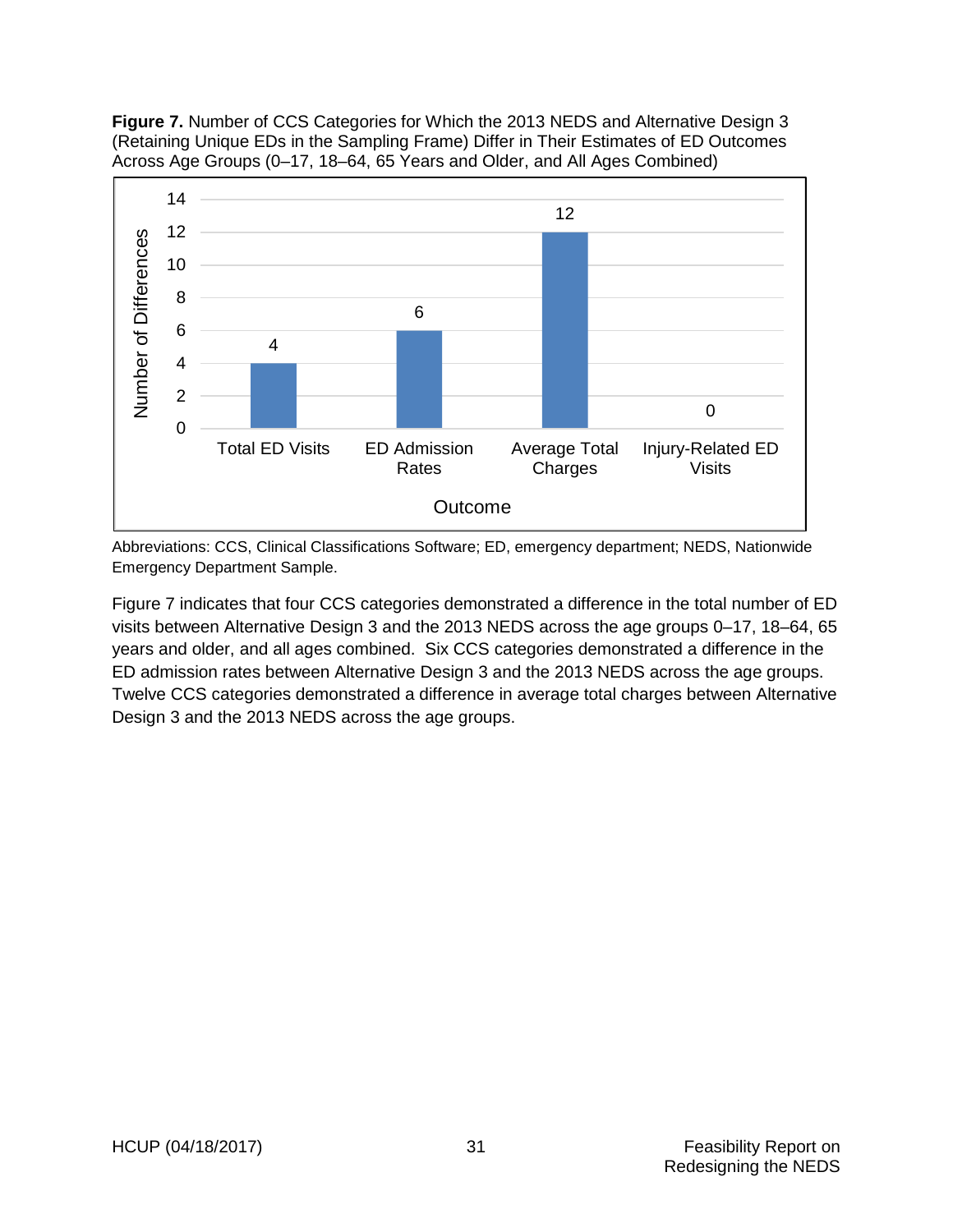#### <span id="page-43-0"></span>**Phase 2: Compare Strata Considerations**

The 2013 NEDS had 83 strata, of which 15 strata (18.1 percent) involved undesirable collapses and 6 strata (7.2 percent) had an insufficient number of EDs in the frame to meet the threshold of 20 percent. Most of the undesirable collapses (13 of 15) involved the collapsing of trauma level III and nontrauma and about half (8 of 15) occurred in the South. All of the short strata were in the South or West region.

We compared the 2013 NEDS with Alternative Design 3, retaining unique EDs in the sampling frame. This design had two more strata for a total of 90 strata:

- Eleven strata (12.2 percent) involved undesirable collapses.
- Three strata (3.3 percent) had an insufficient number of EDs in the frame to meet the threshold of 20 percent.
- The retention of unique hospitals eliminated four undesirable collapses of strata and three of the short strata in the South.

#### <span id="page-43-1"></span>**Phase 3: Compare Hospital-Level Weights and ED Visit-Level Weights**

The distributions of the hospital-level weights (Figure 8) were very similar between the 2013 NEDS and Alternative Design 3. The only notable differences were seen in the highest percentiles. Compared with the 2013 NEDS, alternative Design 3 had a smaller maximum (hospital weight 8.3).

The distributions of the ED visit-level weights (Figure 9) were very similar between the 2013 NEDS and Alternative Design 3. The only notable differences were seen in the highest percentiles. Compared with the 2013 NEDS, Alternative Design 3 had a smaller maximum (hospital weight 11.6).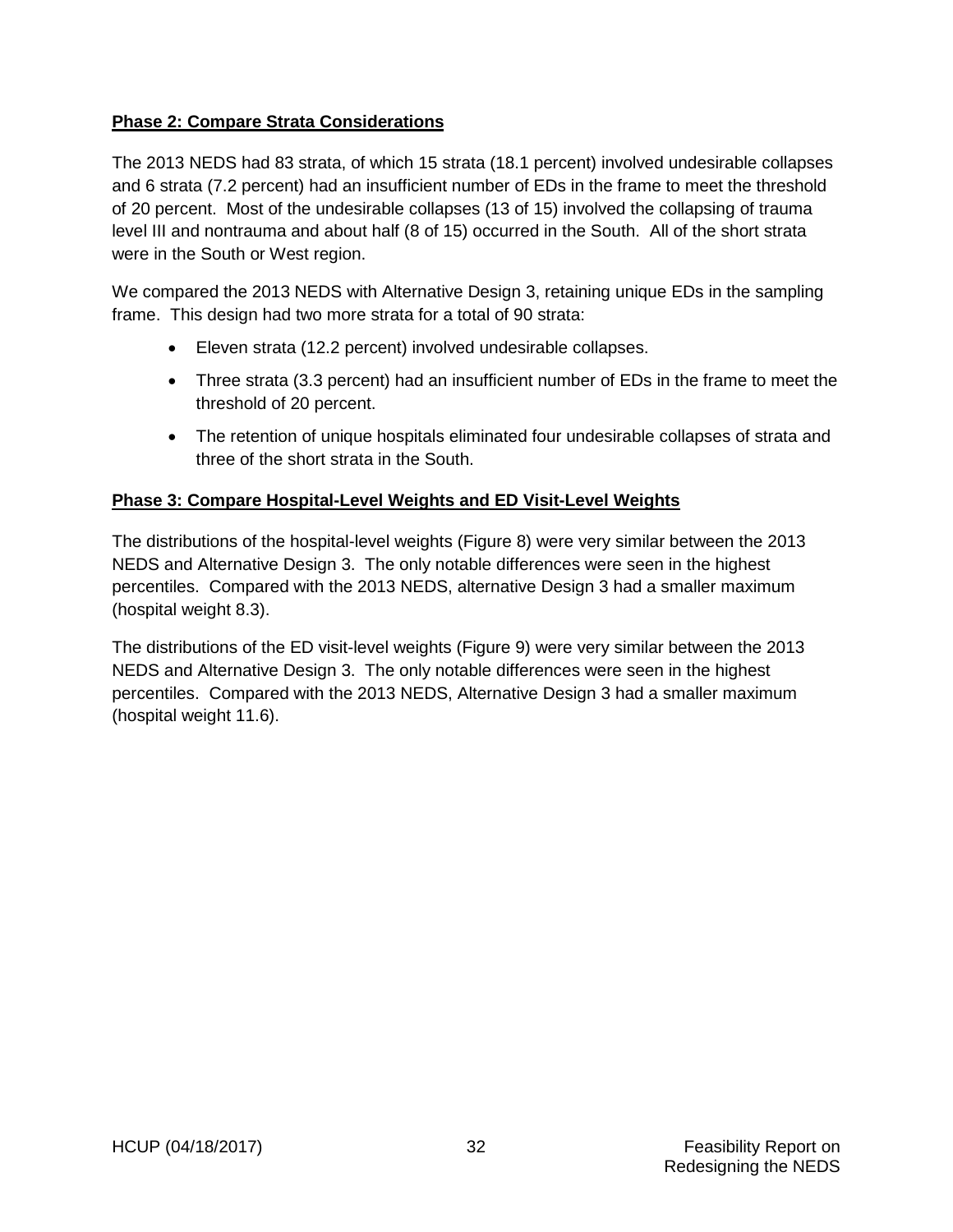

#### <span id="page-44-0"></span>**Figure 8.** Distribution of the Hospital-Level Weights for the 2013 NEDS and Alternative Design 3, Retaining Unique EDs in the Sampling Frame

Abbreviations: ED, emergency department; NEDS, Nationwide Emergency Department Sample.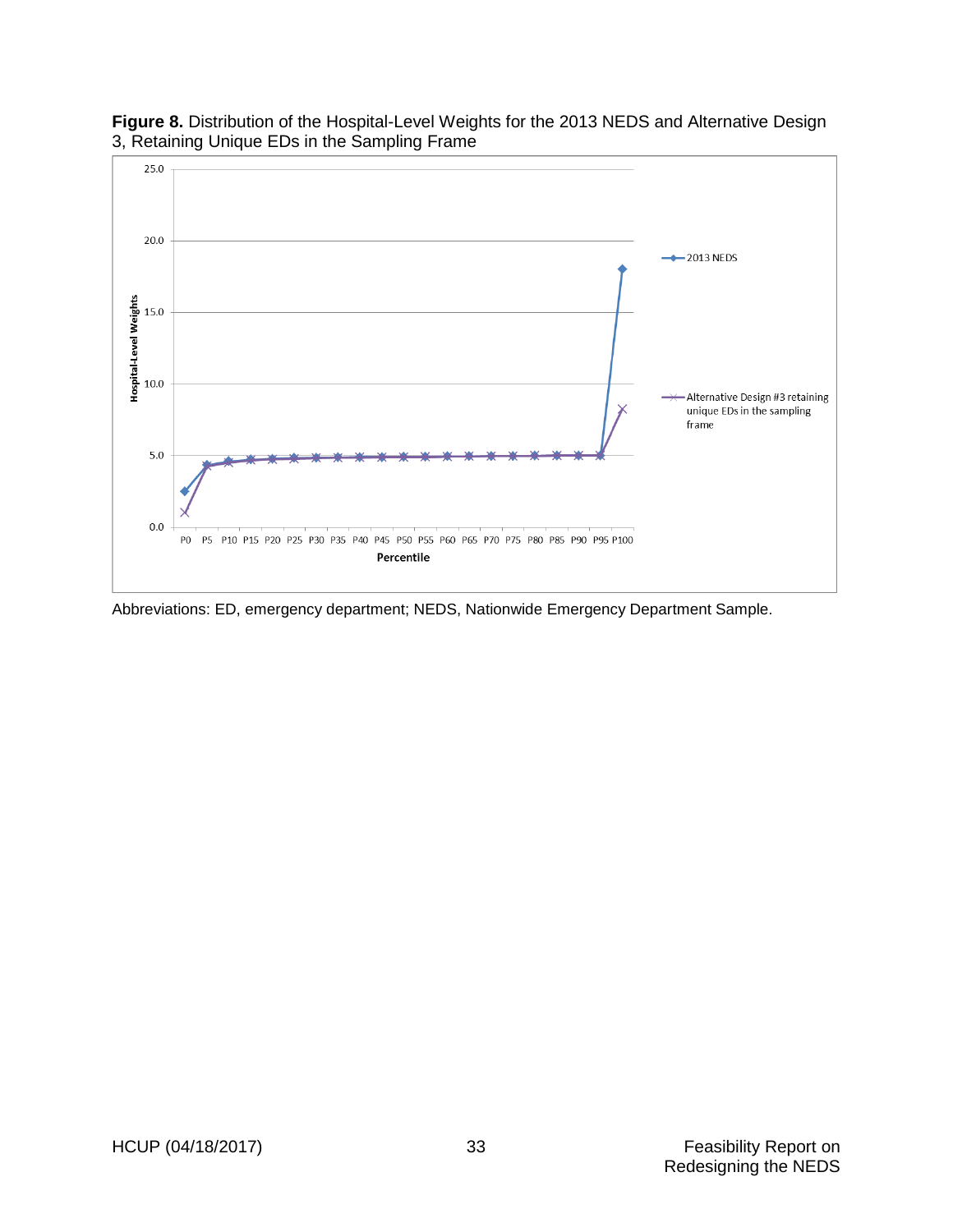

#### <span id="page-45-2"></span>**Figure 9.** Distribution of the ED Visit-Level Weights for the 2013 NEDS and Alternative Design 3, Retaining Unique EDs in the Sampling Frame

Abbreviations: ED, emergency department; NEDS, Nationwide Emergency Department Sample.

#### <span id="page-45-0"></span>**Phase 4: Compare Weighted Estimates to External Data Sources**

First, we compared estimates of ED visits by Census region. Table 7 provides the ED estimates by Census region. Confidence intervals of ED visit counts and percentages by Census region for the AHA and NEDI were similar to the 2013 NEDS and Alternative Design 3, with a few exceptions. The 2013 NEDS and Alternative Design 3 had lower counts of total ED visits in the South than the NEDI. There were no differences in the percentages of ED visits by Census region.

| <b>Source</b>                        |         | Total U.S.  | <b>Northeast</b> | <b>Midwest</b> | <b>South</b>            | West       |
|--------------------------------------|---------|-------------|------------------|----------------|-------------------------|------------|
| AHA                                  | N       | 134,869,015 | 25,758,251       | 30,767,113     | 53,817,056              | 24,526,595 |
| <b>NEDI</b>                          | N       | 139,922,560 | 25,295,058       | 30,903,541     | 58,624,567              | 25,099,395 |
| 2013 NEDS                            | N       | 134,869,015 | 25,758,251       | 30,767,113     | 53,817,056              | 24,526,595 |
|                                      | 95% LCI | 129,380,313 | 23,487,947       | 27,912,074     | 50,117,111 <sup>a</sup> | 22,757,208 |
|                                      | 95% UCI | 140,357,717 | 28,028,555       | 33,622,152     | 57,517,001 <sup>a</sup> | 26,295,982 |
| Alternative<br>Design 3 <sup>b</sup> | N       | 134,869,015 | 25,758,251       | 30,767,113     | 53,817,056              | 24,526,595 |
|                                      | 95% LCI | 128,637,551 | 23,502,350       | 27,678,905     | 49,330,801 <sup>a</sup> | 22,507,056 |
|                                      | 95% UCI | 141,100,479 | 28,014,152       | 33,855,321     | 58,303,311 <sup>a</sup> | 26,546,134 |

#### <span id="page-45-1"></span>**Table 7.** Estimates of ED Visits by Census Region

Abbreviations: AHA, American Hospital Association [Annual Survey Database]; ED, emergency department; LCI = lower confidence interval; NEDI, National Emergency Department Inventory; NEDS, Nationwide Emergency Department Sample; UCI = upper confidence interval.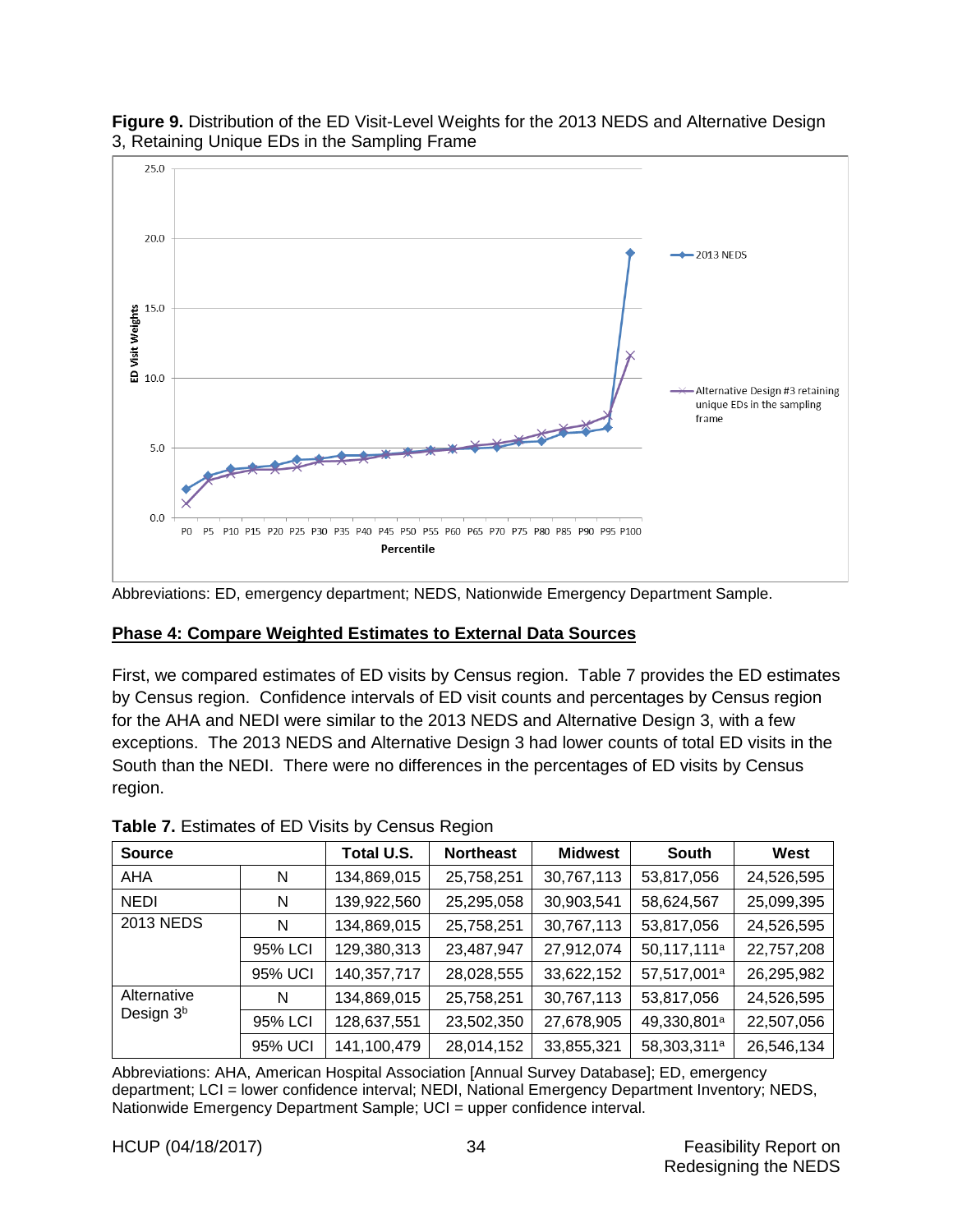a Indicates confidence interval does not include NEDI estimate.

b Alternative Design 3 retains unique EDs in the sampling frame.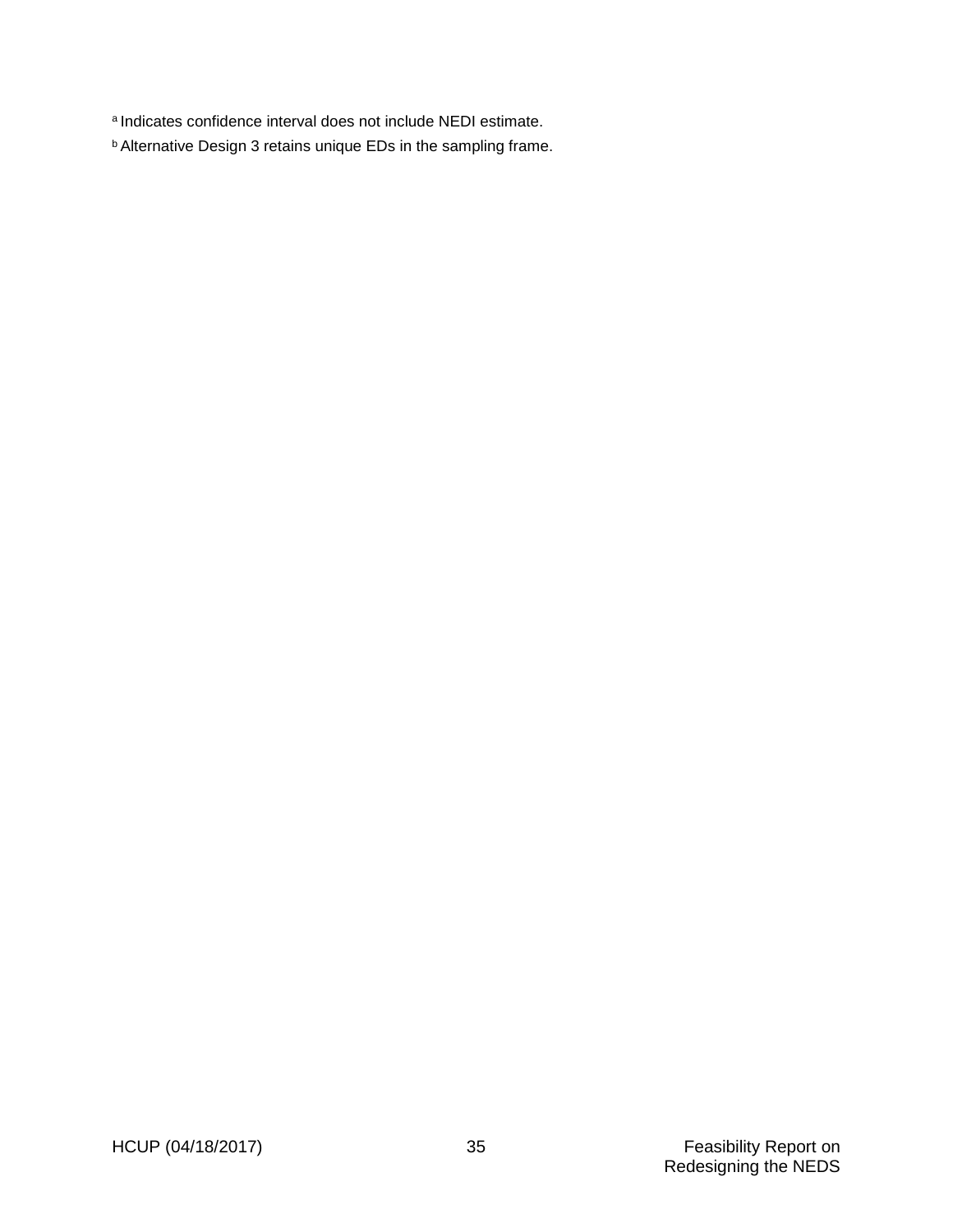Table 8 provides the estimates of the number of EDs by ED volume. Differences between the 2013 NEDS and Alternative Design 3 occurred in the intervals of ED visit counts by ED volume in four of the volume categories. For EDs with less than 10,000 visits, the 2013 NEDS and Alternative Design 3 had lower counts of total ED visits compared with the AHA and NEDI. For EDs with between 10,000 and 19,999 visits, the 2013 NEDS and Alternative Design 3 had lower counts of total ED visits compared with the NEDI. For EDs with between 20,000 and 29,999 ED visits, Alternative Design 3 had lower counts of total ED visits compared with the NEDI. For EDs with between 30,000 and 39,999 ED visits, the NEDS had lower counts of total ED visits compared with the NEDI.

| <b>Source</b>                        |         | Total<br>U.S. | <b>Less than</b><br>10,000<br>visits | $10,000 -$<br>19,999<br>visits | $20,000 -$<br>29,999<br>visits | $30,000 -$<br>39,999<br>visits | $40,000 -$<br>49,999<br>visits | 50,000<br>or more<br>visits |
|--------------------------------------|---------|---------------|--------------------------------------|--------------------------------|--------------------------------|--------------------------------|--------------------------------|-----------------------------|
| AHA                                  | N       | 4,624         | 1,579                                | 808                            | 558                            | 465                            | 326                            | 888                         |
| <b>NEDI</b>                          | N       | 5,025         | 1,483                                | 978                            | 694                            | 591                            | 435                            | 844                         |
| 2013<br><b>NEDS</b>                  | N       | 4,624         | 1,353                                | 833                            | 638                            | 481                            | 390                            | 929                         |
|                                      | 95% LCI | 4,624         | 1,247a,b                             | 723 <sup>b</sup>               | 534                            | 393 <sup>b</sup>               | 312                            | 838                         |
|                                      | 95% UCI | 4,624         | 1,459a,b                             | 942 <sup>b</sup>               | 742                            | 569b                           | 468                            | 1,021                       |
| Alternative<br>Design 3 <sup>c</sup> | N       | 4,624         | 1,368                                | 838                            | 585                            | 520                            | 387                            | 925                         |
|                                      | 95% LCI | 4,624         | 1,268a,b                             | 731 <sup>b</sup>               | 489b                           | 429                            | 307                            | 830                         |
|                                      | 95% UCI | 4,624         | 1,469a,b                             | 946 <sup>b</sup>               | 680 <sup>b</sup>               | 610                            | 468                            | 1,020                       |

<span id="page-47-0"></span>**Table 8.** Estimates of the Number of EDs by ED Volume

Abbreviations: AHA, American Hospital Association [Annual Survey Database]; ED, emergency department; LCI = lower confidence interval; NEDI, National Emergency Department Inventory; NEDS, Nationwide Emergency Department Sample; UCI = upper confidence interval.

a Indicates confidence interval does not include AHA estimate

**b** Indicates confidence interval does not include NEDI estimate

<sup>c</sup> Alternative Design 3 retains unique EDs in the sampling frame.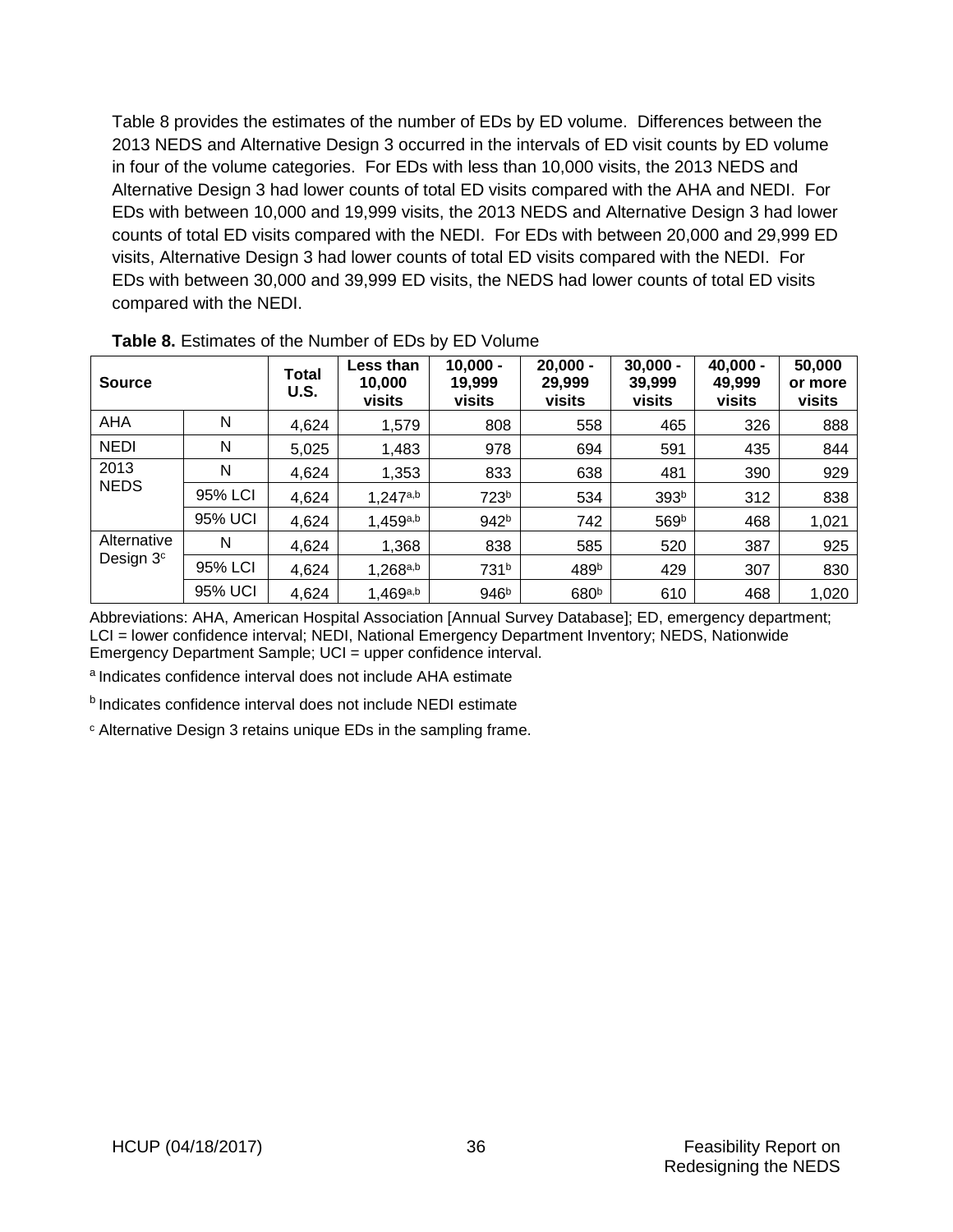Table 9 provides the estimates of injury-related ED visits. Injury counts for the NEISS-AIP were consistently higher than the 2013 NEDS and Alternative Design 3 for injuries related to cutting, firearms, machinery, motor vehicle traffic, the environment, poisoning, and being struck. Counts for the NEISS were lower than the 2013 NEDS and Alternative Design 3 for injuries related to drowning. Counts for the NEISS were no different from the 2013 NEDS for falling and suffocation, but counts for Alternative Design 3 were different.

| <b>Measure</b>                         | <b>NEISS-AIP</b> | <b>2013 NEDS</b> |                         |                         | <b>Alternative Design 3<sup>ª</sup></b> |                         |                         |  |  |  |
|----------------------------------------|------------------|------------------|-------------------------|-------------------------|-----------------------------------------|-------------------------|-------------------------|--|--|--|
|                                        | N                | N                | <b>95% LCI</b>          | <b>95% UCI</b>          | N                                       | <b>95% LCI</b>          | <b>95% UCI</b>          |  |  |  |
| Total No. of ED<br>Visits for Injuries | 30,888,063       | 29,631,148       | 28,517,263 <sup>b</sup> | 30,745,032 <sup>b</sup> | 29,711,578                              | 28,441,241              | 30,981,914              |  |  |  |
| <b>Injury Intent</b>                   |                  |                  |                         |                         |                                         |                         |                         |  |  |  |
| Unintentional                          | 28,649,449       | 27,147,300       | 26,012,474 <sup>b</sup> | 28,282,127 <sup>b</sup> | 27,351,939                              | 26,107,248 <sup>b</sup> | 28,596,631 <sup>b</sup> |  |  |  |
| Assault                                | 1,643,801        | 1,221,999        | 1,143,804 <sup>b</sup>  | 1,300,195 <sup>b</sup>  | 1,240,277                               | 1,160,690 <sup>b</sup>  | 1,319,864 <sup>b</sup>  |  |  |  |
| Self-harm                              | 494,169          | 453,573          | 423,598 <sup>b</sup>    | 483,548 <sup>b</sup>    | 457,876                                 | 426,829 <sup>b</sup>    | 488,922 <sup>b</sup>    |  |  |  |
| <b>Injury Mechanism</b>                |                  |                  |                         |                         |                                         |                         |                         |  |  |  |
| Cutting/piercing                       | 2,329,422        | 2,188,783        | 2,097,782 <sup>b</sup>  | 2,279,783 <sup>b</sup>  | 2,171,389                               | 2,074,999b              | 2,267,779b              |  |  |  |
| Drowning/<br>submersion                | 5,539            | 12,900           | 11,336 <sup>b</sup>     | 14,465 <sup>b</sup>     | 13,906                                  | 12,048 <sup>b</sup>     | 15,764 <sup>b</sup>     |  |  |  |
| Falling                                | 8,790,337        | 9,166,311        | 8,777,459               | 9,555,163               | 9,245,139                               | 8,830,603b              | 9,659,676 <sup>b</sup>  |  |  |  |
| Fire, flame or hot<br>object           | 405,327          | 389,082          | 370,228                 | 407,937                 | 399,499                                 | 376,450                 | 422,547                 |  |  |  |
| Firearms                               | 84,258           | 68,141           | 59,395 <sup>b</sup>     | 76,887 <sup>b</sup>     | 69,640                                  | 61,277 <sup>b</sup>     | 78,004 <sup>b</sup>     |  |  |  |
| Machinery                              | 186,432          | 120,150          | 113,394 <sup>b</sup>    | 126,906 <sup>b</sup>    | 122,531                                 | 115,823 <sup>b</sup>    | 129,239 <sup>b</sup>    |  |  |  |
| Motor vehicle<br>traffic               | 3,887,356        | 3,147,200        | 2,976,087 <sup>b</sup>  | 3,318,312 <sup>b</sup>  | 3,179,366                               | 2,993,585 <sup>b</sup>  | 3,365,148 <sup>b</sup>  |  |  |  |
| Natural/<br>environmental              | 1,616,438        | 1,438,613        | 1,370,528 <sup>b</sup>  | 1,506,699b              | 1,463,738                               | 1,390,287 <sup>b</sup>  | 1,537,190 <sup>b</sup>  |  |  |  |
| Poisoning                              | 1,316,874        | 936,603          | 887,829 <sup>b</sup>    | 985,376 <sup>b</sup>    | 939,473                                 | 888,419b                | 990,527 <sup>b</sup>    |  |  |  |
| Struck by or<br>against                | 5,661,201        | 4,011,572        | 3,818,588b              | 4,204,556 <sup>b</sup>  | 4,091,779                               | 3,885,781 <sup>b</sup>  | 4,297,778 <sup>b</sup>  |  |  |  |
| Suffocation                            | 59,444           | 56,169           | 52,271                  | 60,067                  | 53,770                                  | 49,533b                 | 58,008 <sup>b</sup>     |  |  |  |

<span id="page-48-0"></span>**Table 9.** Estimates of the Injury-Related ED Visits

Abbreviations: AHA, American Hospital Association [Annual Survey Database]; ED, emergency department; LCI, lower confidence interval; NEDI, National Emergency Department Inventory; NEDS, Nationwide Emergency Department Sample; UCI, upper confidence interval.

a Alternative Design 3 retains unique EDs in the sampling frame.

b Indicates confidence interval does not include NEISS-AIP estimate.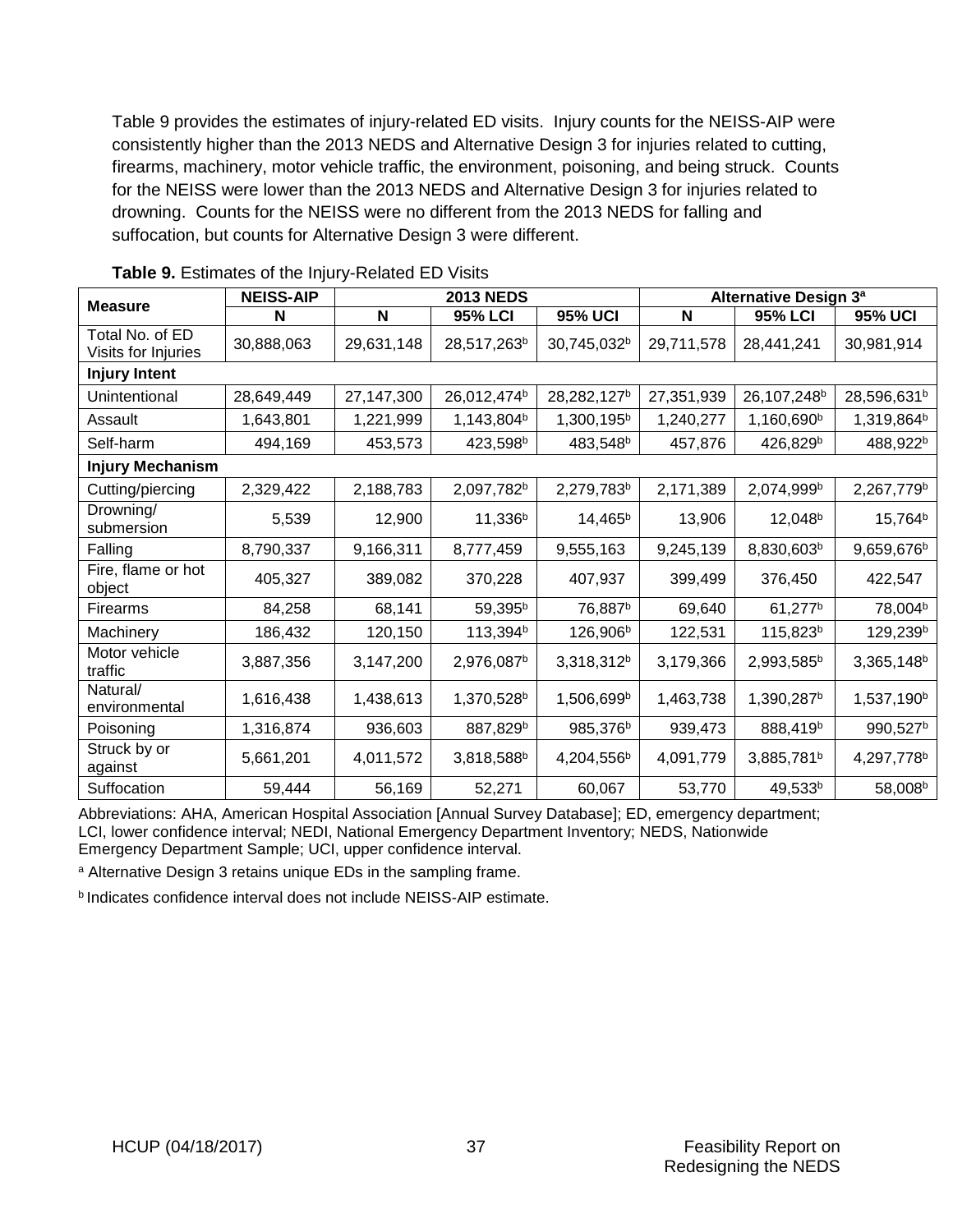Figure 10 displays the percentage of weekly visits to health care providers for ILI from the CDC with the percentage of weekly ED visits from the 2013 NEDS and Alternative Design 3. Although the percentages themselves differ, the trend over the 12-month period is similar not only when compared with the CDC, but also between the two NEDS designs (2013 NEDS and Alternative Design 3).



<span id="page-49-0"></span>**Figure 10.** Percentage of Weekly Visits to Health Care Providers and ED Visits for Influenza-Like Illness

Abbreviations: CDC, Centers for Disease Control and Prevention; ED, emergency department; NEDS, Nationwide Emergency Department Sample.

Note: Alternative Design 3 retains unique EDs in the sampling frame.